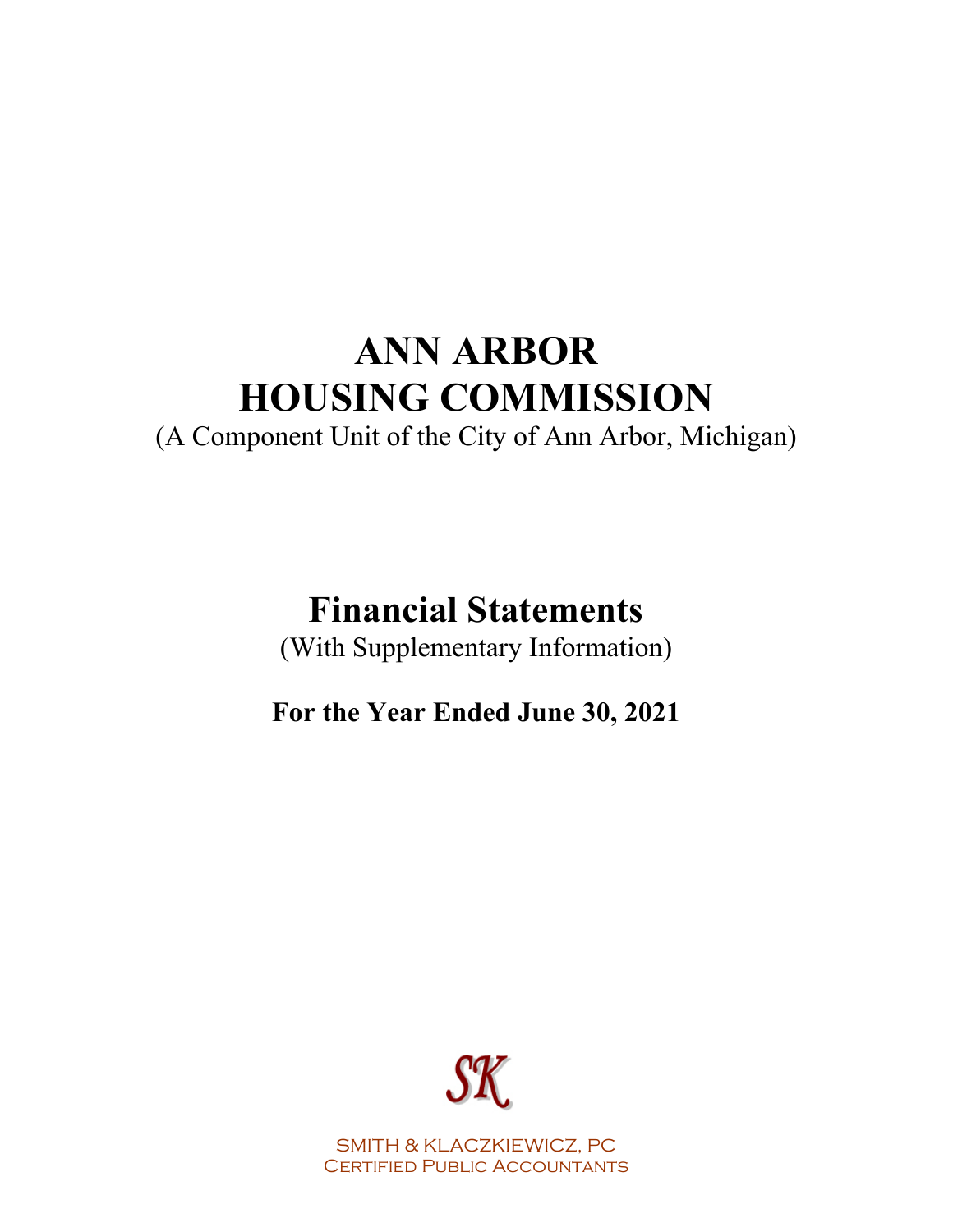## **Ann Arbor Housing Commission**

## **Table of Contents**

|                                                                                                                                                                                                                          | Page      |
|--------------------------------------------------------------------------------------------------------------------------------------------------------------------------------------------------------------------------|-----------|
| <b>Independent Auditor's Report</b>                                                                                                                                                                                      | $1 - 2$   |
| <b>Management's Discussion and Analysis</b>                                                                                                                                                                              | $3 - 8$   |
| <b>Financial Statements for the Year Ended June 30, 2021</b>                                                                                                                                                             |           |
| <b>Statement of Net Position</b>                                                                                                                                                                                         | 9         |
| Statement of Revenues, Expenses and Changes in Fund Net Position                                                                                                                                                         | 10        |
| <b>Statement of Cash Flows</b>                                                                                                                                                                                           | 11        |
| <b>Notes to Financial Statements</b>                                                                                                                                                                                     | $12 - 21$ |
| <b>Other Supplementary Information</b>                                                                                                                                                                                   |           |
| <b>Financial Data Schedules</b>                                                                                                                                                                                          | $22 - 31$ |
| <b>Single Audit</b>                                                                                                                                                                                                      |           |
| Independent Auditor's Report on Internal Control Over Financial Reporting<br>and on Compliance and Other Matters Based on an Audit of Financial<br>Statements Performed in Accordance with Government Auditing Standards | $32 - 33$ |
| Independent Auditor's Report on Compliance for Each Major Program<br>and on Internal Control Over Required by the Uniform Guidance                                                                                       | 34-35     |
| Schedule of Expenditures of Federal Awards                                                                                                                                                                               | 36        |
| Notes to Schedule of Expenditures of Federal Awards                                                                                                                                                                      | 37        |
| Schedule of Findings and Questioned Costs                                                                                                                                                                                | 38-39     |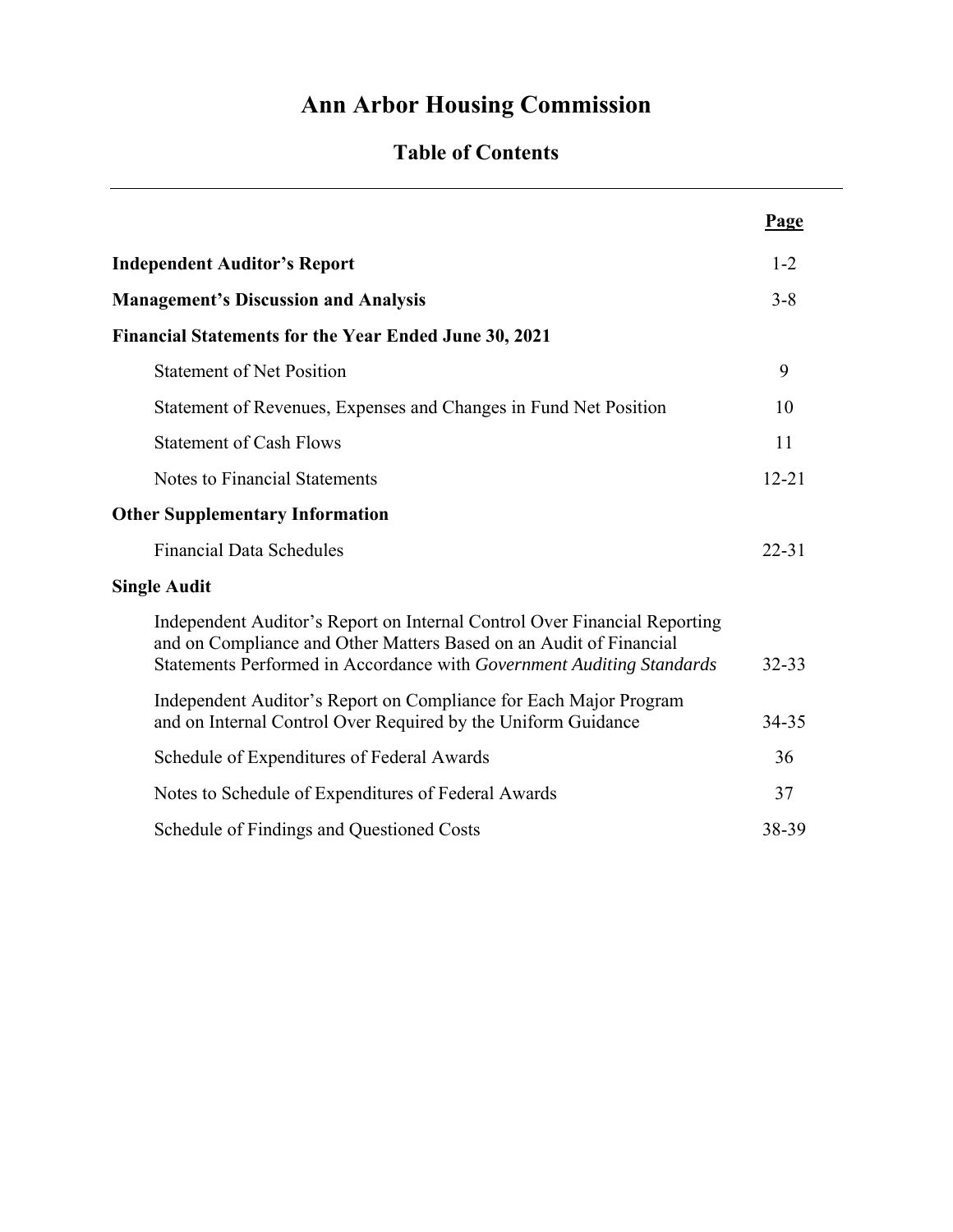

SMITH & KLACZKIEWICZ, PC

Certified Public Accountants

Thomas J. Smith, CPA Robert R. Klaczkiewicz, CPA (989) 751-3064

A veteran owned business

#### **INDEPENDENT AUDITOR'S REPORT**

To the Board of Commissioners Ann Arbor Housing Commission Ann Arbor, Michigan

#### **Report on the Financial Statements**

We have audited the accompanying financial statements of the business-type activities of the *Ann Arbor Housing Commission*, a component unit of the City of Ann Arbor, as of and for the year ended June 30, 2021, and the related notes to the financial statements, which collectively comprise the Housing Commission's basic financial statements as listed in the table of contents.

#### **Management's Responsibility for the Financial Statements**

Management is responsible for the preparation and fair presentation of these financial statements in accordance with accounting principles generally accepted in the United States of America; this includes the design, implementation, and maintenance of internal control relevant to the preparation and fair presentation of financial statements that are free from material misstatement, whether due to fraud or error.

#### **Auditor's Responsibility**

Our responsibility is to express opinions on these financial statements based on our audit. We conducted our audit in accordance with auditing standards generally accepted in the United States of America. Those standards require that we plan and perform the audit to obtain reasonable assurance about whether the financial statements are free from material misstatement.

An audit involves performing procedures to obtain audit evidence about the amounts and disclosures in the financial statements. The procedures selected depend on the auditor's judgment, including the assessment of the risks of material misstatement of the financial statements, whether due to fraud or error. In making those risk assessments, the auditor considers internal control relevant to the entity's preparation and fair presentation of the financial statements in order to design audit procedures that are appropriate in the circumstances, but not for the purpose of expressing an opinion on the effectiveness of the entity's internal control. Accordingly, we express no such opinion. An audit also includes evaluating the appropriateness of accounting policies used and the reasonableness of significant accounting estimates made by management, as well as evaluating the overall presentation of the financial statements.

We believe that the audit evidence we have obtained is sufficient and appropriate to provide a basis for our audit opinions.

#### **Opinions**

In our opinion, the financial statements referred to above present fairly, in all material respects, the respective financial position of the business-type activities of the *Ann Arbor Housing Commission*, as of June 30, 2021, and the respective changes in financial position and cash flows thereof for the year then ended in accordance with accounting principles generally accepted in the United States of America.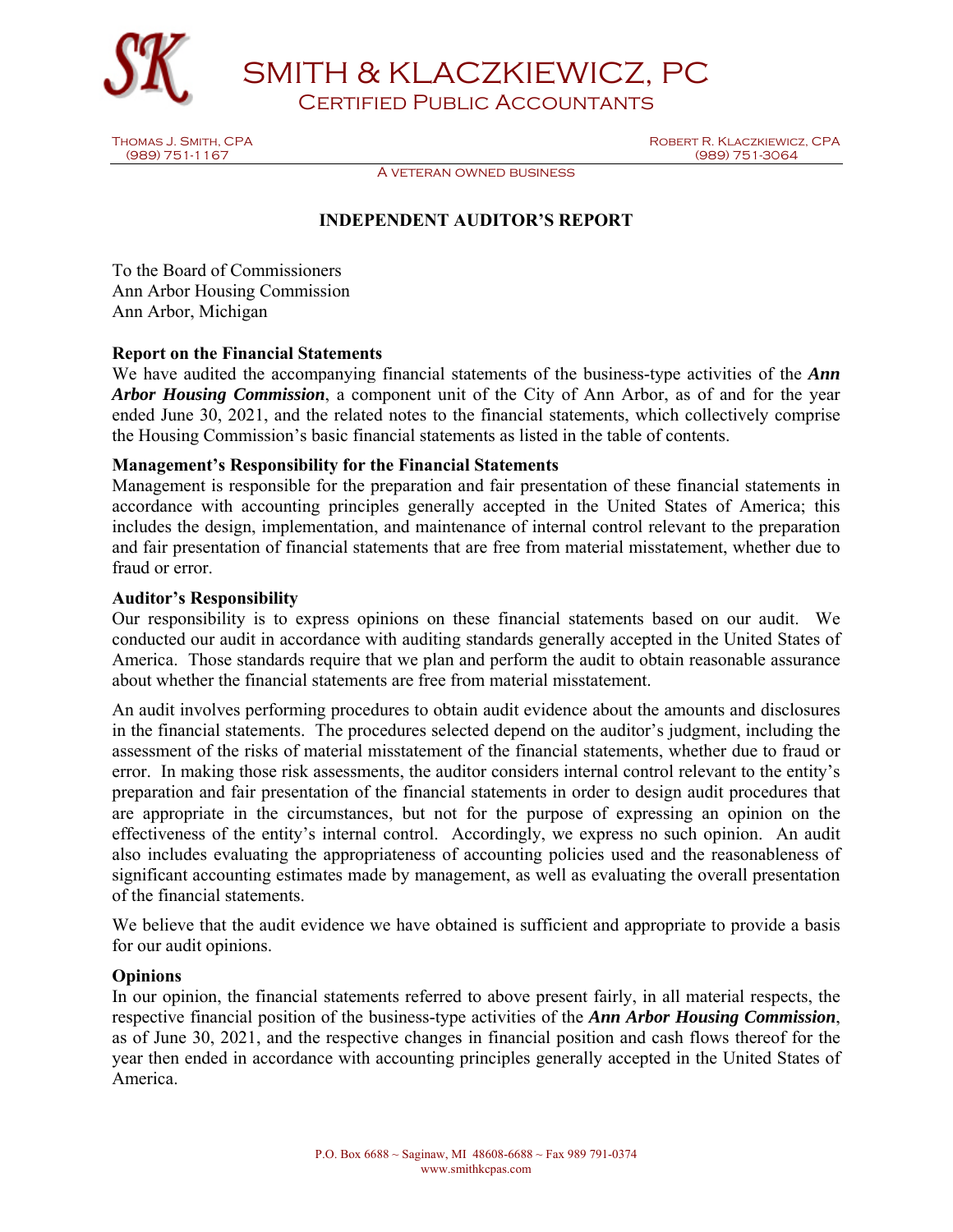#### **Other Matters**

#### *Required Supplementary Information*

Accounting principles generally accepted in the United States of America require that the management's discussion and analysis on pages 3-8 be presented to supplement the basic financial statements. Such information, although not a part of the basic financial statements, is required by the Governmental Accounting Standards Board, who considers it to be an essential part of financial reporting for placing the basic financial statements in an appropriate operational, economic, or historical context. We have applied certain limited procedures to the required supplementary information in accordance with auditing standards generally accepted in the United States of America, which consisted of inquiries of management about the methods of preparing the information and comparing the information for consistency with management's responses to our inquiries, the basic financial statements, and other knowledge we obtained during our audit of the basic financial statements. We do not express an opinion or provide any assurance on the information because the limited procedures do not provide us with sufficient evidence to express an opinion or provide any assurance.

#### *Other Information*

Our audit was conducted for the purpose of forming opinions on the financial statements that collectively comprise the *Ann Arbor Housing Commission's* basic financial statements. The financial data schedules are presented for purposes of additional analysis and are not a required part of the basic financial statements. The schedule of expenditures of federal awards is presented for purposes of additional analysis as required by Title 2 U.S. *Code of Federal Regulations* Part 200, *Uniform Administrative Requirements, Cost Principles and Audit Requirements for Federal Awards*, and is also not a required part of the basic financial statements.

The financial data schedules and the schedule of expenditures of federal awards are the responsibility of management and were derived from and relate directly to the underlying accounting and other records used to prepare the basic financial statements. Such information has been subjected to the auditing procedures applied in the audit of the basic financial statements and certain additional procedures, including comparing and reconciling such information directly to the underlying accounting and other records used to prepare the basic financial statements or to the basic financial statements themselves, and other additional procedures in accordance with auditing standards generally accepted in the United States of America. In our opinion, the financial data schedules and the schedule of expenditures of federal awards are fairly stated, in all material respects in relation to the basic financial statements as a whole.

#### **Other Reporting Required by** *Government Auditing Standards*

In accordance with *Government Auditing Standards*, we have also issued our report dated November 15, 2021 on our consideration of the *Ann Arbor Housing Commission's* control over financial reporting and on our tests of its compliance with certain provisions of laws, regulations, contracts, and grant agreements and other matters. The purpose of that report is to describe the scope of our testing of internal control over financial reporting and compliance and the results of that testing, and not to provide an opinion on internal control over financial reporting or on compliance. That report is an integral part of an audit performed in accordance with Government Auditing Standards in considering the *Ann Arbor Housing Commission's* internal control over financial reporting and compliance.

Smith + Klacyhiavie PC

*Saginaw, Michigan* November 15, 2021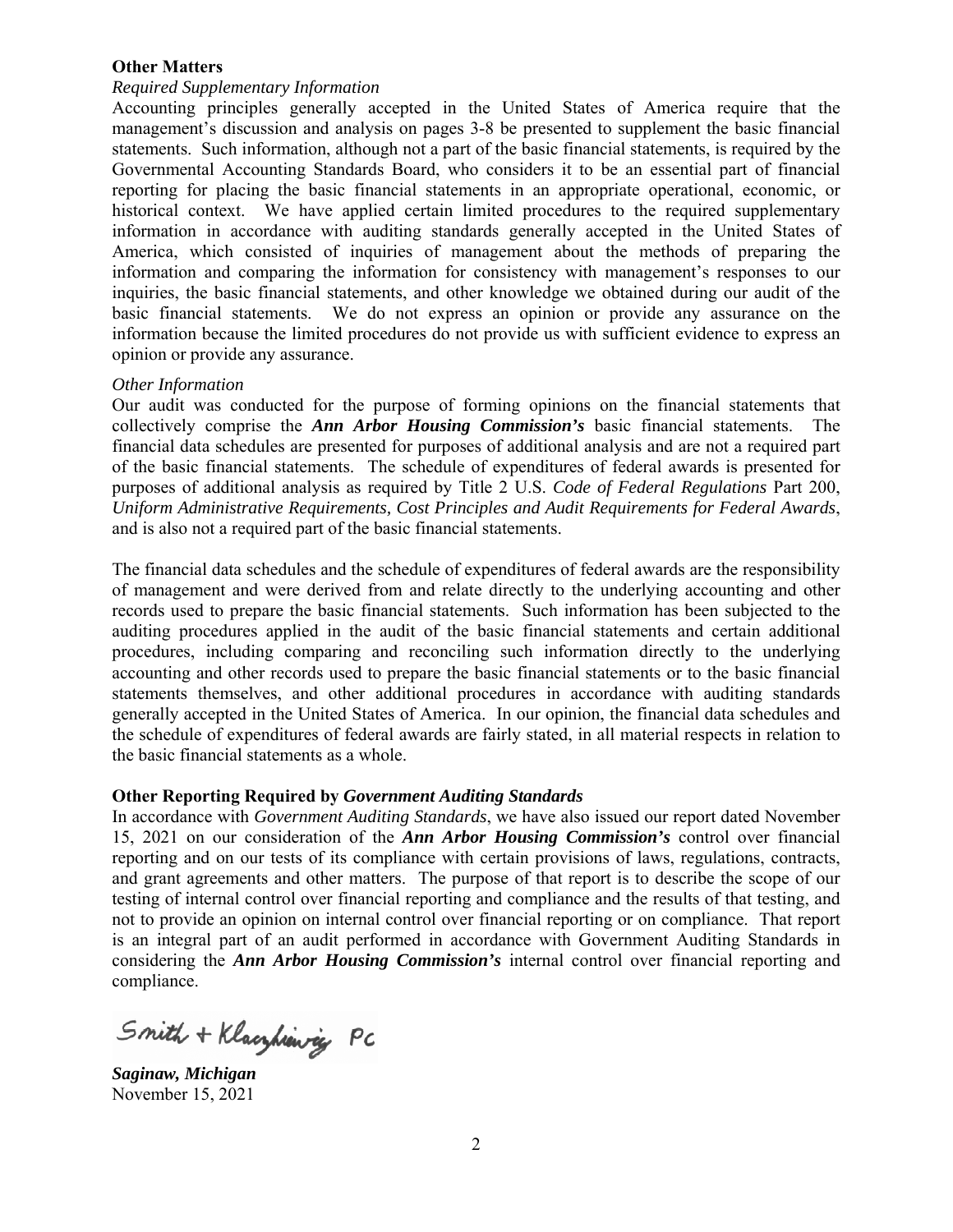#### ANN ARBOR HOUSING COMMISSION MANAGEMENT'S DISCUSSION AND ANALYSIS JUNE 30, 2021

#### **MANAGEMENT'S DISCUSSION AND ANALYSIS**

The Ann Arbor Housing Commission (the Commission) management's discussion and analysis is designed to {a} assist the reader in focusing on significant financial issues, {b} provide an overview of the Commission's financial activity, {c} identify change in the Commission's financial position (its ability to address the next and subsequent year challenges), and {d} identify individual fund issues or concerns.

Since the Management Discussion and Analysis (MD&A) is designed to focus on the current years activities, resulting changes and currently known facts, please read it in conjunction with the Commission's financial statements (beginning on page 10).

#### **FINANCIAL HIGHLIGHTS**

The Commission's net position increased by \$632,247 (33%) during 2021. This increase is primarily generated by the Section 8 Mainstream program for which the HAP revenue increased due to additional voucher awards which have not all been leased up resulting in lower HAP expenses and a gain for the program. In addition, Business Activities generated Loan Interest and Developer Fee revenue that resulted in a significant gain for that program. The overall net position was \$2,551,771 and \$1,919,524 for 2021 and 2020 respectively.

The overall revenue of the Commission increased by \$2,117,207 (or 11%) during 2021, and was \$21,987,211 and \$19,870,004 for FY21 and FY20 respectively. The increase in revenue is mainly the result of awards of new vouchers in the Section 8 HCV and Mainstream programs as well as CARES Act funding received from HUD due to the COVID-19 pandemic.

#### **USING THIS ANNUAL REPORT**

The following is a graphic outline of the Commission's financial statement presentation :

**MD&A**

Management Discussion and Analysis-pages 3-8

Commission-wide Financial Statements - pages 9-11 Notes to Financial Statements - pages 12-21 **Basic Financial Statements**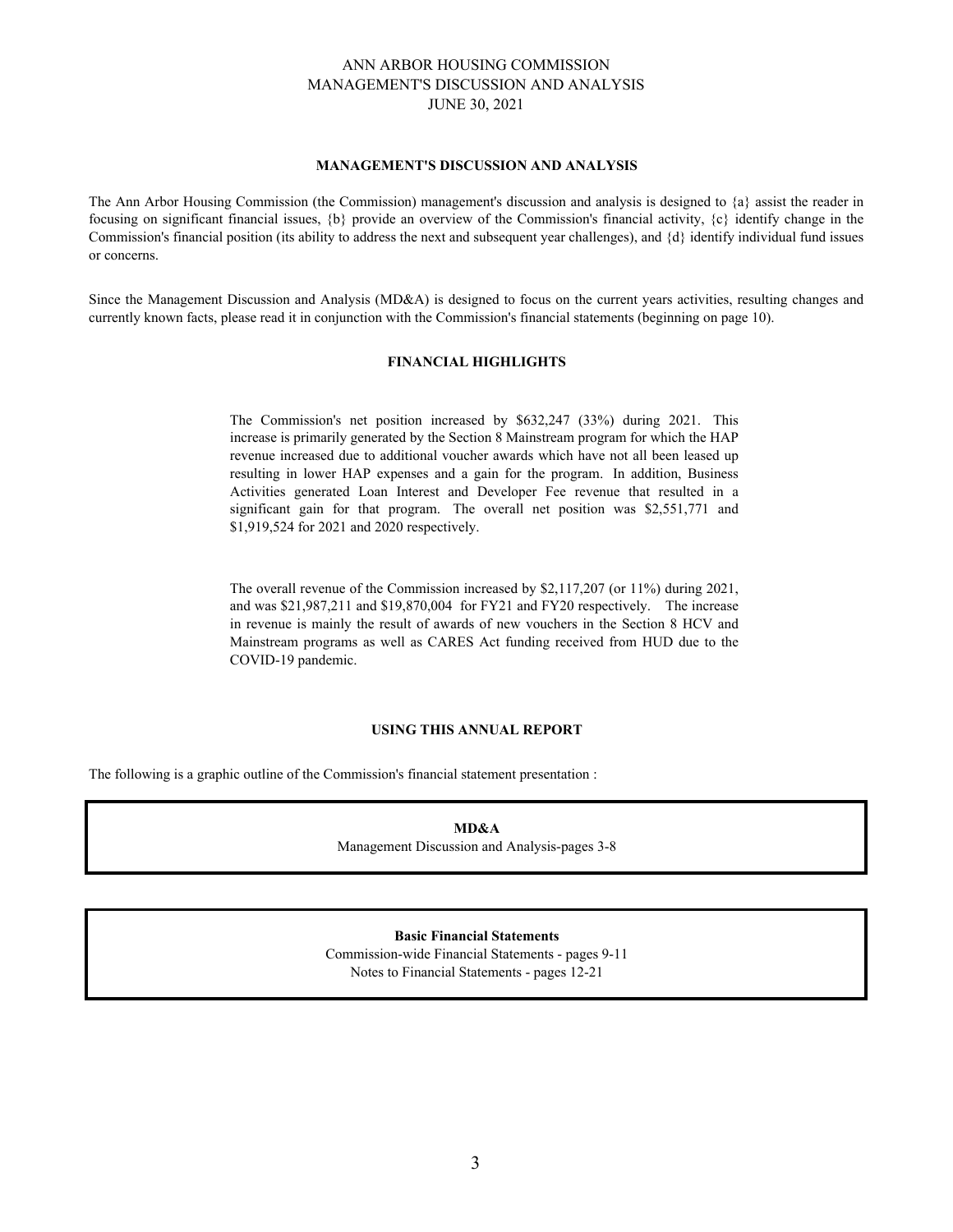#### ANN ARBOR HOUSING COMMISSION MANAGEMENT'S DISCUSSION AND ANALYSIS JUNE 30, 2021

#### **Other Required Supplementary Information**

Financial Data Schedules - pages 22-31

The current presentation focuses on both the Commission as a whole (Commission-wide) and the major individual funds. Both perspectives (Commission-wide and major fund) allow the user to address relevant questions, broaden a basis for comparison (year to year or Commission to Commission) and enhance the Commission's accountability.

#### **Commission-Wide Financial Statements**

The Commission-wide financial statements (see pages 9-11) are designed to be corporate-like in that all business type activities are consolidated into columns which add to a total for the entire Commission.

These Statements include a Statement of Net Position, which is similar to a Balance Sheet. The Statement of Net Position reports all financial and capital resources for the Commission. The statement is presented in the format where assets, minus liabilities, equals "Net Position", formerly known as equity. Assets and liabilities are presented in order of liquidity.

The focus of the Statement of Net Position (the "Unrestricted Net Position") is designed to represent the net available liquid (noncapital) assets, net of liabilities for the entire Commission. Net Position (formerly equity) are reported in three broad categories:

Net Position, Net Investment in Capital Assets: This component of Net Position consists of all Capital Assets, reduced by the outstanding balances of any bonds, mortgages, notes or other borrowings that are attributable to the acquisition, construction, or improvement of those assets.

Restricted Net Position: This component of Net Position consists of restricted assets, when constraints are placed on the assets by creditors (such as debt covenants), grantors, contributors, laws, regulations, etc.

Unrestricted Net Position: Consists of Net Position that do not meet the definition of "Investment in Capital Assets" , or "Restricted Net Position".

The Commission-wide financial statements also include a Statement of Revenues, Expenses, and Changes in Fund Net Position, similar to an Income Statement. This Statement includes Operating Revenues (such as rental income), Operating Expenses (such as administrative expenses, utilities, maintenance expenses and depreciation), and Non-Operating Revenues and Expenses (such as capital grant revenue, investment revenue or interest expense).

The focus of the Statement of Revenues, Expenses, and Changes in Fund Net Position is the "Change in Net Position", which is similar to Net Income or Loss.

Finally, a Statement of Cash Flows is included, which discloses net cash provided by, or used for operating activities, non-capital financing activities, and from capital and related financial activities.

#### **Fund Financial Statements**

Traditional users of governmental financial statements will find the Fund Financial Statements presentation more familiar. The focus is now on Major Funds, rather than fund types. The Commission consists of one major fund and is shown here as an Enterprise Fund. Enterprise Funds utilize the full accrual basis of accounting. The Enterprise method of accounting is similar to accounting utilized by the private sector accounting. Many of the funds maintained by the Commission are required by the U. S. Department of Housing and Urban Development (HUD). Others are segregated to enhance accountability and control.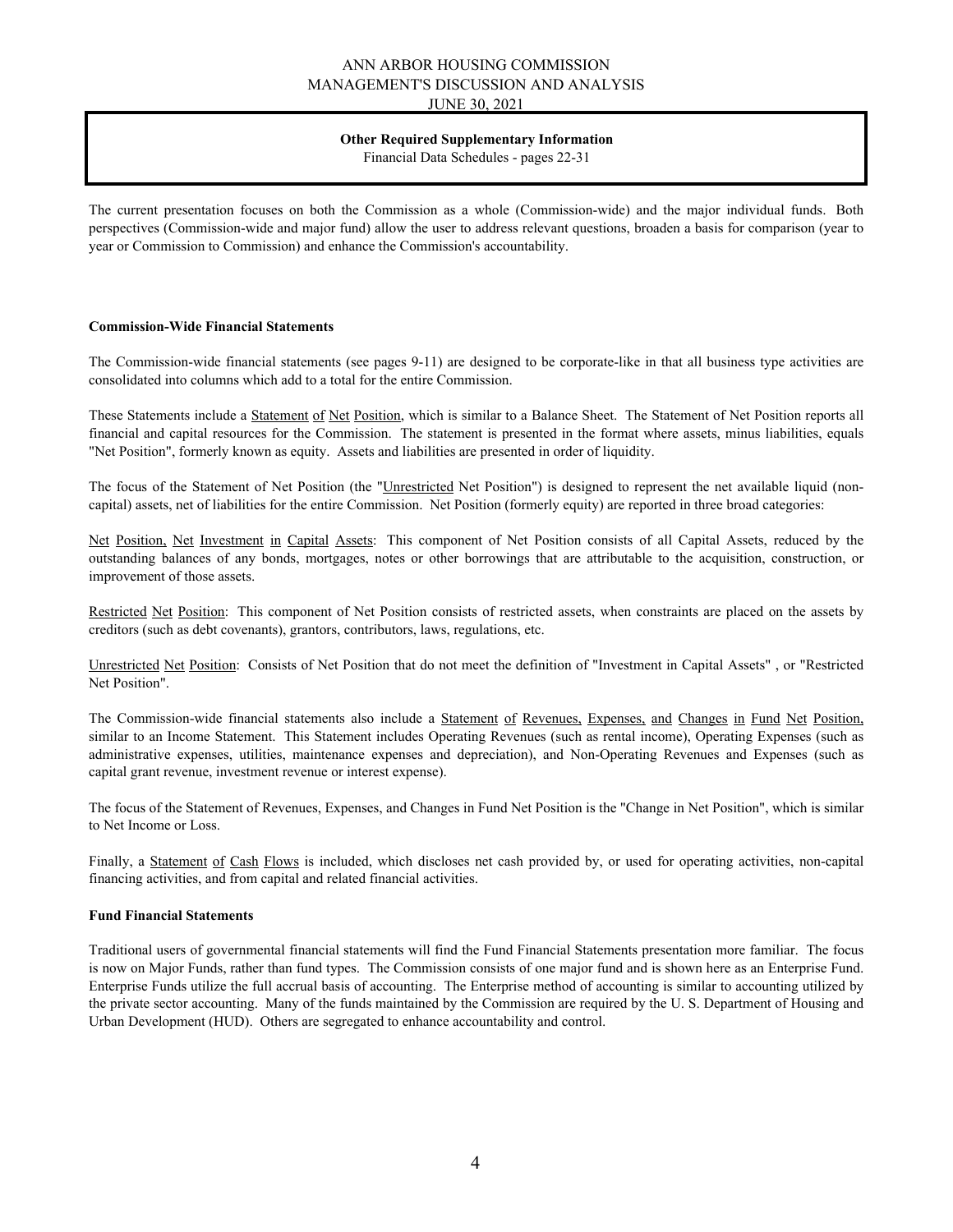#### ANN ARBOR HOUSING COMMISSION MANAGEMENT'S DISCUSSION AND ANALYSIS JUNE 30, 2021

#### **The Commission's Programs**

#### Enterprise Funds, using Business-Type Presentation Format-

**Section 8 Housing Choice Voucher Program** - Under the Housing Choice Voucher Program, the Commission administers contracts with independent landlords that own rental property. The Commissions subsidizes the family's rental contribution through a Housing Assistance Payment (HAP) made to the landlord. The program is administered under an Annual Contributions Contract (ACC) with HUD. HUD provides funding to cover the HAP and administrative costs for the number of subsidy allocations awarded, with participants paying up to 40% of income at initial lease-up.

**Mainstream Program** - For the Mainstream program, much like the Housing Choice Voucher Program, the Commission administers contracts with independent landlords that own rental property. The Mainstream program is specifically for households with a nonelderly family member with a disability. The Commissions subsidizes the family's rental contribution through a Housing Assistance Payment (HAP) made to the landlord. The program is administered under an Annual Contributions Contract (ACC) with HUD. HUD provides funding to cover the HAP and administrative costs for the number of subsidy allocations awarded, with participants paying up to 40% of income at initial lease-up.

#### **COMMISSION-WIDE STATEMENT**

The following table reflects the condensed Statement of Net Position compared to prior year. The Commission is engaged in Business-Type Activities. For more detailed information and breakdown, see page 9 " Statement of Net Position".

#### **TABLE 1**

#### **SUMMARY SCHEDULE OF NET POSITION**

|                                  |    | 2021              | 2020         | Change     | Change          |
|----------------------------------|----|-------------------|--------------|------------|-----------------|
| Current and Other Assets         | \$ | 3,950,517<br>S    | 3,898,014    | -S         | $1\%$<br>52,503 |
| Capital Assets                   |    | 124,109           | 57,548       |            | 116%<br>66,561  |
| <b>Total Assets</b>              |    | 4,074,626         | 3,955,562    | 119,064    | 3%              |
| Current and other Liabilities    |    | 931.479           | 1,273,724    | (342, 245) | $-27%$          |
| Long-Term Liabilities            |    | 591,376           | 762,314      | (170, 938) | $-22\%$         |
| <b>Total Liabilities</b>         |    | 1,522,855         | 2,036,038    | (513, 183) | $-25%$          |
| Net Position:                    |    |                   |              |            |                 |
| Net Investment in Capital Assets |    | 124.109           | 57.548       | 66,561     | 116%            |
| Restricted                       |    |                   |              |            |                 |
| Unrestricted                     |    | 2,427,662         | 1,861,976    | 565,686    | 30%             |
| <b>Total Net Position</b>        | S  | 2,551,771<br>- \$ | 1,919,524 \$ | 632,247    | 33%             |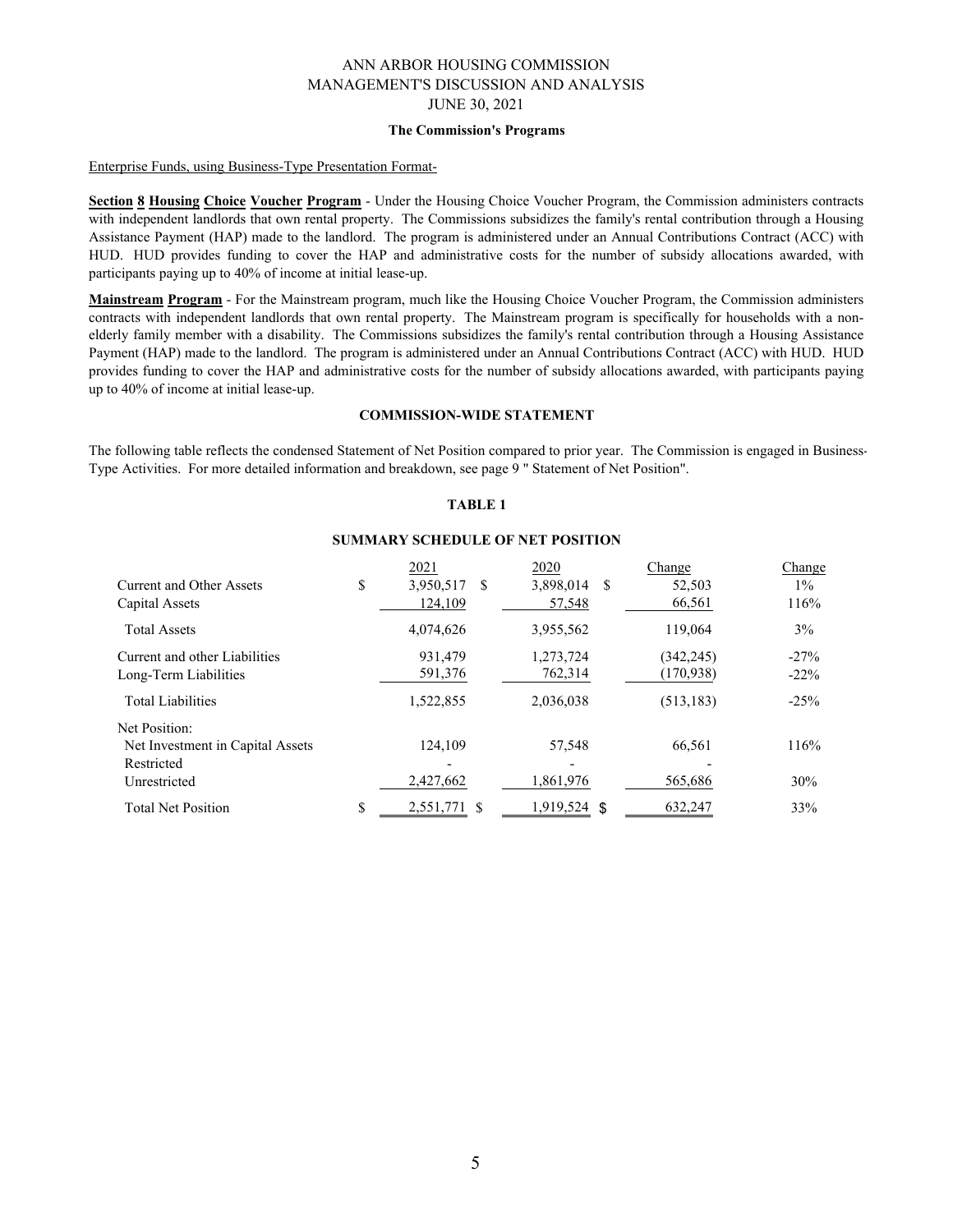## ANN ARBOR HOUSING COMMISSION MANAGEMENT'S DISCUSSION AND ANALYSIS

JUNE 30, 2021

#### **Major Factors Affecting the Statement of Net Position**

The increase in Capital Assets is the result of the purchase of three new vehicles to update the maintenance fleet.

Current and other Liabilities decreased by \$342,245 as a result of a decrease in general accounts payable as well as unearned revenue related to grant funding in FY20.

Long-Term Liabilities decreased in FY21 by \$170,938 primarily due to the decrease in the Net Pension Liability.

Net Investment in Capital Assets increased by \$66,561 due to the acquisition of three new maintenance vehicles in FY21.

Table 2 presents details on the changes in Unrestricted Net Position

#### **TABLE 2**

#### **CHANGE OF UNRESTRICTED NET POSITION**

| Unrestricted Net Position 6/30/2020     | S | 1,861,976 |
|-----------------------------------------|---|-----------|
| Results of Operations                   |   | 632,247   |
| Adjustments:                            |   |           |
| Depreciation (1)                        |   | 23,659    |
| Decrease in Restricted Assets           |   |           |
| Disposal/Transfer of Assets             |   |           |
| <b>Adjusted Results from Operations</b> |   | 655,906   |
| Capital Expenditures                    |   | (90,220)  |
| Non Operating Revenue                   |   |           |
| Unrestricted Net Position 6/30/2021     | S | 2,427,    |

(1) Depreciation is treated as an expense and reduces the results of operations but does not have an impact on Unrestricted Net Position.

While the results of operations is a significant measure of the Commission's activities, the analysis of the changes in Unrestricted Net Position provides a clearer change in financial well-being.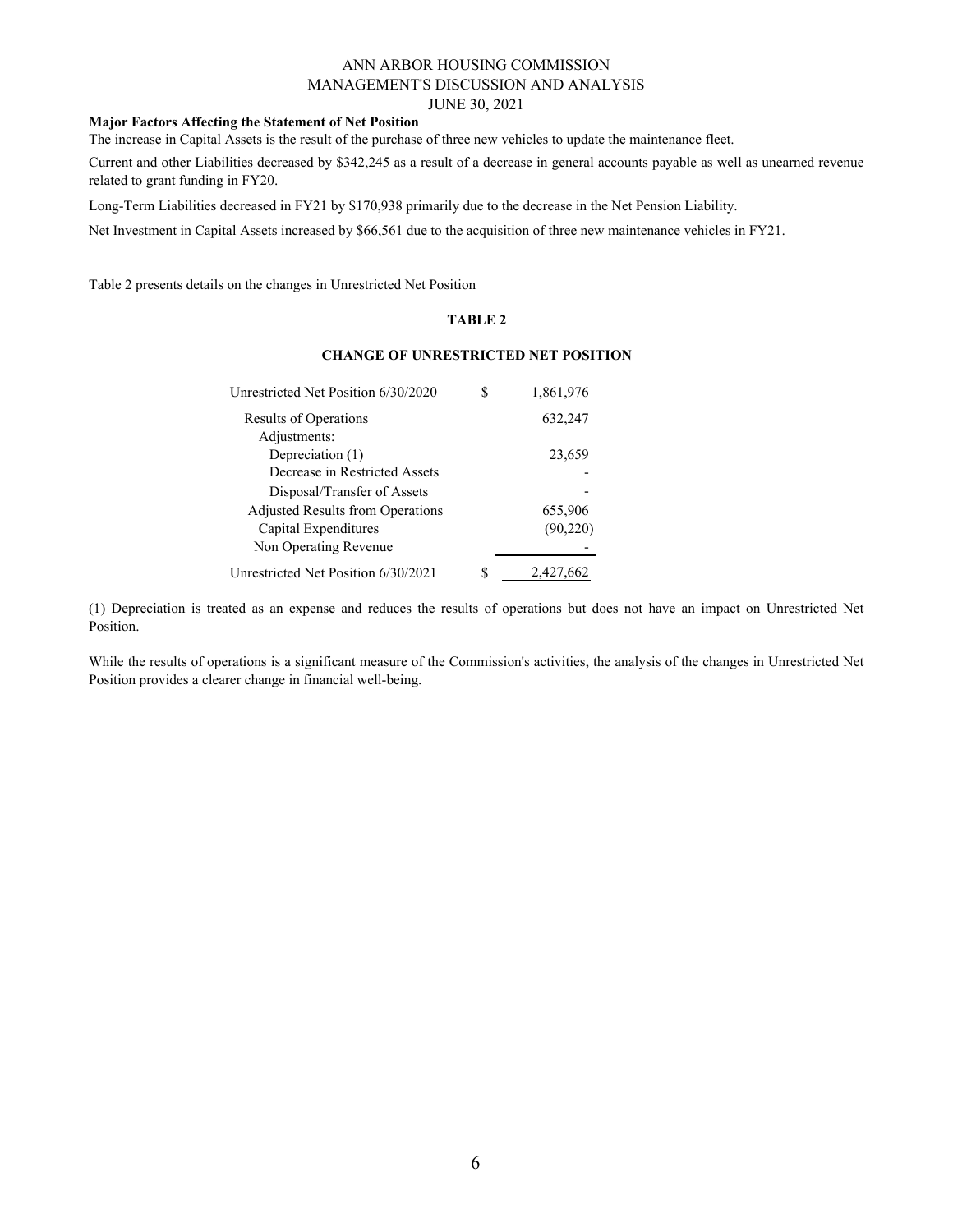## ANN ARBOR HOUSING COMMISSION MANAGEMENT'S DISCUSSION AND ANALYSIS

JUNE 30, 2021

#### **TABLE 3**

#### **SUMMARY SCHEDULE OF REVENUES, EXPENSES AND CHANGES IN FUND NET POSITION**

The following schedule compares the revenues and expenses for the current and previous fiscal year. The Commission is engaged only in Business-Type Activities.

Percent

|              |              |                                      |            |                                                |            | 1 U.UU<br>Change                                    |
|--------------|--------------|--------------------------------------|------------|------------------------------------------------|------------|-----------------------------------------------------|
|              |              |                                      |            |                                                |            |                                                     |
|              |              |                                      |            |                                                |            | 106%                                                |
|              |              |                                      |            |                                                |            | 14%                                                 |
|              |              |                                      |            |                                                |            | $-100%$                                             |
|              |              |                                      |            |                                                |            | $-48%$                                              |
|              | 2,671,425    |                                      | 2,794,339  |                                                | (122, 914) | $-4\%$                                              |
| \$           | 21,987,211   | \$.                                  | 19,870,004 | $\mathcal{S}$                                  | 2,117,207  | 11%                                                 |
|              |              |                                      |            |                                                |            |                                                     |
| $\mathbb{S}$ | 2,700,776    | \$.                                  | 2,053,273  | \$.                                            | 647,503    | 32%                                                 |
|              | 715,461      |                                      | 502,234    |                                                | 213,227    | 42%                                                 |
|              | 987          |                                      | 1,655      |                                                | (668)      | $-40%$                                              |
|              | 45,719       |                                      | 28,897     |                                                | 16,822     | 58%                                                 |
|              | 404,896      |                                      | 676,867    |                                                | (271, 971) | $-40%$                                              |
|              | 584,818      |                                      | 1,174,777  |                                                | (589, 959) | $-50%$                                              |
|              | 16,878,648   |                                      | 15,578,693 |                                                | 1,299,955  | 8%                                                  |
|              | 23,659       |                                      | 8,639      |                                                | 15,020     | 174%                                                |
| \$           | 21,354,964   | S                                    | 20,025,035 | \$                                             | 1,329,929  | 7%                                                  |
| \$           | 632,247      | \$                                   | (155, 031) | \$                                             | 787,278    | $-508%$                                             |
|              | $\mathbb{S}$ | 2021<br>4,728<br>19,309,929<br>1,129 | - \$       | 2020<br>2,291<br>16,979,513<br>91,678<br>2,183 | \$.        | Change<br>2,437<br>2,330,416<br>(91,678)<br>(1,054) |

#### **MAJOR FACTORS AFFECTING THE STATEMENT OF REVENUE, EXPENSES, AND CHANGES IN FUND NET POSITION.**

- The change in Unrestricted Net Position reflects a gin of \$632,247 for FY21. This gain is primarily due to operating gains related to loan interest and developer fee revenues for the Business Activities cost center as well as increased HAP revenue for the Section 8 Mainstream program due to additional vouchers that were awarded in FY21 by HUD.
- The increase in Operating Subsidies and Grants is due to additional funding for the HCV and new Mainstream programs as well as CARES Act funding from HUD related to the COVID-19 pandemic.
- No Capital Grants were received in FY21.
- The increase in Administrative Expenses for FY21 is due to several factors including additional staffing, an increase in fees for consul related to grant funded projects from the City as well as higher management fees due to additional revenues received in the Section  $8<sub>1</sub>$
- Tenant Services expenses are higher than the prior year mainly due to CARES Act funding provided by HUD that was used for tenant services in FY21.
- Maintenance expenses are higher for FY21 due to additional janitorial services needed for the safety of tenants and staff due to the CO pandemic.
- General expenses are lower in FY21 mainly due to lower accounts receivable write offs related to the notes and loans made by AAHD
- Development Costs decreased in FY21. This is mainly due to the final RAD conversion (Swift Lane LDHA) as well as passing throug grant funding slated for building improvements of related properties in the prior fiscal year, FY20.
- The increase in Housing Assistance Payments is a result of newly awarded special vouchers in FY21.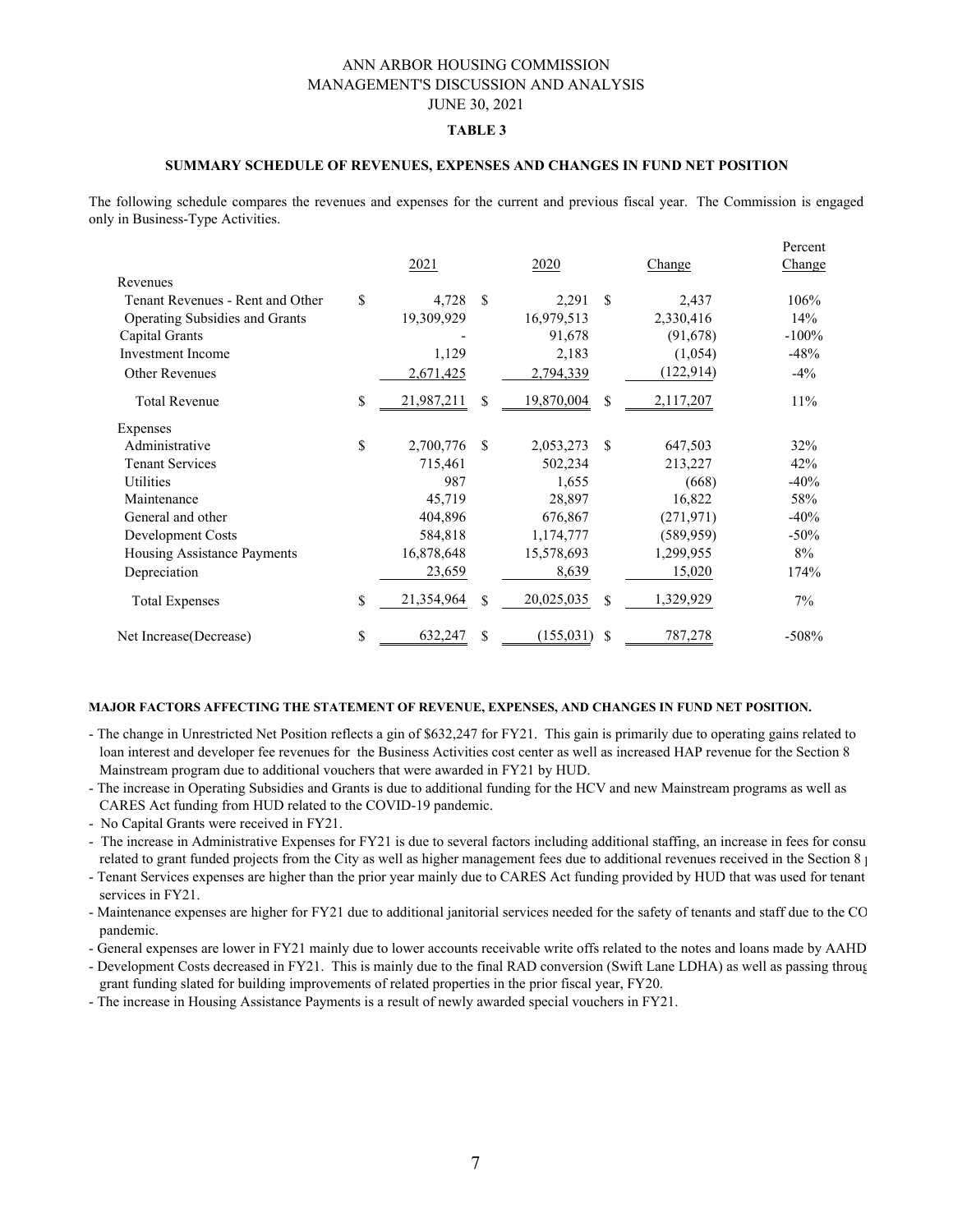## ANN ARBOR HOUSING COMMISSION MANAGEMENT'S DISCUSSION AND ANALYSIS

JUNE 30, 2021

#### **CAPITAL ASSETS**

As of year end FY21, the Commission had \$124,109 invested in a variety of capital assets as reflected in the following schedule, which represents a net increase (addition, deductions and depreciation) of \$66,561. The increase from FY20 to FY21 is mainly due to the purchase of three new maintenance vehicles.

#### **TABLE 4**

#### **(NET OF DEPRECIATION) CAPITAL ASSETS AT YEAR-END**

#### Business-Type Activities

|                                 |    | 2020                     | 2020                     | Change   | Percent<br>Change |
|---------------------------------|----|--------------------------|--------------------------|----------|-------------------|
| Land and Land Rights            | ۰D | S<br>$\mathcal{L}^{\pm}$ | $\overline{\phantom{0}}$ | S        |                   |
| Construction in progress        |    |                          | $\overline{\phantom{a}}$ |          |                   |
| <b>Buildings</b>                |    | 10,193                   | 10.193                   |          | $0\%$             |
| Equipment - Dwelling            |    |                          |                          |          |                   |
| Equipment - Administrative      |    | 327,370                  | 237,150                  | 90,220   | 38%               |
| Leasehold Improvements          |    | 5.049                    | 5,049                    |          | $0\%$             |
| <b>Accumulated Depreciation</b> |    | (218, 503)               | (194, 844)               | (23,659) | 12%               |
| Total                           | J  | 124,109<br>\$            | 57,548                   | 66,561   | 116%              |

The following reconciliation summarizes the change in Capital Assets, which is presented in detail on page 19 of the notes.

#### **TABLE 5**

#### **CHANGE IN CAPITAL ASSETS**

|                     |   | Business-Type     |
|---------------------|---|-------------------|
|                     |   | <b>Activities</b> |
| Beginning Balance   | S | 57,548            |
| Additions           |   | 90,220            |
| Disposals           |   |                   |
| Net of Depreciation |   |                   |
| Depreciation        |   | (23,659)          |
| Ending Balance      | S | 124,109           |

#### **ECONOMIC FACTORS**

Significant economic factors affecting the Commission are as follows:

- Federal funding of the Department of Housing and Urban Development which is the primary source of revenue

- City negotiated union contracts which affect staff wage and benefit rates.
- Local/state economic conditions and employment trends, impacting resident incomes and therefore, the amount of rental income.
- Inflationary pressure on utility rates, supplies, and other costs.
- RAD Conversion of public housing to project-based vouchers and related development funding
- COVID-19 pandemic and associated operational and economic challenges

#### **FINANCIAL CONTACT**

The individual to be contacted regarding this report is Jennifer Hall, Executive Director of the Ann Arbor Housing Commission at (734) 794-6721. Specific requests may be submitted to Jennifer Hall, Executive Director of Ann Arbor Housing Commission, 2000 S. Industrial Hwy, Ann Arbor, MI 48104.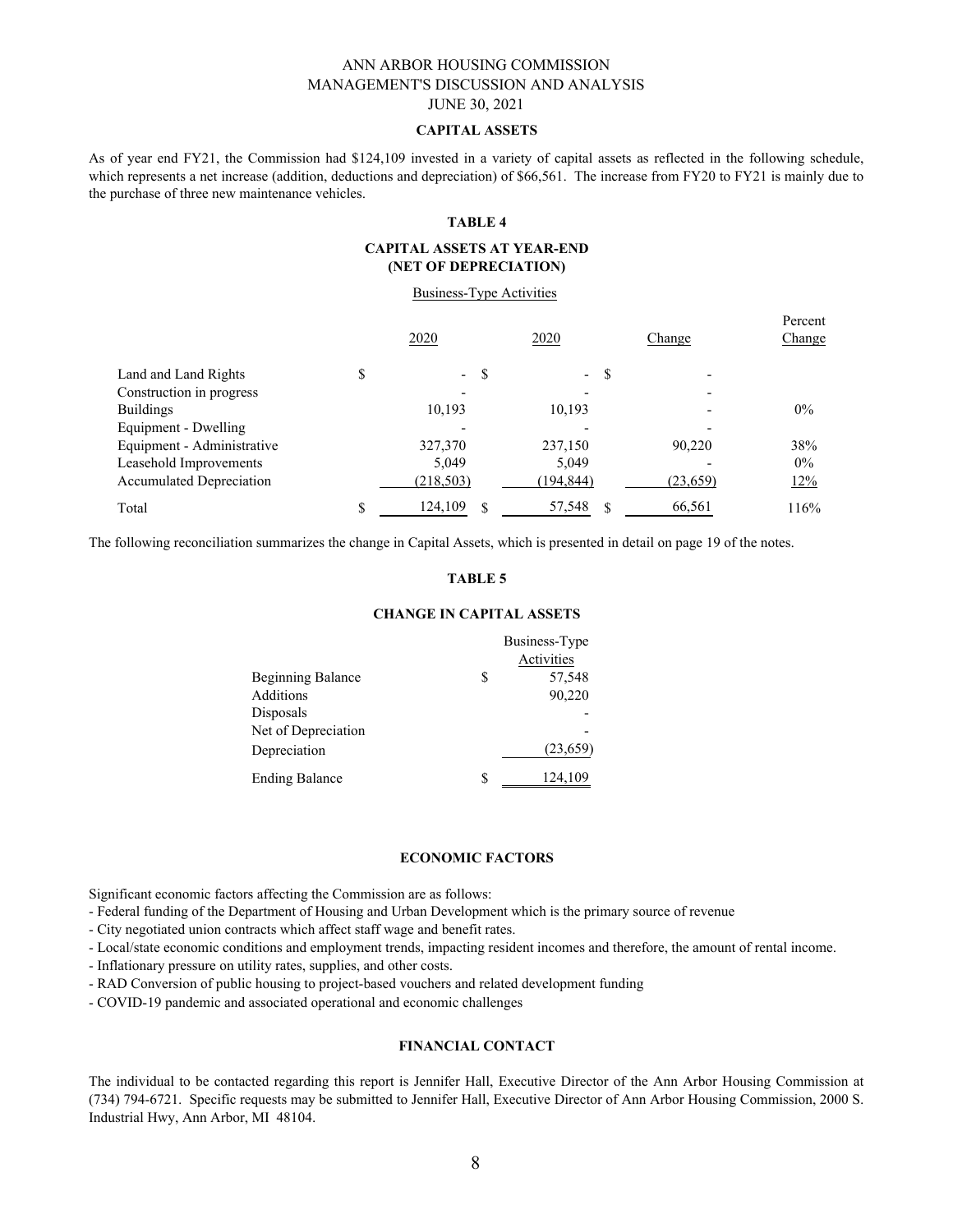## **Ann Arbor Housing Commission Statement of Net Position**

*June 30, 2021*

| <b>Current assets</b>                                         |                 |
|---------------------------------------------------------------|-----------------|
| Cash and cash equivalents                                     | \$<br>3,183,943 |
| Cash and cash equivalents - restricted                        | 529,354         |
| Cash - tenant security deposits                               | 1,000           |
| Due from other governmental units                             | 100,814         |
| Accounts receivable, net                                      | 65,823          |
| Prepaid expenses                                              | 59,406          |
| Total current assets                                          | 3,940,340       |
| <b>Noncurrent assets</b>                                      |                 |
| Capital assets:                                               |                 |
| Depreciable                                                   | 342,612         |
| Less: accumulated depreciation                                | (218, 503)      |
| Net capital assets                                            | 124,109         |
| Total assets                                                  | 4,064,449       |
| <b>Deferred outflows of resources</b>                         | 10,177          |
| <b>Current liabilities</b>                                    |                 |
| Accounts payable                                              | 548,459         |
| Accrued liabilities                                           | 60,892          |
| Tenant security deposits                                      | 1,000           |
| Unearned revenue                                              | 156,926         |
| Accrued compensated absences, current portion                 | 58,798          |
| Total current liabilities                                     | 826,075         |
| <b>Noncurrent liabilities</b>                                 |                 |
| Other noncurrent liabilities - payable from restricted assets | 529,354         |
| Net pension liability                                         | 1,411           |
| Accrued compensated absences                                  | 60,611          |
| Total noncurrent liabilities                                  | 591,376         |
| <b>Total liabilities</b>                                      | 1,417,451       |
| Deferred inflows of resources                                 | 105,404         |
| <b>Net position</b>                                           |                 |
| Net investment in capital assets                              | 124,109         |
| Unrestricted                                                  | 2,427,662       |
| Total net position                                            | \$<br>2,551,771 |

The accompanying notes are an integral part of these financial statements.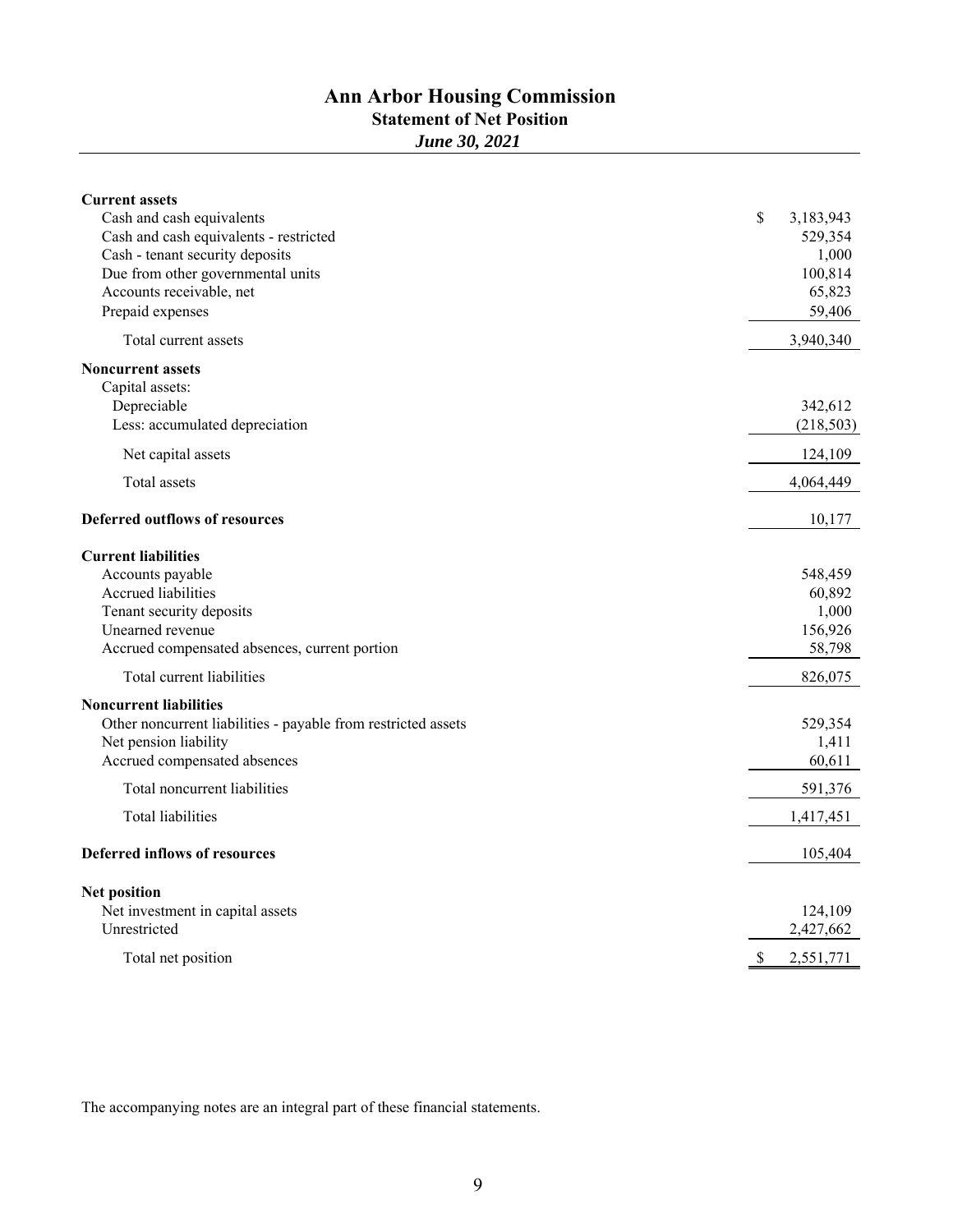## **Ann Arbor Housing Commission Statement of Revenues, Expenses and Changes in Fund Net Position** *For the Year Ended June 30, 2021*

| <b>Operating revenues</b>                  |                 |
|--------------------------------------------|-----------------|
| Tenant revenue                             | \$<br>4,728     |
| Program grants - subsidies                 | 19,309,929      |
| Other revenue                              | 2,594,922       |
| Total operating revenues                   | 21,909,579      |
| <b>Operating expenses</b>                  |                 |
| Administration                             | 2,700,776       |
| Tenant services                            | 715,461         |
| Utilities                                  | 987             |
| Maintenance                                | 45,719          |
| Protective services                        | 106,349         |
| Insurance                                  | 29,797          |
| General                                    | 268,750         |
| Housing assistance payments                | 16,866,660      |
| Depreciation                               | 23,659          |
| Total operating expenses                   | 20,758,158      |
| Operating income (loss)                    | 1,151,421       |
| Nonoperating revenues and (expenses)       |                 |
| Fraud recovery                             | 76,503          |
| HAP Portability - In                       | (11,988)        |
| Development costs                          | (584, 818)      |
| Interest revenue                           | 1,129           |
| Total nonoperating revenues and (expenses) | (519, 174)      |
| Change in net position                     | 632,247         |
| Net position - Beginning of year           | 1,919,524       |
| Net position - End of year                 | \$<br>2,551,771 |

The accompanying notes are an integral part of these financial statements.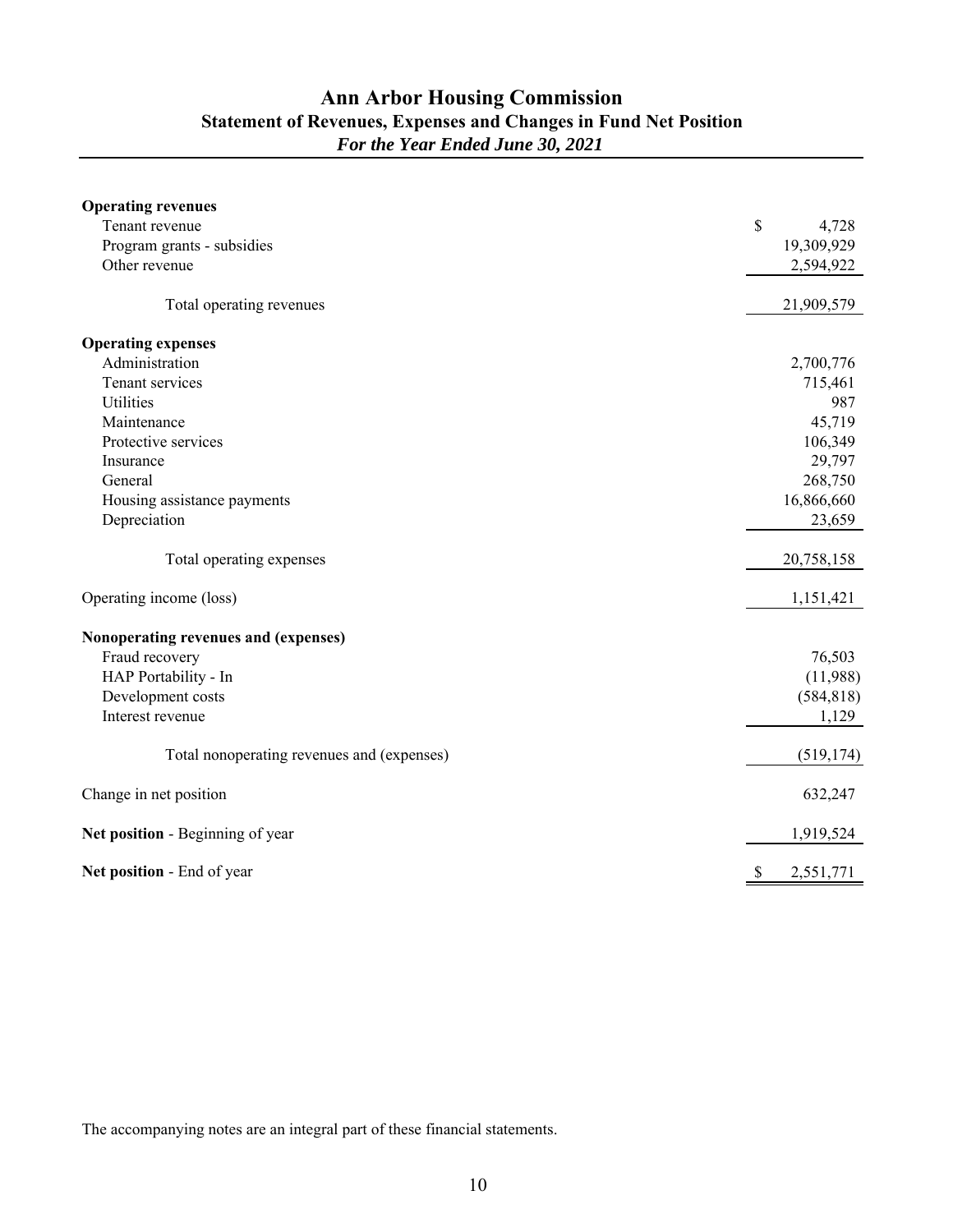#### **Ann Arbor Housing Commission Statement of Cash Flows** *For the Year Ended June 30, 2021*

| <b>Cash flows from operating activities</b>                                |                 |
|----------------------------------------------------------------------------|-----------------|
| Cash received from customers                                               | \$<br>2,603,015 |
| Cash received from grants and subsidies                                    | 19,309,929      |
| Cash payments to suppliers for goods and services                          | (19, 173, 698)  |
| Cash payments for wages and related benefits                               | (1,722,956)     |
| Net cash provided by (used in) operating activities                        | 1,016,290       |
| Cash flows from noncapital and related financing activities                |                 |
| Fraud recovery                                                             | 76,503          |
| HAP Portability - In                                                       | (11,988)        |
| Development costs                                                          | (584, 818)      |
| Net cash provided by (used in) noncapital and related financing activities | (520, 303)      |
| Cash flows from capital and related financing activities                   |                 |
| Purchase of capital assets                                                 | (90,220)        |
| Cash flows from investing activities                                       |                 |
| Interest revenue                                                           | 1,129           |
| Net increase (decrease) in cash and cash equivalents                       | 406,896         |
|                                                                            |                 |
| Cash and cash equivalents - beginning of year                              | 3,307,401       |
| Cash and cash equivalents - end of year                                    | S<br>3,714,297  |
| Reconciliation of operating income (loss) to net                           |                 |
| cash provided by (used in) operating activities                            |                 |
| Operating income (loss)                                                    | \$<br>1,151,421 |
| Adjustments to reconcile operating income (loss) to net                    |                 |
| cash provided by (used in) operating activities:                           |                 |
| Depreciation                                                               | 23,659          |
| Changes in assets and liabilities                                          |                 |
| Decrease (increase) in receivables                                         | 350,024         |
| Decrease (increase) in prepaid expenses                                    | (9,016)         |
| Decrease (increase) in deferred outflows of resources                      | 13,385          |
| Increase (decrease) in accounts payable                                    | (112,009)       |
| Increase (decrease) in accrued liabilities                                 | (157,696)       |
| Increase (decrease) in unearned revenue                                    | (346, 659)      |
| Increase (decrease) in deferred inflows of resources                       | 103,181         |
| Net cash provided by (used in) operating activities                        | 1,016,290       |
|                                                                            |                 |
| Reconciliation of cash and cash equivalents per the Statement of           |                 |
| Net Position to the Statement of Cash Flows                                |                 |
| Cash and cash equivalents                                                  | \$<br>3,183,943 |
| Cash and cash equivalents - restricted                                     | 529,354         |
| Cash - tenant security deposits                                            | 1,000           |
| <b>Total</b>                                                               | \$              |
|                                                                            | 3,714,297       |

The accompanying notes are an integral part of these financial statements.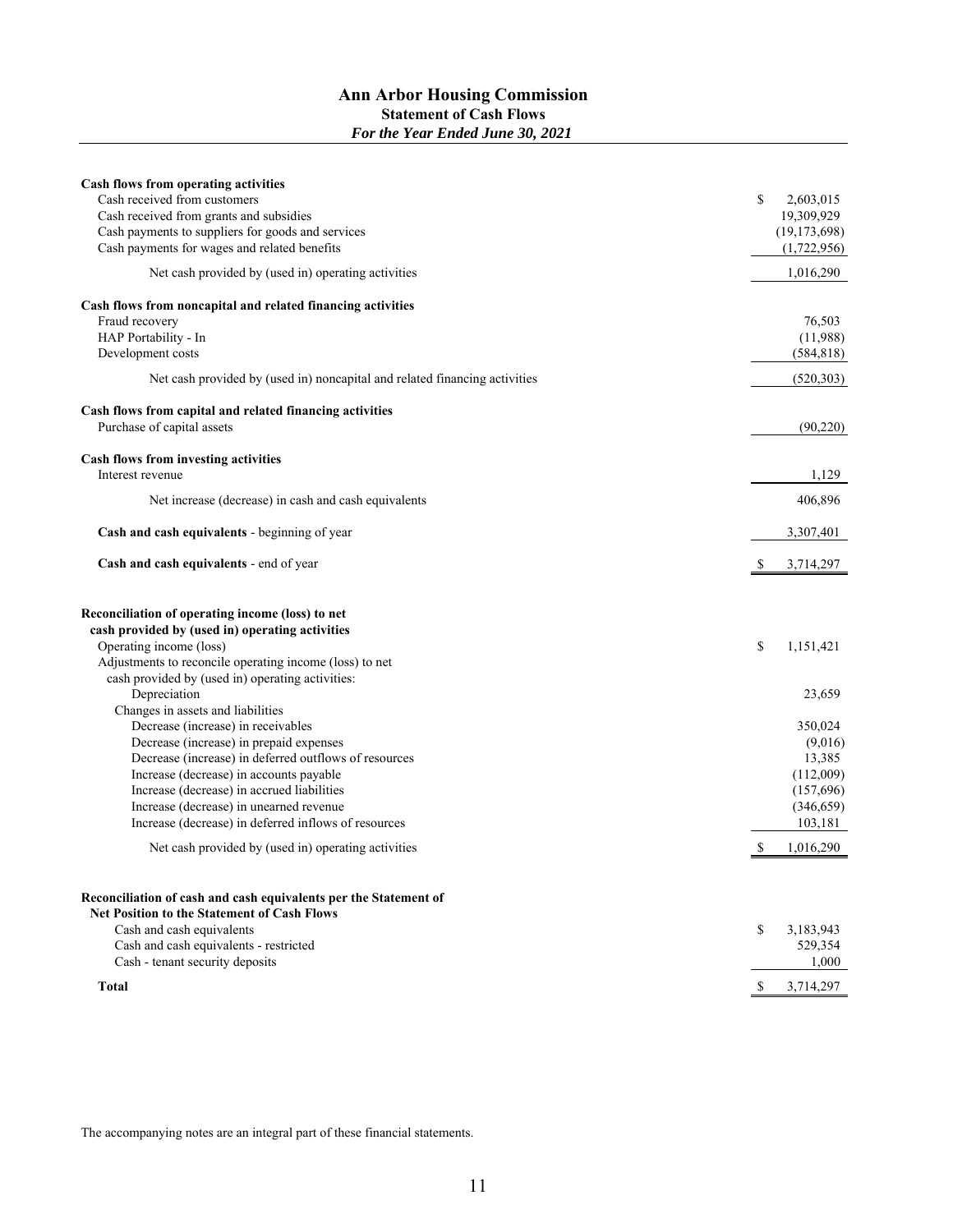## **NOTE A - SUMMARY OF SIGNIFICANT ACCOUNTING POLICIES**

The accounting policies adopted by the *Ann Arbor Housing Commission* (the "*Housing Commission*") conform to accounting principles generally accepted in the United States of America (U.S. GAAP) as applied to governmental entities.

The Housing Commission reports as a business-type activity, as defined by the Governmental Accounting Standards Board Statement No. 34, with programs and projects.

## **Financial Reporting Entity**

The *Ann Arbor Housing Commission* is a discrete component unit of the City of Ann Arbor, Michigan. The Housing Commission is considered to be a component unit of the City because the City Council has the ability to impose its will upon the Housing Commission by appointing and removing a member of the Housing Commission's Board of Commissioners before the expiration of his or her term.

The Housing Commission's financial reporting entity is comprised of the special purpose government. In determining the financial reporting entity, the Housing Commission complies with the provisions of GASB Statement No. 14, as amended by GASB Statement No. 39, "*The Financial Reporting Entity*" and includes all component units, if any, of which the Housing Commission appoints a voting majority of the units' Board; the Housing Commission is either able to impose its will on the unit or a financial benefit or burden relationship exists. There are no agencies, organizations or activities that meet the criteria.

The *Ann Arbor Housing Commission* was formed by the City of Ann Arbor, Michigan under Public Act 18 of 1933 of the State of Michigan. The Housing Commission operates under a Board of Commissioners appointed by the City Mayor.

These financial statements include all activities of the Housing Commission, which include Section 8 Housing Choice Vouchers (1,938 units including 336 RAD Project Based Voucher units, 237 Veterans Affairs Supportive Housing (VASH) for Homeless Veterans vouchers), 100 Non-elderly Disabled Vouchers and 32 Family Unification Vouchers). In addition the Housing Commission administers 251 units of Mainstream Vouchers (MS5) and 29 Emergency Housing Vouchers. These programs receive subsidies and annual contributions from the Department of Housing and Urban Development ("HUD").

#### **Basis of Presentation**

The economic resources measurement focus and the accrual basis of accounting are used in preparing the financial statements. Revenues are recorded when earned and expenses are recorded when a liability is incurred, regardless of the timing of related cash flows.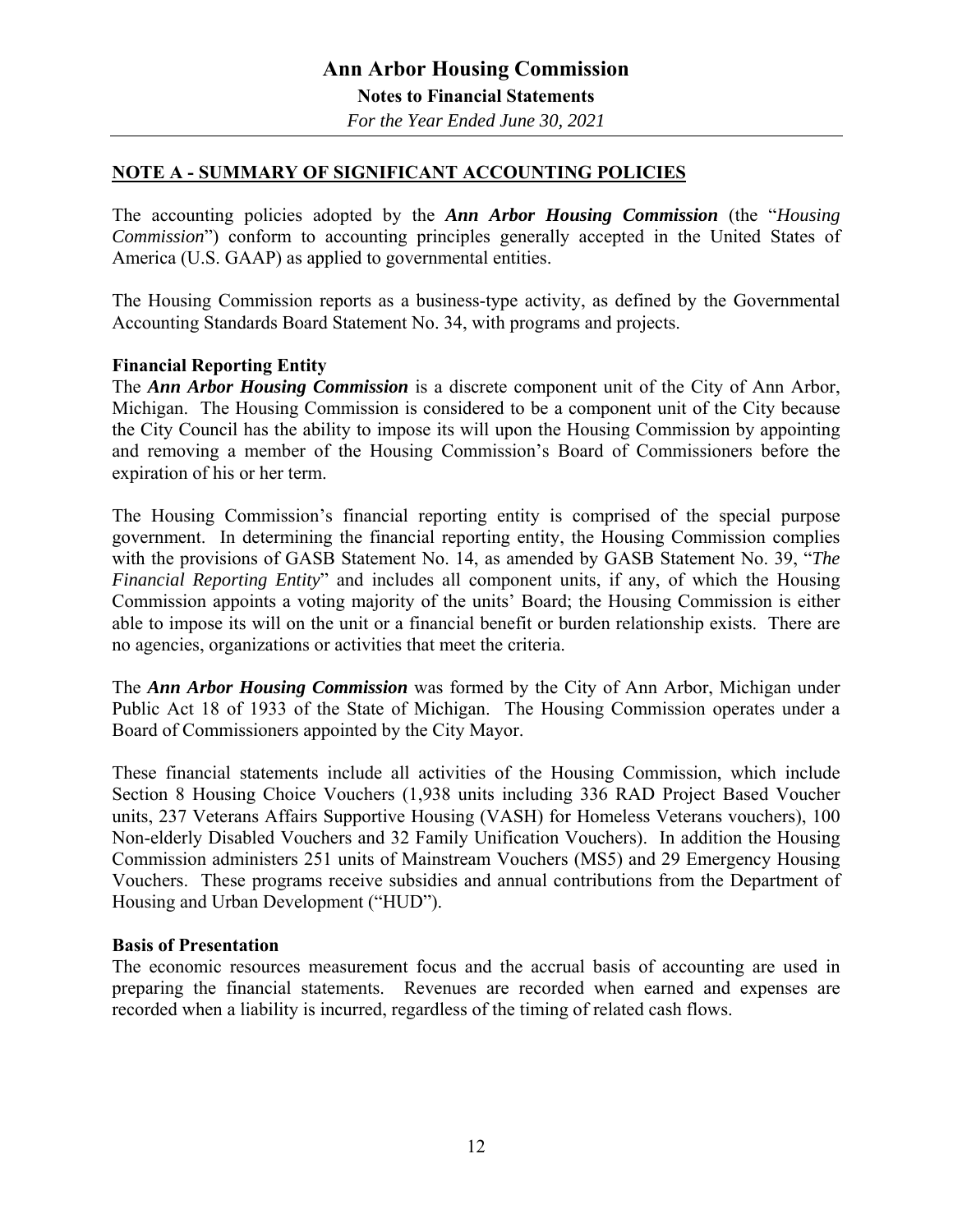Proprietary funds distinguish operating revenues and expenses from nonoperating items. Operating revenues and expenses generally result from providing services and producing and delivering goods in connection with a proprietary fund's principal ongoing operations. The principal operating revenues of the Housing Commission are Federal grants and charges to customers for services. Operating expenses include housing assistance payments, administrative expenses, maintenance, utilities and depreciation on capital assets. All revenues and expenses not meeting this definition are reported as nonoperating revenues and expenses. Following is a description of the Housing Commission's programs:

Other Project accounts for the revenue and related operations of the EHPA-NRMR Turnkey III Home buyer program.

14.871 Section 8 Housing Choice Vouchers Program accounts for the revenue and related operations of the Section 8 Housing Choice Vouchers grant program.

Business Activities accounts for the revenue and related operations of the Ann Arbor Housing Development Corporation, a 501c3 nonprofit organization.

Central Office Cost Center accounts for the revenue and related operations of the administrative offices.

14.879 Mainstream Vouchers Program accounts for the revenue and related operations of the Mainstream Vouchers grant program.

14.PHC PH CARES Act Funding accounts for the revenue and related operations pertaining to CARES Act funding for Public and Indian Housing.

14.HCC HCV CARES Act Funding accounts for the revenue and related operations pertaining to CARES Act funding for the Section 8 Housing Choice Vouchers Program.

14.MSC Mainstream CARES Act Funding accounts for the revenue and related operations pertaining to CARES Act funding for the Mainstream Vouchers Program.

14.CCC Central Office Cost Center CARES Act Funding accounts for the revenue and related operations of the administrative offices funded by the CARES Act.

When both restricted and unrestricted resources are available for use, it is the Housing Commission's policy to use restricted resources first, then unrestricted resources as they are needed.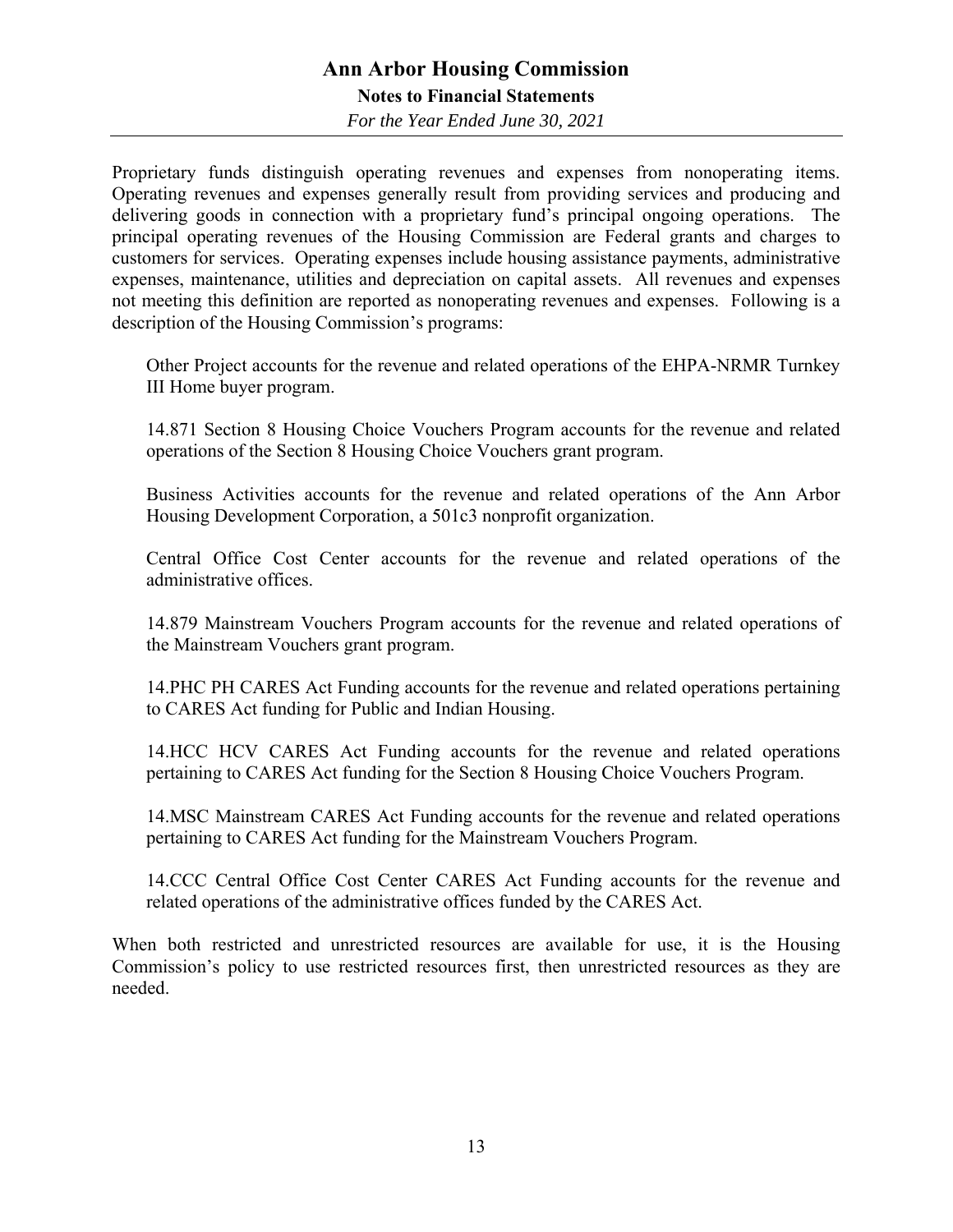## **Assets, Liabilities. Deferred Outflows / Inflows of Resources and Equity**

## **Cash and Cash Equivalents**

The Housing Commission's cash and cash equivalents are considered to be cash on hand, demand deposits and certificates of deposit with an original maturity of 90 days or less.

The amount of cash and cash equivalents – restricted recorded on the Statement of Net Position has been restricted for FSS escrow.

#### **Receivables and Payables**

All receivables and payables are reported at their gross value and where appropriate, are reduced by the estimated portion that is expected to be uncollectible.

#### **Prepaid Expenses**

Certain payments to vendors reflect costs applicable to future fiscal years and are recorded as prepaid expenses.

#### **Capital Assets**

Capital assets, which include property, buildings, equipment and leasehold improvements are reported in the financial statements. Capital assets are defined by the Housing Commission as assets with an initial, individual cost of more than \$5,000 and an estimated useful life in excess of one year. Such assets are recorded at historical cost or estimated historical cost if purchased or constructed. The costs of normal maintenance and repairs that do not add to the value of the asset or materially extend assets lives are not capitalized. Donated capital assets are recorded at estimated fair market value at the date of donation.

Major outlays for capital assets and improvements are capitalized as projects are constructed. Interest incurred during the construction phase of capital assets of business-type activities is included as part of the capitalized value of the assets constructed.

Depreciation is recorded over the estimated useful lives of the assets, using the straight-line method as follows:

| <b>Buildings</b>       | 40 years        |
|------------------------|-----------------|
| Equipment              | $5 - 10$ years  |
| Leasehold improvements | $15 - 40$ years |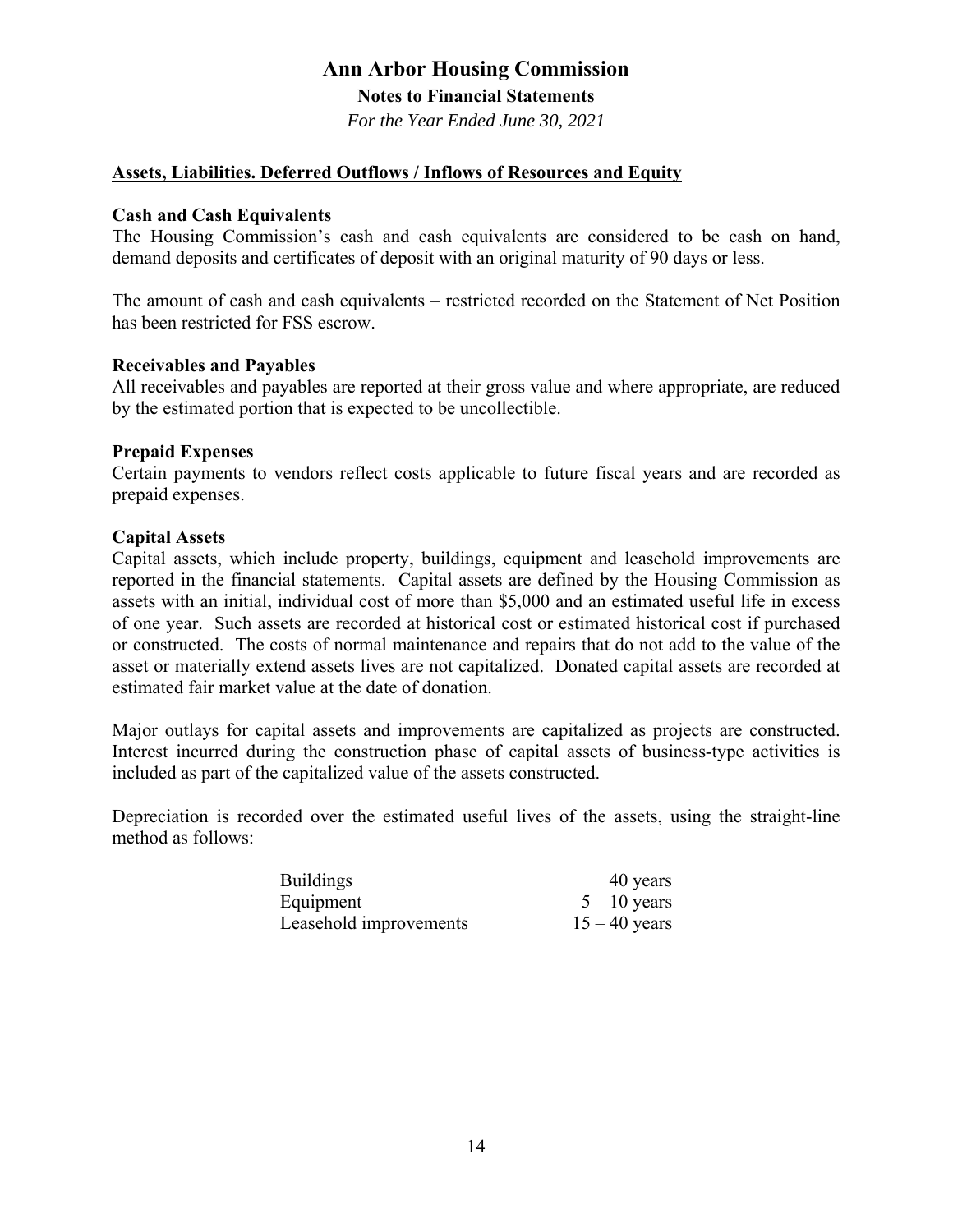## **Deferred Outflows of Resources**

In addition to assets, the Statement of Net Position will sometimes report a separate section for deferred outflows of resources. This separate financial statement element represents a consumption of net position that applies to a future period and so will not be recognized as an outflow of resources (expense) until then. The Housing Commission has one item that qualifies for reporting in this category, which is the deferred outflows of resources related to the defined benefit pension plan. The deferred outflows of resources related to the defined benefit pension plan are reported in the financial statements.

## **Compensated Absences**

It is the Housing Commission's policy to permit employees to accumulate a limited amount of earned but unused vacation days. The liability for these compensated absences is recorded as short-term and long-term liabilities based on historical trends. In accordance with the provision of GASB Statement No. 16, no liability is recorded for non-vesting accumulating rights to receive sick pay benefits.

## **Other Noncurrent Liabilities**

This balance consists of amounts held in the Family Self Sufficiency Escrow account. These deposits are held in a separate account in accordance with the grant requirements.

#### **Unearned Revenue**

Unearned revenue represents revenue for the subsequent year that was collected prior to the end of the current fiscal year.

## **Equity**

Equity is classified as net position and reported as the following components:

*Net investment in capital assets* – Consists of capital assets at historical cost, net of accumulated depreciation.

*Unrestricted* – Consists of all other equity that does not meet the definition of "restricted" or "net investment in capital assets". Amounts that are legally restricted by externally imposed constraints that are placed on the use of resources by grantors, contributors, or laws or regulations of other governments are reported as restricted. At the end of the year, no portion of the Housing Commission's net position was restricted.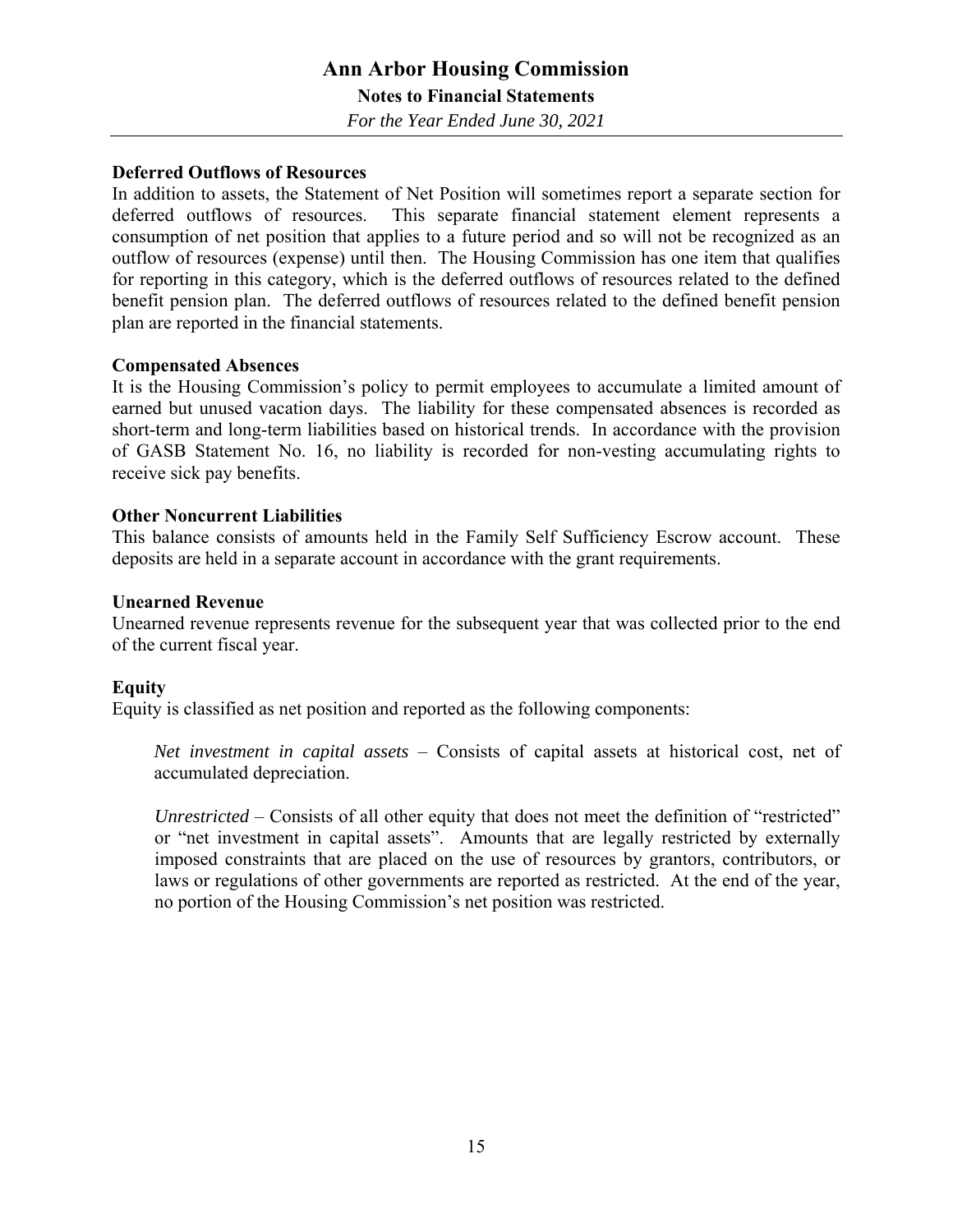## **Revenues and Expenses**

Operating revenues and expenses are those that result from providing services. Also included, all revenue and expenses not related to capital and related financing, noncapital financing, or investing activities. Expenses are classified as operating and nonoperating.

## **Estimates**

In preparing financial statements in conformity with U.S. GAAP, management is required to make estimates and assumptions that affect the reported amounts of assets and liabilities, the disclosures of contingent assets and liabilities at the date of the financial statements and the reported amounts of revenues and expenses during the reporting period. Actual results could differ from those estimates.

## **NOTE B - DETAILED NOTES ON TRANSACTIONS CLASSES / ACCOUNTS**

The following notes present detailed information to support the amounts reported in the basic financial statements for the Housing Commission's various assets, liabilities, equity, revenues and expenses.

## **Cash and Cash Equivalents**

At year-end, the carrying amount of the Housing Commission's deposits was as follows:

|                                        | Carrying |           |
|----------------------------------------|----------|-----------|
|                                        |          | Amount    |
| <b>Financial Statement Captions</b>    |          |           |
| Cash and cash equivalents              |          | 3,183,943 |
| Cash and cash equivalents - restricted |          | 529,354   |
| Cash – tenant security deposits        |          | 1,000     |
| Total                                  |          | 3,714,297 |
| Notes to Financial Statements          |          |           |
| Deposits                               |          |           |

## **Deposit and Investment Risk**

State law limits the allowable investments and the maturities of some of the allowable investments as identified in the following list of authorized investments.

- Bonds, securities, other obligations and repurchase agreements of the United States, or an agency or instrumentality of the United States
- Certificates of deposit, savings accounts, deposit accounts or depository receipts of a qualified financial institution
- Commercial paper rated at the time of purchase within the  $2$  highest classifications established by not less than 2 standard rating services and that matures not more than 270 days after the date of purchase
- Bankers acceptances of United States banks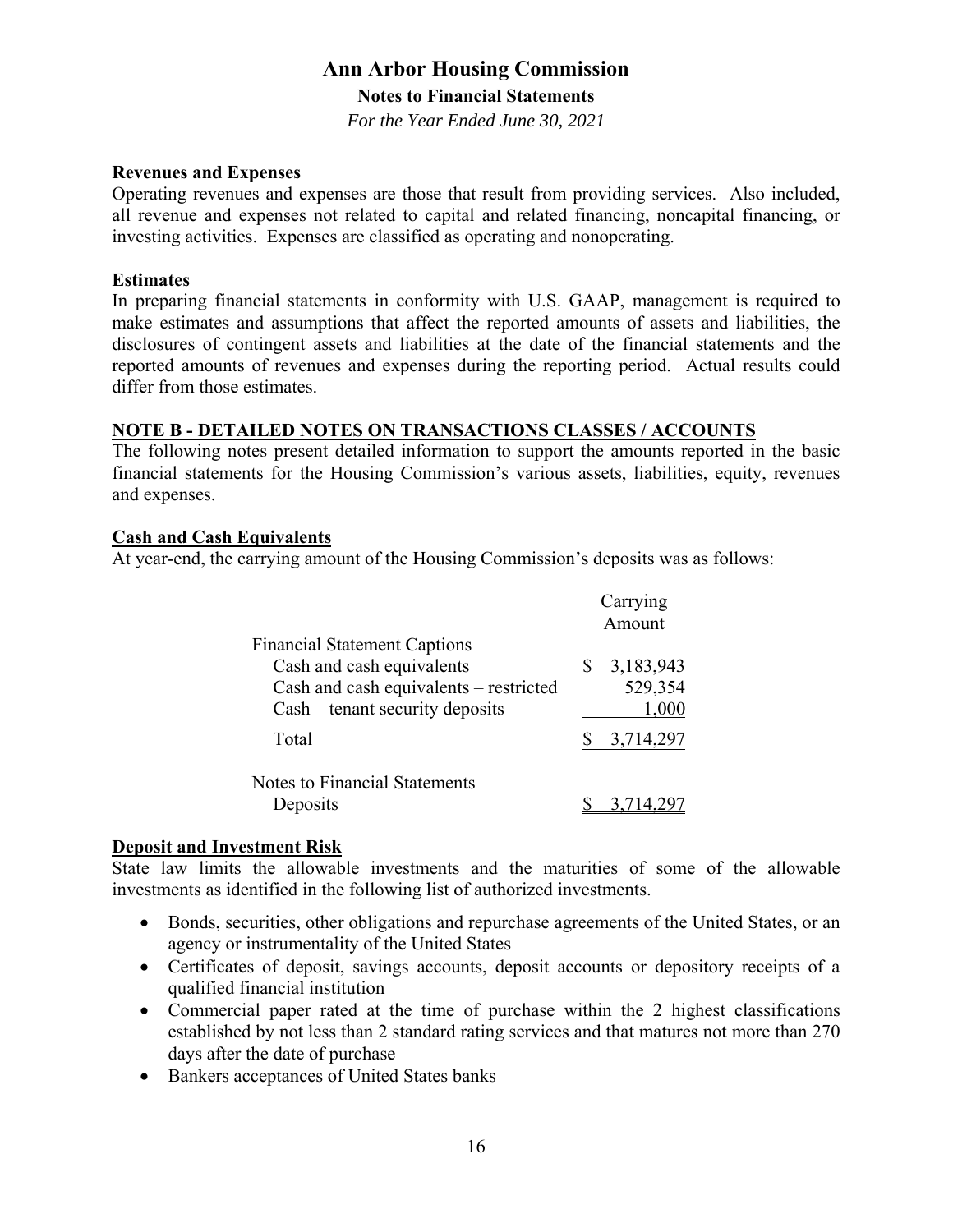- Obligations of the State of Michigan and its political subdivisions that, at the time of purchase are rated as investment grade by at least one standard rating service
- Mutual funds registered under the investment company act of 1940 with the authority to purchase only investment vehicles that are legal for direct investment by a public corporation
- External investment pools as authorized by Public Act 20 as amended through December 31, 1997

## *Interest Rate Risk*

The Housing Commission's investment policy does not have specific limits in excess of State law on investment maturities as a means of managing its exposure to fair value losses arising from increasing interest rates.

## *Credit Risk*

The Housing Commission's investment policy does not have specific limits in excess of State law on investment credit risk. At year-end, the Housing Commission had no investments and was therefore, not exposed to credit risk.

## *Custodial Credit Risk – Deposits*

Custodial credit risk is the risk that in the event of a bank failure, the Housing Commission's deposits may not be returned. State law does not require and the Housing Commission does not have a policy for deposit custodial credit risk. At year-end, \$2,725,588 of the Housing Commission's bank balance of \$3,725,588 was exposed to custodial credit risk because it was uninsured, however, it was partially collateralized with government securities with a market value of \$1,360,980.

## *Concentration of Credit Risk*

State law limits allowable investments but does not limit concentration of credit risk. The Housing Commission's investment policy does not have specific limits in excess of State law on concentration of credit risk. At year-end, The Housing Commission had no investments and was therefore, not exposed to concentration of credit risk.

## **Accounts Receivable**

The accounts receivable balance is comprised of the following:

| Accounts receivable – miscellaneous | 53,226         |
|-------------------------------------|----------------|
| Notes receivable from tax credits   | 8,845,172      |
| Interest receivable                 | 2,295,893      |
| Allowance for doubtful accounts     | (11, 128, 468) |
| Total receivables, net              |                |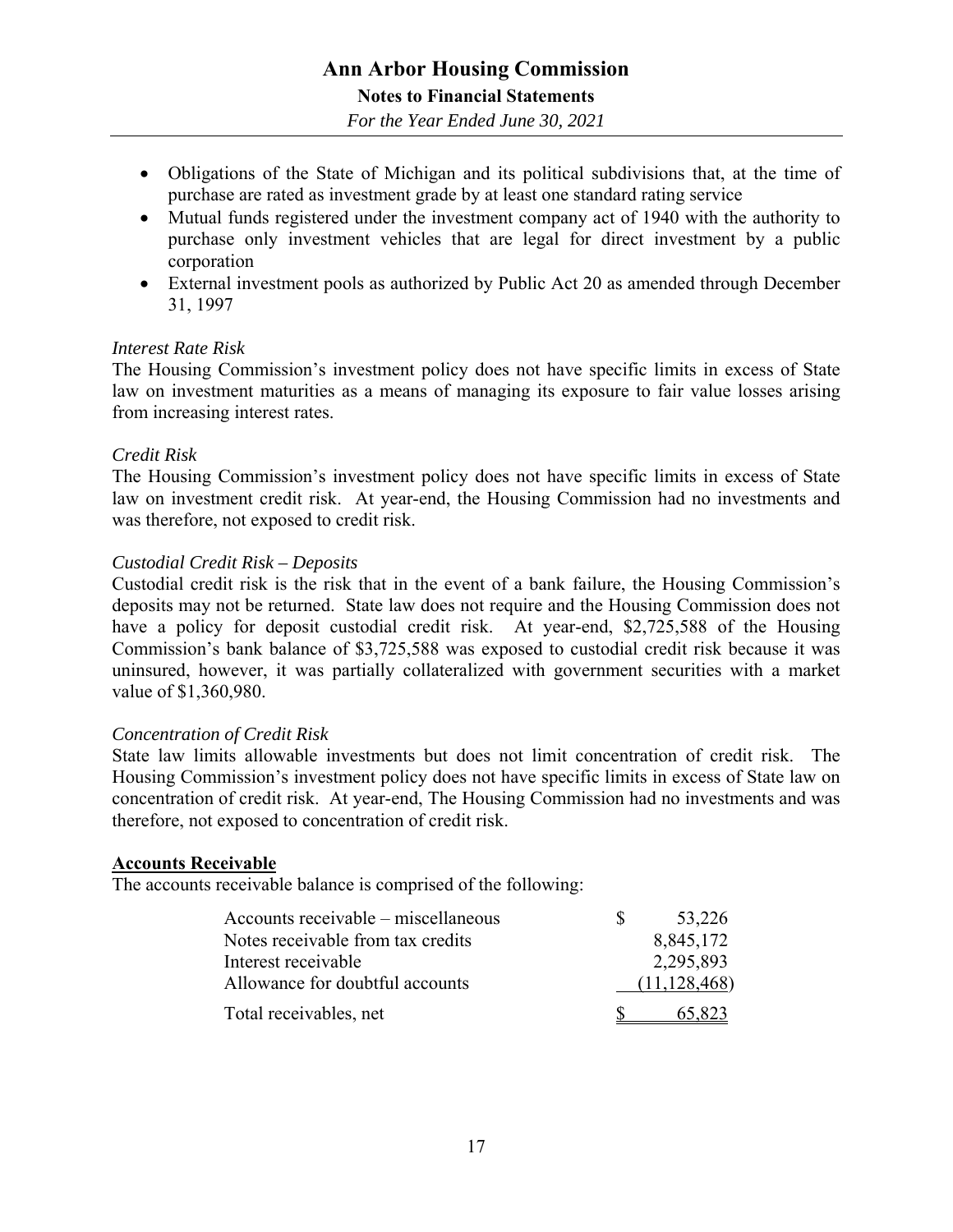## **Ann Arbor Housing Commission**

**Notes to Financial Statements** 

*For the Year Ended June 30, 2021* 

## **Capital Assets**

Capital asset activity for the year was as follows:

|                                        | Beginning         |  |                  |           | Disposals/ |        | Ending     |
|----------------------------------------|-------------------|--|------------------|-----------|------------|--------|------------|
|                                        | Balance           |  | <b>Additions</b> | Transfers |            |        | Balance    |
| Capital assets being depreciated       |                   |  |                  |           |            |        |            |
| <b>Buildings</b>                       | \$<br>$10,193$ \$ |  | $-$ \$           |           |            | $-$ \$ | 10,193     |
| Furniture, equipment and               |                   |  |                  |           |            |        |            |
| $machinery - administration$           | 237,150           |  | 90,220           |           |            |        | 327,370    |
| Leasehold improvements                 | 5,049             |  |                  |           |            |        | 5,049      |
| Total capital assets being depreciated | 252,392           |  | 90,220           |           |            |        | 342,612    |
| Less accumulated depreciation          | (194, 844)        |  | (23, 659)        |           |            |        | (218, 503) |
| Total net capital assets               | <u>57,548</u>     |  | 66,561           |           |            |        | 124,109    |

## **Compensated Absences**

The following is a summary of changes in accrued compensated absences for the year.

|                     |           |                  |            |         | Amount   |  |
|---------------------|-----------|------------------|------------|---------|----------|--|
|                     |           |                  |            |         | Due      |  |
|                     | Beginning |                  |            | Ending  | Within   |  |
|                     | Balance   | <b>Additions</b> | Deductions | Balance | One Year |  |
| Accrued compensated |           |                  |            |         |          |  |
| absences            | 100,670   | 58,279           | (39, 540)  | 119,409 | 58,798   |  |

## **NOTE D - OTHER INFORMATION**

## **Concentration of Revenue**

The Housing Commission is dependent upon the Department of Housing and Urban Development to fund its operations through operating subsidies and capital funding grants. Total revenue received from HUD for the fiscal year ended June 30, 2021 and 2020 was \$19,309,929 or 88% and \$17,071,191 or 86% of revenue respectively.

## **Risk Management**

The Housing Commission is exposed to various risks of loss related to torts; theft of, damage to, and destruction of assets; errors and omissions; injuries to employees; and natural disasters. The Housing Commission manages risk through the purchase of commercial insurance. Management believes such coverage is sufficient to preclude any significant uninsured losses to the Housing Commission. Settled claims have not exceeded this commercial coverage in any of the past three fiscal years.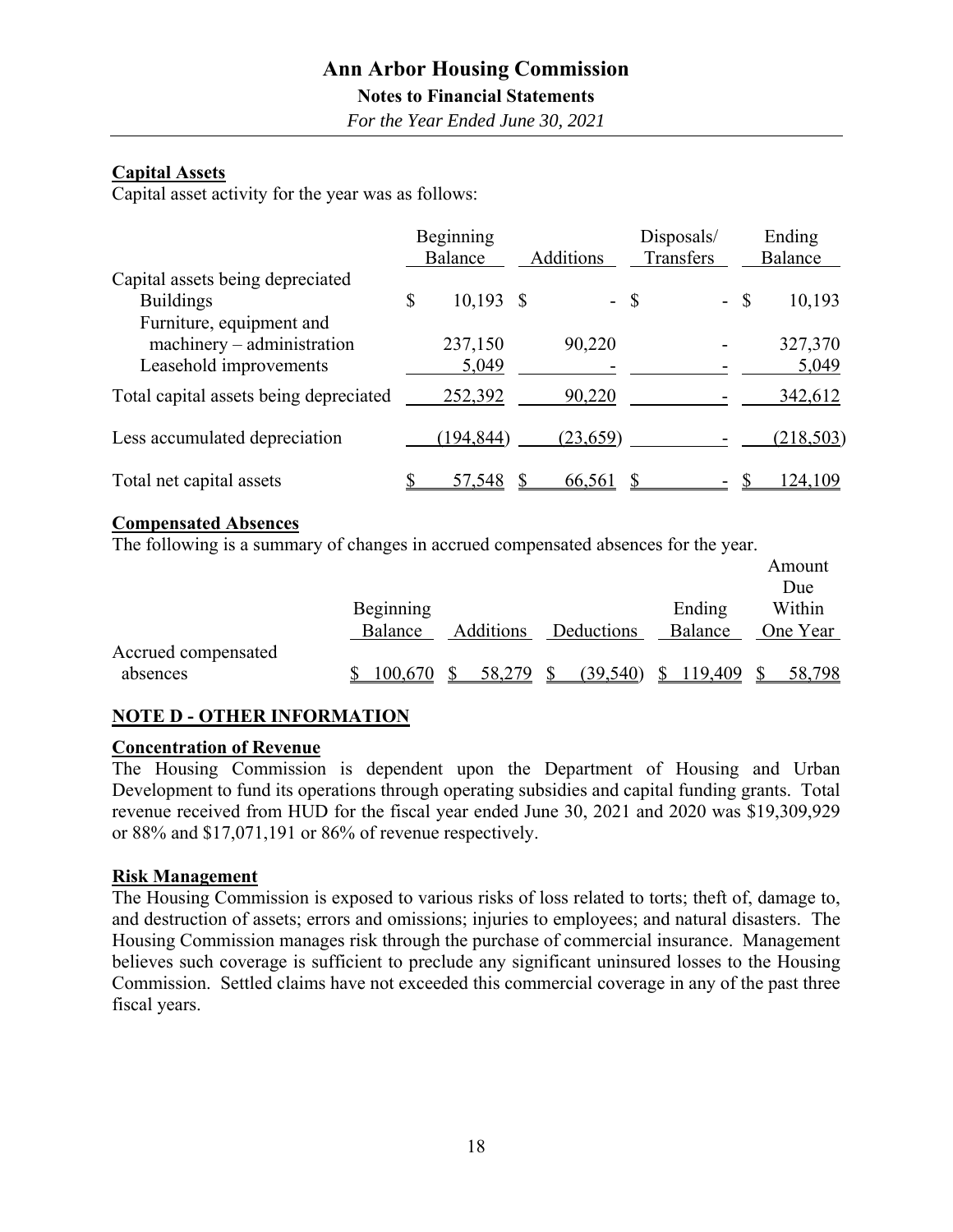## **Ann Arbor Housing Commission Notes to Financial Statements**  *For the Year Ended June 30, 2021*

## **Pension Plan**

The Housing Commission participates in the City of Ann Arbor Employees Retirement Plan ("CAAERS"). The City of Ann Arbor's defined benefit pension plan provides retirement and disability benefits, annual cost-of-living adjustments, and death benefits to plan members and beneficiaries. Ann Arbor City Code Chapter 17.1 of the Ann Arbor Charter assigns the authority to establish and amend benefit provisions to the City Council. CAAERS issues a publicly available financial report that includes financial statements and required supplementary information for the plan. Housing Commission employees that were hired after January 1, 2017 are required to participate in a hybrid pension plan administered by the City of Ann Arbor Employees' Retirement System. The hybrid pension plan is comprised of two components: a defined benefit plan and a defined contribution plan. Under the defined benefit plan, the Housing Commission contributes 6% of the employee's wages with a 3% contribution from the employee. Retirement benefits under the defined benefit plan within the hybrid are calculated as 1.25% of the employee's final five-year average compensation multiplied by the years of service for General members (non-Safety personnel). Employees vest 100% in the defined benefit plan after 10 years of service.

Under the defined contribution plan, the employees contribute 3% of their wages and the employer contributes 5.2% for General members. Employees vest 100% in the defined contribution plan after five years of service. That report may be obtained by writing to the City of Ann Arbor Employees' Retirement System, 532 S. Maple Road, Ann Arbor, Michigan, 48103 or by calling (877) 994-4590.

The Housing Commission is invoiced by the City of Ann Arbor on a monthly basis for its required contributions. For the fiscal year ended June 30, 2021, the Housing Commission was invoiced at 24.39% of gross wages. Housing Commission employees are required to contribute 6% of their annual compensation. The contribution requirements of plan members are established and may be amended by the City Council.

The Housing Commission recorded deferred outflows of \$10,177, deferred inflows of \$105,404 and a net pension liability of \$106,815 for pension benefits offered to the Executive Director.

GASB 68 requires additional disclosures related to pension benefits; those required additional disclosures are included only in the financial statements of the City of Ann Arbor.

## **Postemployment Benefits**

The Housing Commission participates in the City's postemployment benefits plan. The City of Ann Arbor Retiree Health Care Benefits Plan is a single-employer defined benefit healthcare plan administered by the City of Ann Arbor Employees' Retirement System. The plan provides certain health care and life insurance benefits for eligible retired employees and their dependents in accordance with Ann Arbor City Code Chapter 21. Health insurance benefits are provided through an administrative service contract which the City reimburses the administrator for claims paid plus an administration fee. The City of Ann Arbor Retiree Health Care Benefits Plan issues a publicly available financial report that includes financial statements and required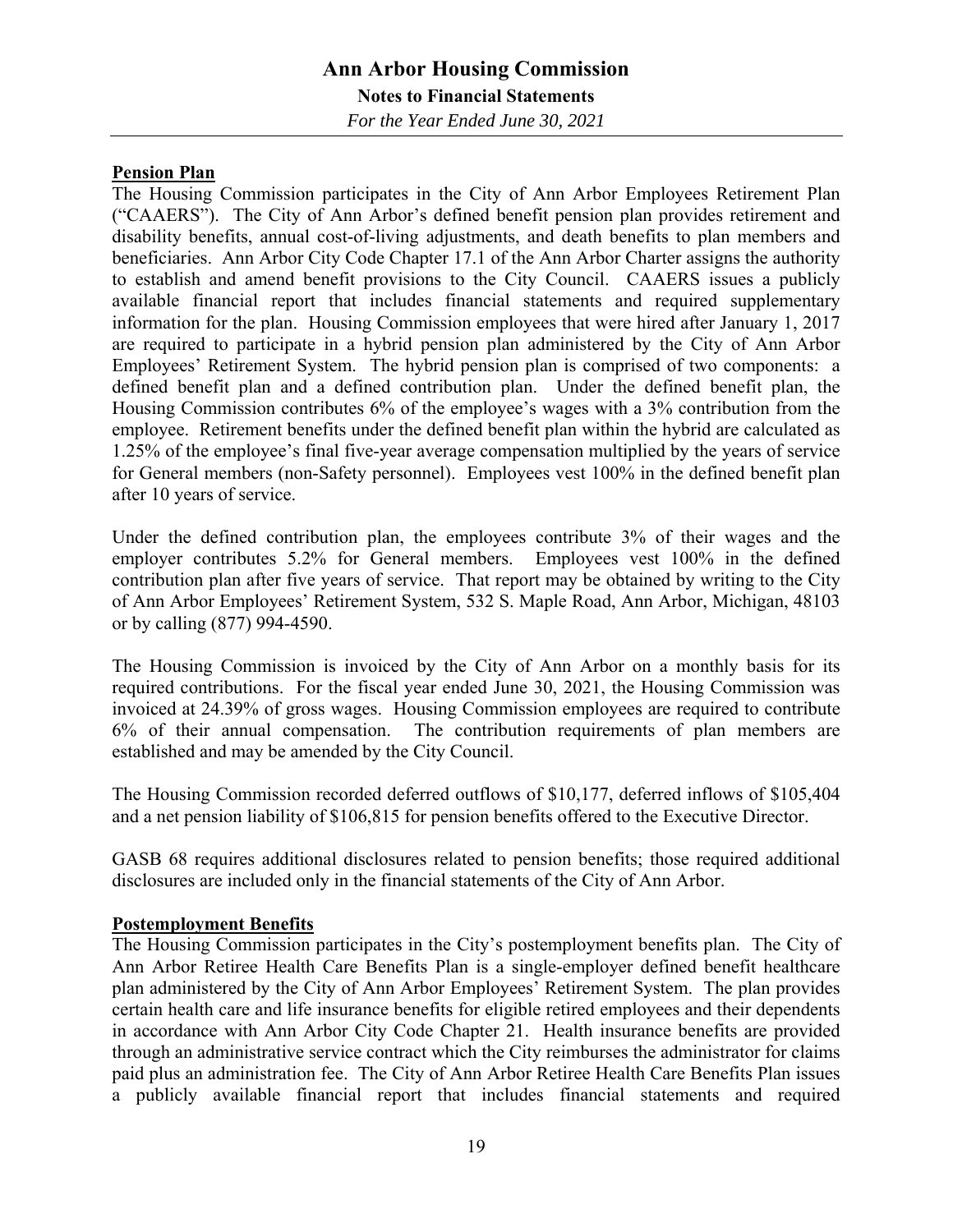supplementary information for the plan. That report may be obtained by writing to the City of Ann Arbor Employees' Retirement System, 532 S. Maple Rd., Ann Arbor, Michigan, 48103 or by calling (877) 994-4590.

For the year ended June 30, 2021, the Housing Commission was invoiced and contributed \$106,553 which equated to approximately \$17,462 per enrollee. This plan has been closed to new hires.

## **Contingencies**

Under the terms of certain Federal and State grants, periodic audits are required and certain costs may be questioned as not representing appropriate expenditures under the terms of the grants. Such audits could lead to reimbursement to the grantor agencies. Housing Commission management believes disallowances, if any, would be minimal.

In fiscal year 2015, the Housing Commission entered into a contractual agreement to transfer all employees of the Housing Commission, except the Executive Director, to the General Fund of the City of Ann Arbor. The Housing Commission is invoiced by the City of Ann Arbor on a monthly basis for all costs related to those former employees. The liabilities related to pension and other postemployment benefits of the transferred employees are not reported in the Housing Commission's financial statements because the amount of those liabilities cannot be reasonably estimated. Future costs related to pension and other postemployment benefits of the employees that were transferred to the City will be invoiced to the Housing Commission as they come due.

In fiscal year 2017, the Housing Commission obtained loans from the Federal Home Loan Bank ("*FHLB*"). The terms of the FHLB loans bear 0% interest and there is no payment due on the loans unless the Housing Commission fails to perform or keep any obligation or agreement of the Borrower provided in the application, regulations, policies and procedures, implementation plan or loan documents, within the next 15 years, therefore no debt is recorded on the financial statements.

## **Limited Partnerships / Low Income Housing Credits**

The Housing Commission created a nonprofit entity, the Ann Arbor Housing Development Corporation for which the Housing Commission is the sole member. The Housing Commission has also created 4 for-profit limited partnerships (Maple Tower, River Run, West Arbor and Swift Lane) for the purposes of transferring the rights to use income tax credits available on lowincome housing to investor limited partners. The Ann Arbor Housing Development Corporation is the single member entity of the for-profit general partnership members of the limited partnerships. The investor limited partners have paid in amounts to the Ann Arbor Housing Development Corporation (the general partner) for the right to use these low income housing credits. None of the equity of the limited partnerships is included in the financial statements of the Housing Commission.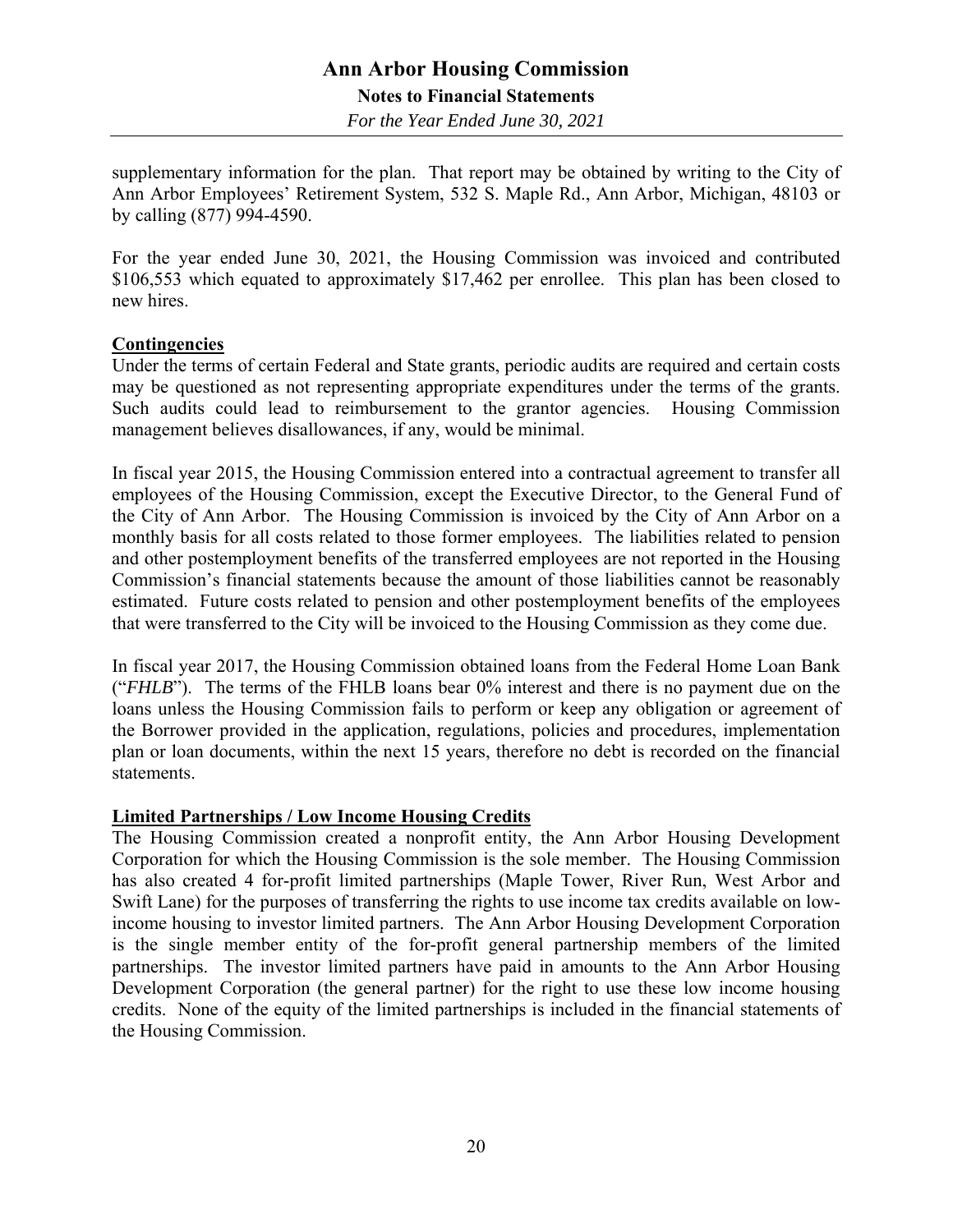## **Ann Arbor Housing Commission Notes to Financial Statements**

*For the Year Ended June 30, 2021* 

The Housing Commission created a second nonprofit entity, the Ann Arbor Affordable Housing Corporation for which the Housing Commission is the sole member. AAAHC is a single asset entity that consists of 136 units of senior housing commonly known as Lurie Terrace Apartments.

♦ ♦ ♦ ♦ ♦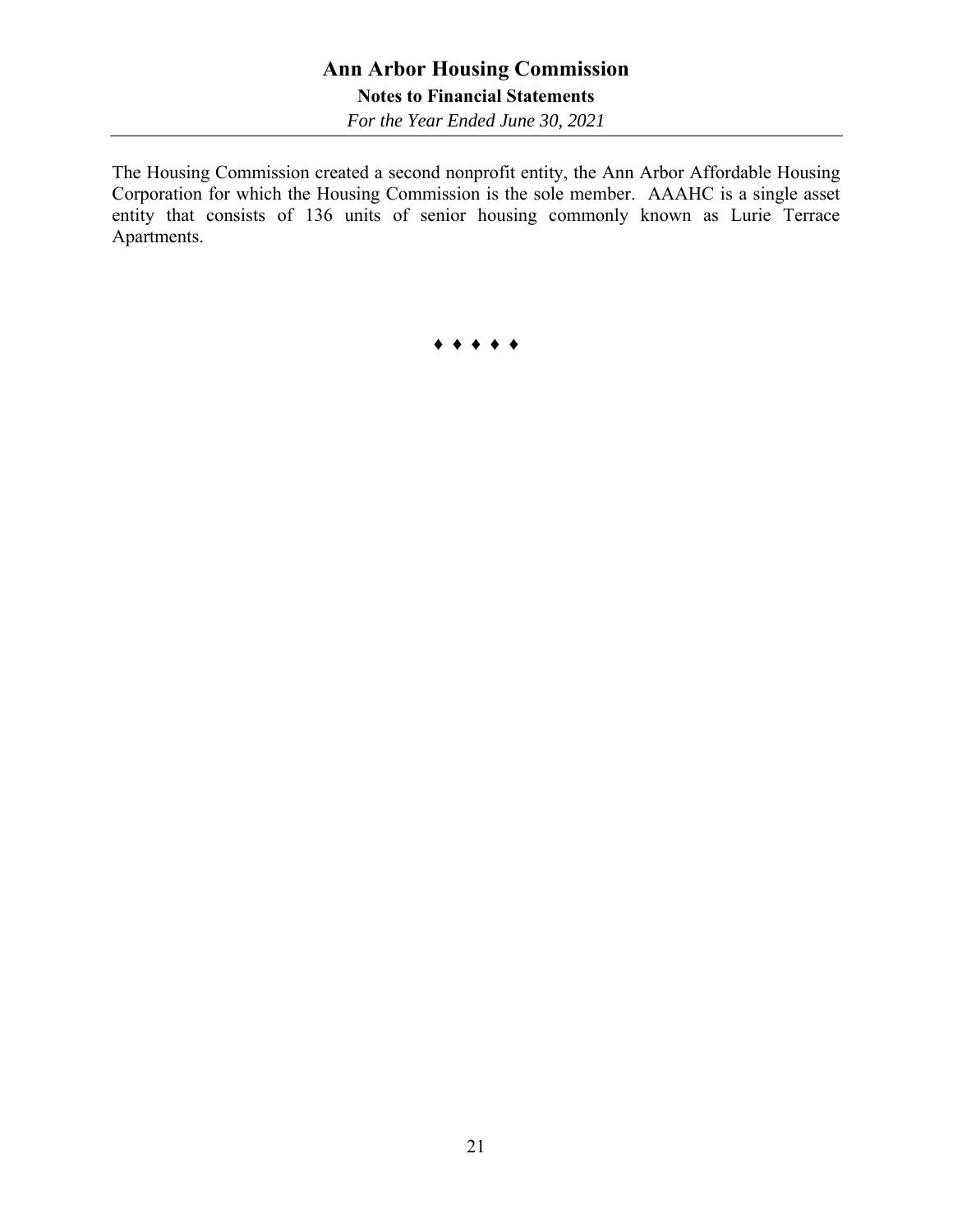#### **Ann Arbor Housing Commission Financial Data Schedule Project Balance Sheet** *June 30, 2021*

| Line<br>Item# | <b>Account Description</b>                                           |    | <b>Total</b><br>Projects |               | <b>Other Project</b> |
|---------------|----------------------------------------------------------------------|----|--------------------------|---------------|----------------------|
|               |                                                                      |    |                          |               |                      |
| 111<br>114    | Cash - Unrestricted<br>Cash - Tenant Security Deposits               | \$ | 172,555<br>1,000         | <sup>\$</sup> | 172,555<br>1,000     |
| 100           | Total Cash                                                           |    | 173,555                  |               | 173,555              |
|               |                                                                      |    |                          |               |                      |
| 150           | <b>Total Current Assets</b>                                          |    | 173,555                  |               | 173,555              |
| 290           | <b>Total Assets</b>                                                  |    | 173,555                  | S             | 173,555              |
|               |                                                                      |    |                          |               |                      |
| 312           | Accounts Payable $\leq$ 90 Days                                      | \$ | 220                      | <sup>\$</sup> | 220                  |
| 341           | <b>Tenant Security Deposits</b>                                      |    | 1,000                    |               | 1,000                |
| 310           | <b>Total Current Liabilities</b>                                     |    | 1,220                    |               | 1,220                |
| 300           | <b>Total Liabilities</b>                                             |    | 1,220                    |               | 1,220                |
| 512.4         | Unrestricted Net Position                                            |    | 172,335                  |               | 172,335              |
| 513           | Total Equity - Net Assets / Position                                 |    | 172,335                  |               | 172,335              |
|               |                                                                      |    |                          |               |                      |
| 600           | Total Liab., Def. Inflow of Res., and Equity - Net Assets / Position | S  | 173,555                  | Y.            | 173,555              |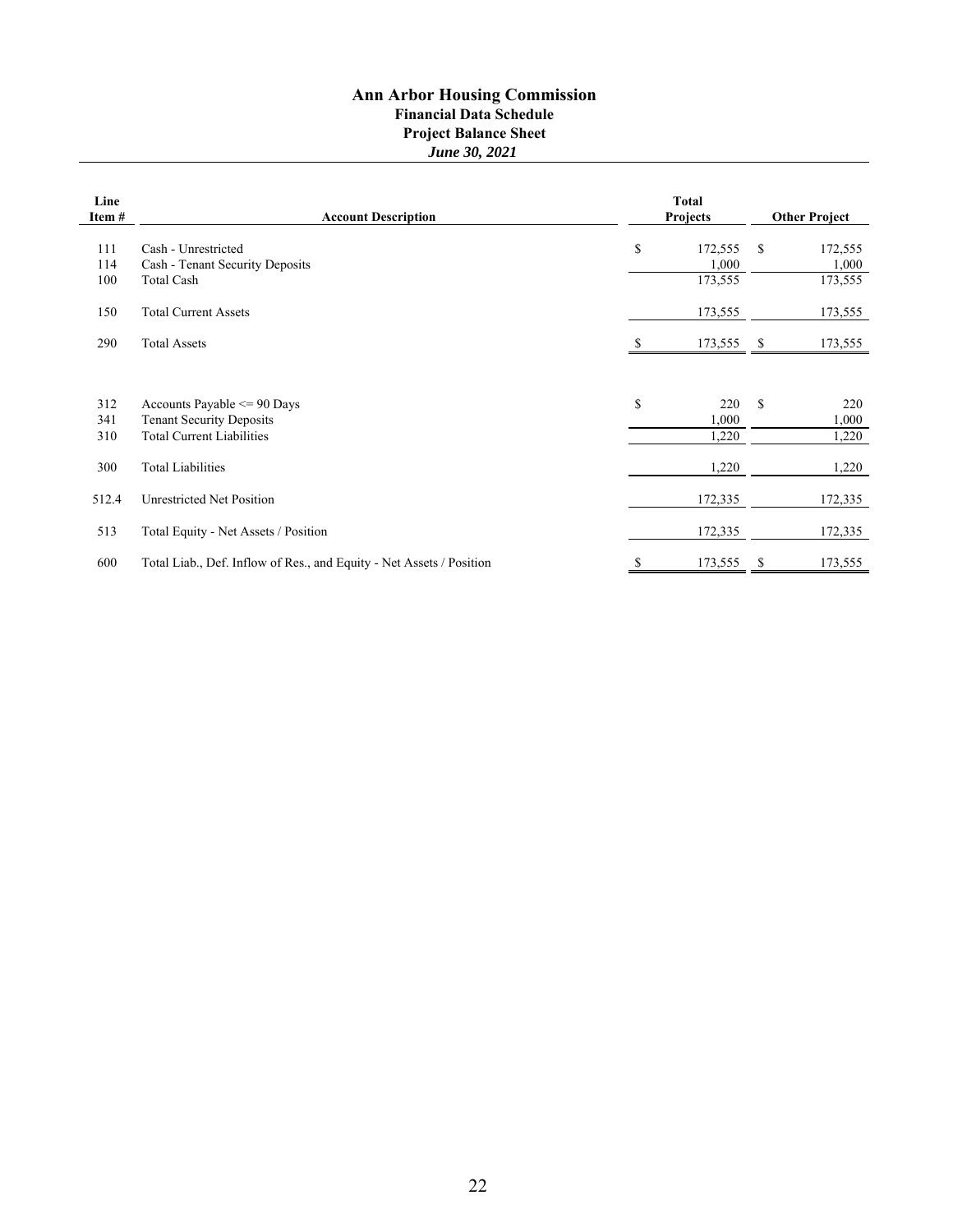#### **Ann Arbor Housing Commission Financial Data Schedule Project Income Statement** *For the Year Ended June 30, 2021*

| Line<br>Item# | <b>Account Description</b>                                       | <b>Total</b><br><b>Projects</b> | <b>Other Project</b> |
|---------------|------------------------------------------------------------------|---------------------------------|----------------------|
| 70300         | Net Tenant Rental Revenue                                        | $\mathbb{S}$<br>4,728           | \$<br>4,728          |
| 70500         | <b>Total Tenant Revenue</b>                                      | 4,728                           | 4,728                |
| 70600         | HUD PHA Operating Grants                                         | 2,824                           | 2,824                |
| 71100         | Investment Income - Unrestricted                                 | 47                              | 47                   |
| 70000         | <b>Total Revenue</b>                                             | 7,599                           | 7,599                |
| 91300         | Management fee                                                   | 615                             | 615                  |
| 91310         | <b>Bookkeeping Fee</b>                                           | 90                              | 90                   |
| 91600         | Office Expenses                                                  | 6                               | 6                    |
| 91000         | Total Operating - Administrative                                 | 711                             | 711                  |
| 93100         | Water                                                            | 975                             | 975                  |
| 93000         | <b>Total Utilities</b>                                           | 975                             | 975                  |
| 94200         | Ordinary Maintenance and Operations - Materials and Other        | 50                              | 50                   |
| 94300         | Ordinary Maintenance and Operations - Contracts                  | 4,977                           | 4,977                |
| 94000         | <b>Total Maintenance</b>                                         | 5,027                           | 5,027                |
| 96120         | Liability Insurance                                              | 414                             | 414                  |
| 96100         | <b>Total Insurance Premiums</b>                                  | 414                             | 414                  |
|               |                                                                  |                                 |                      |
| 96900         | <b>Total Operating Expenses</b>                                  | 7,127                           | 7,127                |
| 97000         | Excess of Operating Revenue over (under) Operating Expenses      | 472                             | 472                  |
| 90000         | <b>Total Expenses</b>                                            | 7,127                           | 7,127                |
| 10000         | Excess (Deficiency) of Total Revenue Over (Under) Total Expenses | 472                             | 472                  |
| 11030         | <b>Beginning Equity</b>                                          | 171,863                         | 171,863              |
| 11190         | Unit Months Available                                            | 12                              | 12                   |
| 11210         | Number of Unit Months Leased                                     | 12                              | 12                   |
| 11270         | Excess Cash                                                      | 171,742                         | 171,742              |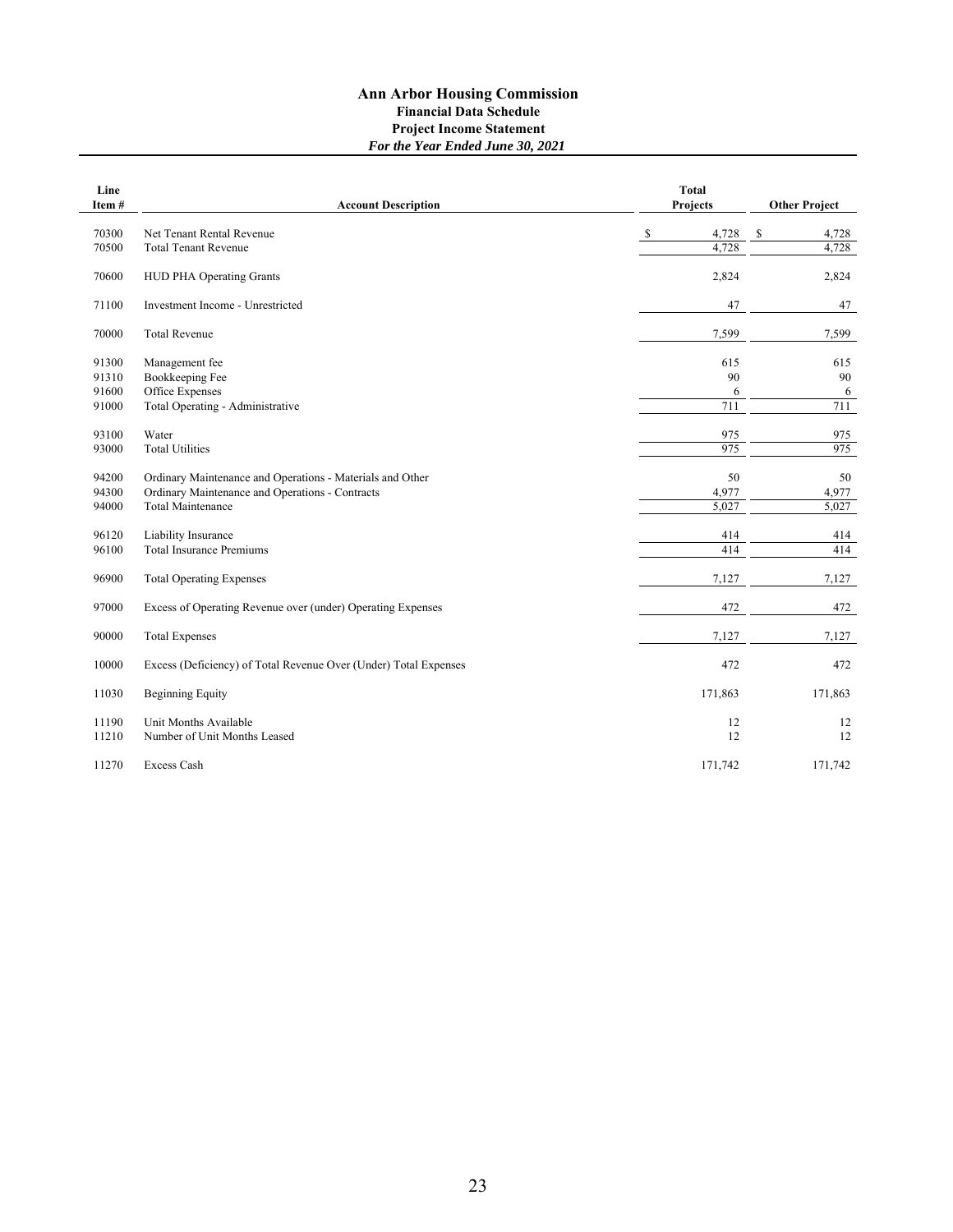## **Ann Arbor Housing Commission Financial Data Schedule Program Financials - Balance Sheet** *June 30, 2021*

| Line<br>Item# | <b>Account Description</b>                                           |                            | Central<br>Office<br><b>Cost Center</b> |
|---------------|----------------------------------------------------------------------|----------------------------|-----------------------------------------|
|               |                                                                      |                            |                                         |
| 111           | Cash - Unrestricted                                                  | $\boldsymbol{\mathcal{S}}$ | 543,750                                 |
| 100           | <b>Total Cash</b>                                                    |                            | 543,750                                 |
| 124           | Accounts Receivable - Other Government                               |                            | 22,355                                  |
| 125           | Accounts Receivable - Miscellaneous                                  |                            | 53,226                                  |
| 120           | Total Receivables, Net of Allowances for Doubtful Accounts           |                            | 75,581                                  |
|               |                                                                      |                            |                                         |
| 142           | Prepaid Expenses and Other Assets                                    |                            | 43,612                                  |
| 144           | Inter Program - Due From                                             |                            | 37,284                                  |
|               |                                                                      |                            |                                         |
| 150           | <b>Total Current Assets</b>                                          |                            | 700,227                                 |
| 162           |                                                                      |                            |                                         |
| 164           | <b>Buildings</b>                                                     |                            | 10,193<br>265,633                       |
| 165           | Furniture, Equipment & Machinery - Administration                    |                            | 5,049                                   |
|               | Leasehold Improvements                                               |                            |                                         |
| 166           | <b>Accumulated Depreciation</b>                                      |                            | (208, 705)                              |
| 160           | Total Capital Assets, Net of Accumulated Depreciation                |                            | 72,170                                  |
| 180           | <b>Total Noncurrent Assets</b>                                       |                            | 72,170                                  |
| 200           | Deferred Outflow of Resources                                        |                            | 10,177                                  |
| 290           | Total Assets and Deferred Outflow of Resources                       | \$                         | 782,574                                 |
|               |                                                                      |                            |                                         |
| 312           | Accounts Payable $\leq$ 90 Days                                      | \$                         | 334,613                                 |
| 321           | Accrued Wage/Payroll Taxes Payable                                   |                            | 20,345                                  |
| 322           | Accrued Compensated Absences - Current Portion                       |                            | 29,912                                  |
| 342           | <b>Unearned Revenue</b>                                              |                            | 94,576                                  |
| 346           | Accrued Liabilities - Other                                          |                            | 1,133                                   |
| 310           | <b>Total Current Liabilities</b>                                     |                            | 480,579                                 |
|               |                                                                      |                            |                                         |
| 354           | Accrued Compensated Absences - Noncurrent                            |                            | 34,518                                  |
| 357           | Accrued Pension and OPEB Liabilities                                 |                            | 1,411                                   |
| 350           | <b>Total Noncurrent Liabilities</b>                                  |                            | 35,929                                  |
| 300           | <b>Total Liabilities</b>                                             |                            | 516,508                                 |
|               |                                                                      |                            |                                         |
| 400           | Deferred Inflows of Resources                                        |                            | 105,404                                 |
| 508.4         | Net Investment in Capital Assets                                     |                            | 72,170                                  |
| 512.4         | <b>Unrestricted Net Position</b>                                     |                            | 88,492                                  |
|               |                                                                      |                            |                                         |
| 513           | Total Equity - Net Assets / Position                                 |                            | 160,662                                 |
| 600           | Total Liab., Def. Inflow of Res., and Equity - Net Assets / Position | \$                         | 782,574                                 |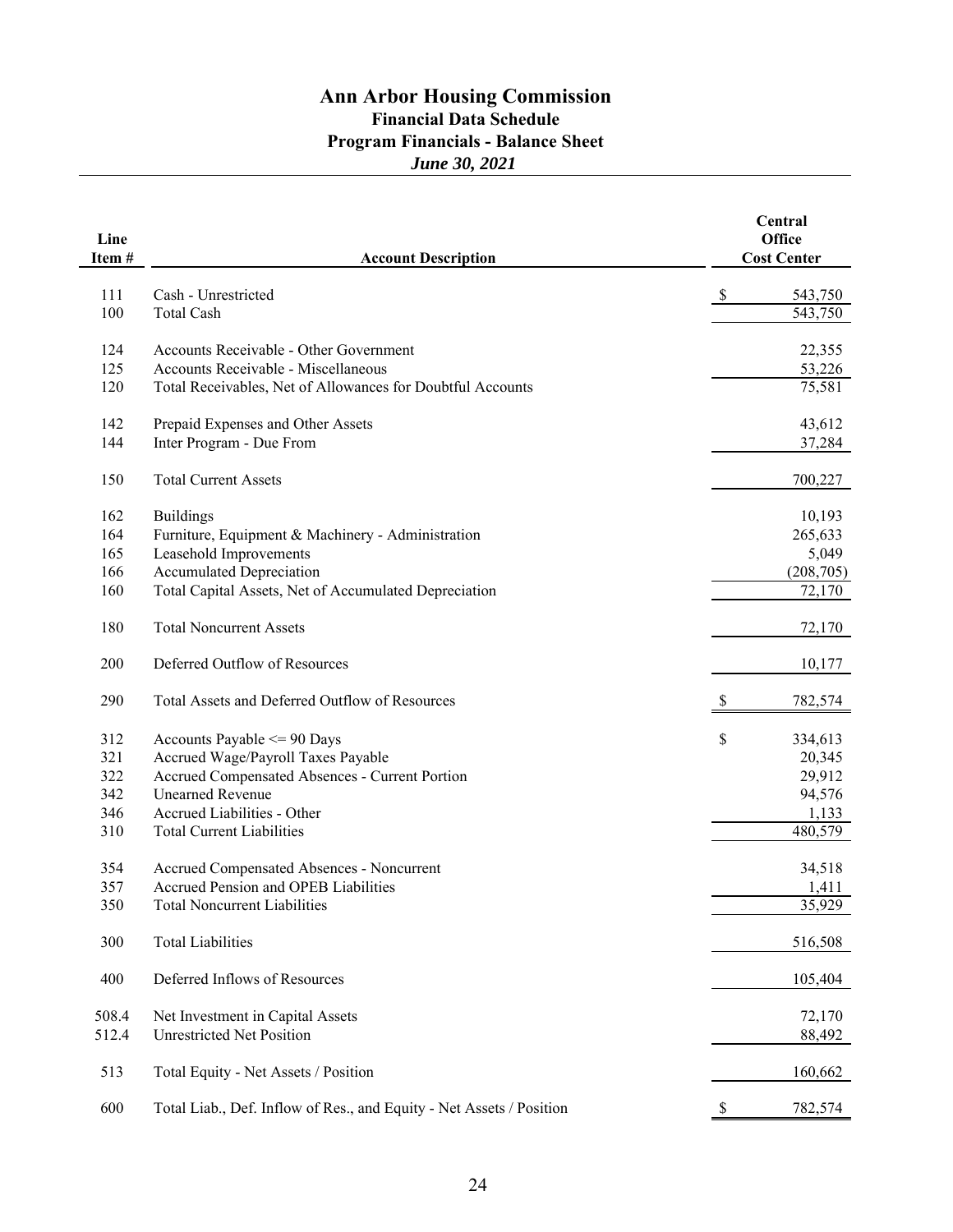#### **Ann Arbor Housing Commission Financial Data Schedule Program Financials - Income Statement** *For the Year Ended June 30, 2021*

| Line<br>Item# | <b>Account Description</b>                                       | Central<br>Office<br><b>Cost Center</b> |
|---------------|------------------------------------------------------------------|-----------------------------------------|
| 70600         | HUD PHA Operating Grants                                         | $\mathbb{S}$<br>72                      |
| 70710         | Management Fee                                                   |                                         |
| 70720         | Asset Management Fee                                             | 299,932                                 |
| 70730         | <b>Bookkeeping Fee</b>                                           | 145,958                                 |
| 70750         | Other Fees                                                       | 299,145                                 |
| 70700         | Total Fee Revenue                                                | 745,035                                 |
| 71500         | Other Revenue                                                    | 1,683,061                               |
| 70000         | <b>Total Revenue</b>                                             | 2,428,168                               |
| 91100         | <b>Administrative Salaries</b>                                   | 574,274                                 |
| 91200         | <b>Auditing Fees</b>                                             | 4,980                                   |
| 91500         | Employee Benefit Contributions - Administrative                  | 70,039                                  |
| 91600         | Office Expenses                                                  | 548,930                                 |
| 91700         | Legal Expense                                                    | 8,059                                   |
| 91800         | Travel                                                           | 1,655                                   |
| 91000         | Total Operating - Administrative                                 | 1,207,937                               |
| 92400         | Tenant Services - Other                                          | 553,321                                 |
| 92500         | <b>Total Tenant Services</b>                                     | 553,321                                 |
| 93100         | Water                                                            | 12                                      |
| 93000         | <b>Total Utilities</b>                                           | 12                                      |
| 94200         | Ordinary Maintenance and Operations - Materials and Other        | 761                                     |
| 94000         | <b>Total Maintenance</b>                                         | 761                                     |
| 96120         | Liability Insurance                                              | 6,608                                   |
| 96100         | <b>Total Insurance Premiums</b>                                  | 6,608                                   |
| 96210         | <b>Compensated Absences</b>                                      | 14,686                                  |
| 96000         | <b>Total Other General Expenses</b>                              | 14,686                                  |
| 96900         | <b>Total Operating Expenses</b>                                  | 1,783,325                               |
| 97000         | Excess of Operating Revenue over (under) Operating Expenses      | 644,843                                 |
| 97400         | Depreciation Expense                                             | 13,861                                  |
| 90000         | <b>Total Expenses</b>                                            | 1,797,186                               |
| 10030         | Operating Transfers from/to Primary Government                   | (584, 818)                              |
| 10100         | Total Other Financing Sources (Uses)                             | (584, 818)                              |
| 10000         | Excess (Deficiency) of Total Revenue Over (Under) Total Expenses | 46,164                                  |
| 11030         | <b>Beginning Equity</b>                                          | 114,498                                 |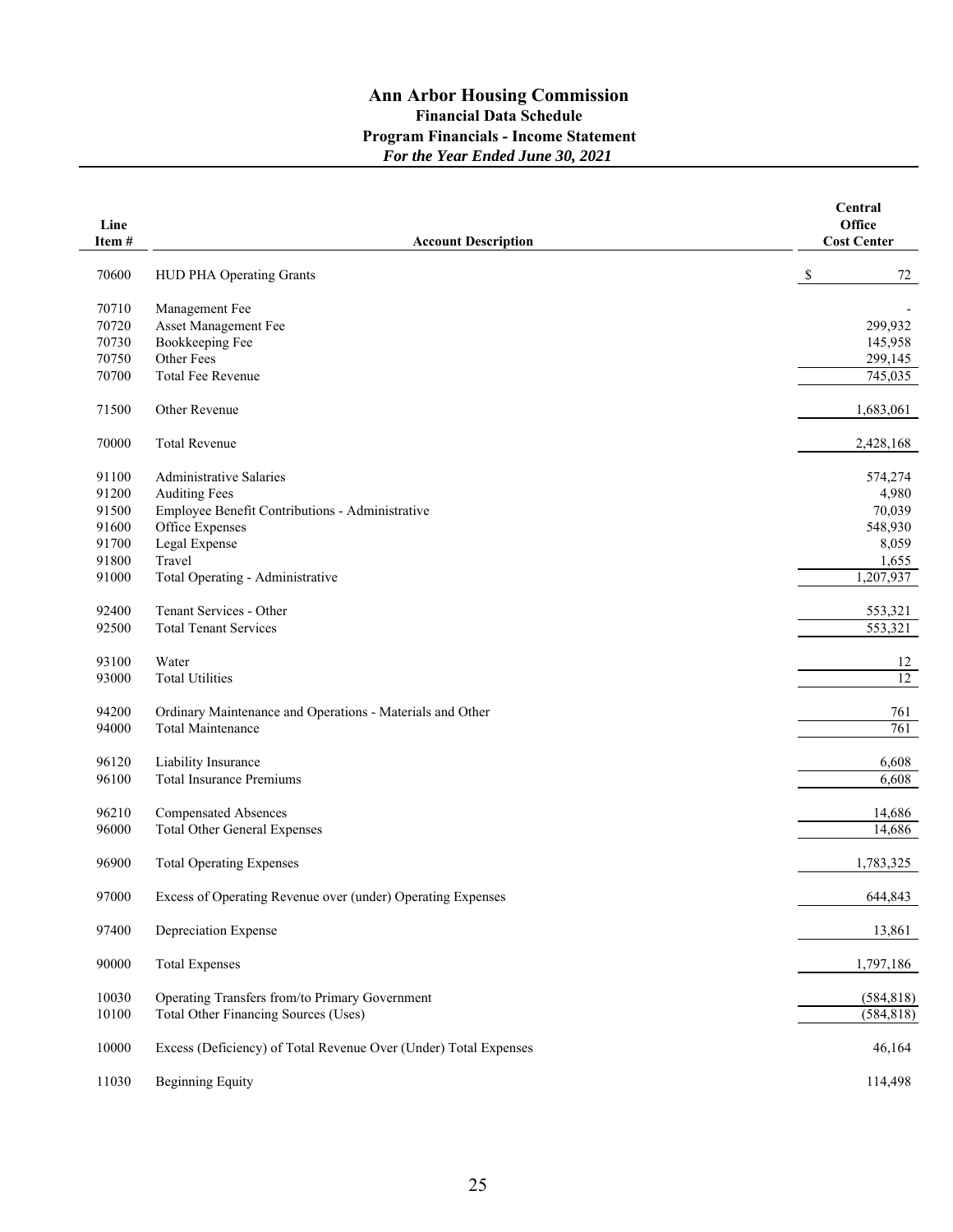#### **Ann Arbor Housing Commission Financial Data Schedule Program Financials - Balance Sheet** *June 30, 2021*

| Line<br>Item# | <b>Account Description</b>                                           |              | Total<br>Programs | 14.871<br>Housing<br>Choice<br><b>Vouchers</b> | 14.896 PIH<br>Family<br>Self-Sufficiency<br>Program | <b>14.MSC</b><br>Mainstream<br><b>CARES</b> Act<br>Funding |                | 14.879<br>Mainstream<br><b>Vouchers</b> | 14.HCC HCV<br><b>CARES Act</b><br>Funding | <b>14.EHV</b><br>Emergency<br><b>Housing Voucher</b> | 14.CCC Central<br><b>Office Cost</b><br><b>Center CARES</b><br><b>Act Funding</b> |       | <b>Business</b><br><b>Activities</b> |
|---------------|----------------------------------------------------------------------|--------------|-------------------|------------------------------------------------|-----------------------------------------------------|------------------------------------------------------------|----------------|-----------------------------------------|-------------------------------------------|------------------------------------------------------|-----------------------------------------------------------------------------------|-------|--------------------------------------|
| 111           | Cash - Unrestricted                                                  | \$           | 2,467,638 \$      | 201,896 \$                                     |                                                     | $- S$                                                      | $- S$          | 339,259                                 | $\mathbf{s}$                              | 62,350<br>$- S$                                      | $\mathbf{s}$                                                                      | $- S$ | 1,864,133                            |
| 113           | Cash - Other Restricted                                              |              | 529,354           | 529,354                                        |                                                     |                                                            |                |                                         |                                           |                                                      |                                                                                   |       |                                      |
| 100           | <b>Total Cash</b>                                                    |              | 2,996,992         | 731.250                                        |                                                     |                                                            |                | 339,259                                 |                                           | 62.350                                               |                                                                                   |       | 1,864,133                            |
|               |                                                                      |              |                   |                                                |                                                     |                                                            |                |                                         |                                           |                                                      |                                                                                   |       |                                      |
| 122           | Accounts Receivable - HUD Other Projects                             |              | 66,074            | 66,074                                         |                                                     |                                                            |                |                                         |                                           |                                                      |                                                                                   |       |                                      |
| 124           | Accounts Receivable - Other Government                               |              | 12,385            | 12,385                                         |                                                     |                                                            |                |                                         |                                           |                                                      |                                                                                   |       |                                      |
| 125           | Accounts Receivable - Miscellaneous                                  |              | 8,845,172         |                                                |                                                     |                                                            |                |                                         |                                           |                                                      |                                                                                   |       | 8,845,172                            |
| 126.2         | Allowance for Doubtful Accounts - Other                              |              | (11, 128, 468)    |                                                |                                                     |                                                            |                |                                         |                                           |                                                      |                                                                                   |       | (11, 128, 468)                       |
| 129           | Accrued Interest Receivable                                          |              | 2,295,893         |                                                |                                                     |                                                            |                |                                         |                                           |                                                      |                                                                                   |       | 2,295,893                            |
| 120           | Total Receivables, Net of Allowances for Doubtful Accounts           |              | 91,056            | 78,459                                         |                                                     |                                                            |                |                                         |                                           |                                                      |                                                                                   |       | 12,597                               |
|               |                                                                      |              |                   |                                                |                                                     |                                                            |                |                                         |                                           |                                                      |                                                                                   |       |                                      |
| 142           | Prepaid Expenses and Other Assets                                    |              | 15,794            | 15,026                                         |                                                     |                                                            |                |                                         |                                           |                                                      |                                                                                   |       | 768                                  |
| 150           | <b>Total Current Assets</b>                                          |              | 3,103,842         | 824,735                                        |                                                     |                                                            |                | 339,259                                 |                                           | 62,350                                               |                                                                                   |       | 1,877,498                            |
| 164           | Furniture, Equipment & Machinery - Administration                    |              | 61,737            | 61,737                                         |                                                     |                                                            |                |                                         |                                           |                                                      |                                                                                   |       |                                      |
| 166           | Accumulated Depreciation                                             |              | (9,798)           | (9,798)                                        |                                                     |                                                            |                |                                         |                                           |                                                      |                                                                                   |       |                                      |
| 160           | Total Capital Assets, Net of Accumulated Depreciation                |              | 51,939            | 51,939                                         |                                                     |                                                            |                |                                         |                                           |                                                      |                                                                                   |       |                                      |
|               |                                                                      |              |                   |                                                |                                                     |                                                            |                |                                         |                                           |                                                      |                                                                                   |       |                                      |
| 180           | <b>Total Noncurrent Assets</b>                                       |              | 51,939            | 51,939                                         |                                                     |                                                            |                |                                         |                                           |                                                      |                                                                                   |       |                                      |
| 290           | <b>Total Assets</b>                                                  |              | 3,155,781 \$      | 876,674 \$                                     |                                                     | $- S$                                                      | $- S$          | 339,259                                 | - S                                       | 62,350<br>$- S$                                      | S                                                                                 | $- S$ | 1,877,498                            |
| 312           | Accounts Payable $\leq$ 90 Days                                      | <sup>S</sup> | 213,626 \$        | 176,824 \$                                     |                                                     | - \$                                                       | - S<br>$\sim$  | 18,379 \$                               |                                           | <sup>S</sup>                                         | $-$ S                                                                             | - \$  | 18,423                               |
| 321           | Accrued Wage/Payroll Taxes Payable                                   |              | 29,123            | 25,713                                         |                                                     |                                                            |                | 3,410                                   |                                           |                                                      |                                                                                   |       |                                      |
| 322           | Accrued Compensated Absences - Current Portion                       |              | 28,886            | 25,605                                         |                                                     |                                                            |                | 3,281                                   |                                           |                                                      |                                                                                   |       |                                      |
| 342           | <b>Unearned Revenue</b>                                              |              | 62,350            |                                                |                                                     |                                                            |                |                                         |                                           | 62,350                                               |                                                                                   |       |                                      |
| 346           | Accrued Liabilities - Other                                          |              | 10,291            | 9,172                                          |                                                     |                                                            |                | 1,119                                   |                                           |                                                      |                                                                                   |       |                                      |
| 347           | Inter Program - Due To                                               |              | 37,284            | 35,316                                         |                                                     |                                                            |                | 1,968                                   |                                           |                                                      |                                                                                   |       |                                      |
| 310           | <b>Total Current Liabilities</b>                                     |              | 381,560           | 272,630                                        | $\sim$                                              |                                                            | $\sim$         | 28,157                                  |                                           | 62.350                                               |                                                                                   |       | 18,423                               |
|               |                                                                      |              |                   |                                                |                                                     |                                                            |                |                                         |                                           |                                                      |                                                                                   |       |                                      |
| 353           | Noncurrent Liabilities - Other                                       |              | 529,354           | 529,354                                        |                                                     |                                                            |                |                                         |                                           |                                                      |                                                                                   |       |                                      |
| 354           | Accrued Compensated Absences - Noncurrent                            |              | 26,093            | 25,419                                         |                                                     |                                                            |                | 674                                     |                                           |                                                      |                                                                                   |       |                                      |
| 350           | <b>Total Noncurrent Liabilities</b>                                  |              | 555,447           | 554,773                                        | $\sim$                                              |                                                            |                | 674                                     |                                           |                                                      |                                                                                   |       | $\sim$ $\sim$                        |
|               |                                                                      |              |                   |                                                |                                                     |                                                            |                |                                         |                                           |                                                      |                                                                                   |       |                                      |
| 300           | <b>Total Liabilities</b>                                             |              | 937,007           | 827,403                                        |                                                     |                                                            |                | 28,831                                  |                                           | 62,350                                               |                                                                                   |       | 18,423                               |
| 508.4         | Net Investment in Capital Assets                                     |              | 51,939            | 51,939                                         |                                                     |                                                            |                |                                         |                                           |                                                      |                                                                                   |       |                                      |
| 512.4         | <b>Unrestricted Net Position</b>                                     |              | 2,166,835         | (2,668)                                        |                                                     |                                                            |                | 310,428                                 |                                           |                                                      |                                                                                   |       | 1,859,075                            |
| 513           | Total Equity - Net Assets / Position                                 |              | 2,218,774         | 49,271                                         |                                                     |                                                            |                | 310,428                                 |                                           |                                                      |                                                                                   |       | 1,859,075                            |
| 600           | Total Liab., Def. Inflow of Res., and Equity - Net Assets / Position | -8           | 3,155,781 \$      | 876,674 \$                                     |                                                     | - \$<br>$\sim$                                             | - \$<br>$\sim$ | 339,259 \$                              |                                           | 62,350 \$<br>- \$<br>$\mathcal{L}^{\text{max}}$      |                                                                                   | $-$ S | 1,877,498                            |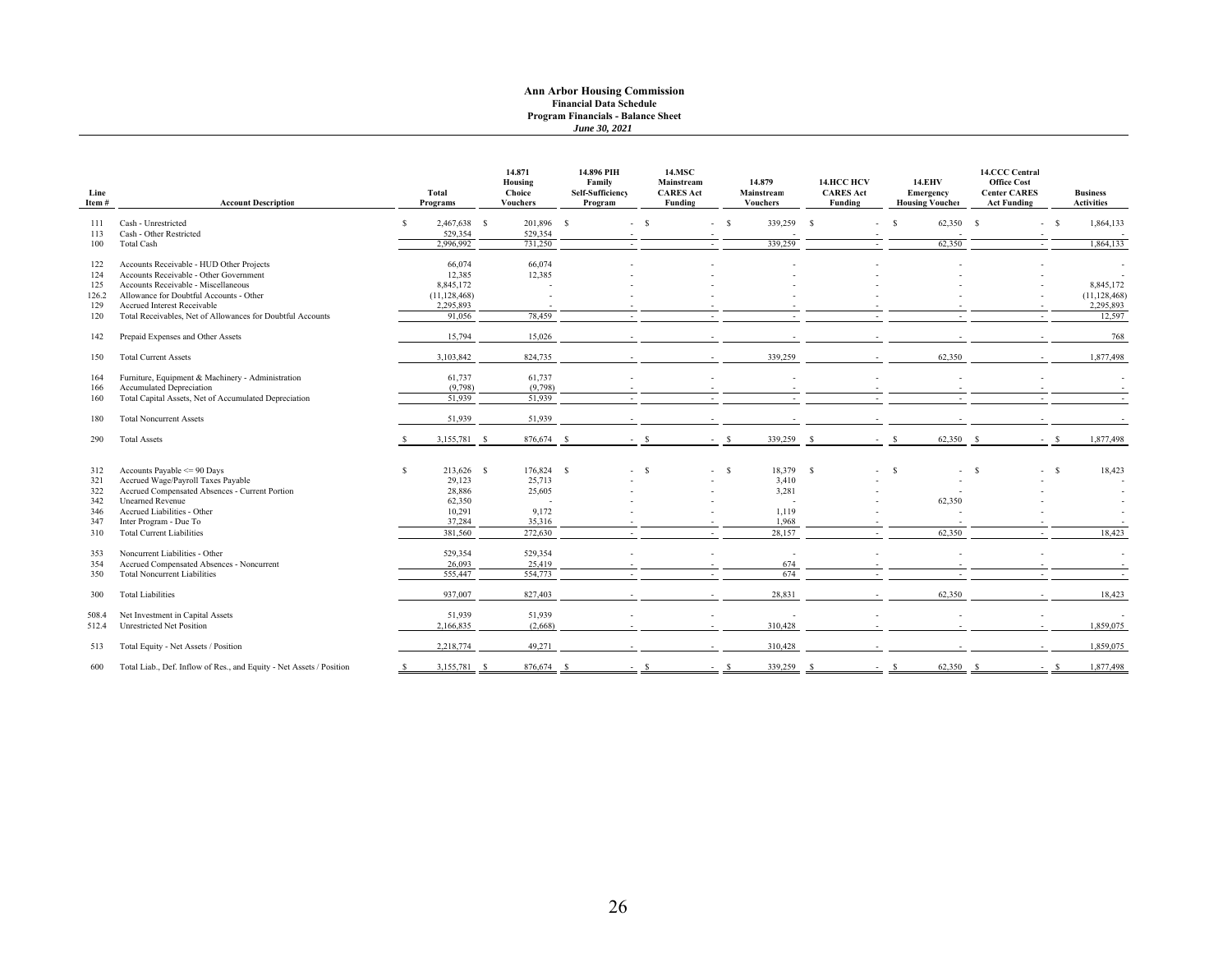#### **Ann Arbor Housing Commission Financial Data Schedule Program Financials - Income Statement** *For the Year Ended June 30, 2021*

| Line<br>Item# | <b>Account Description</b>                                  | Total<br>Programs  | 14.871<br>Housing<br>Choice<br><b>Vouchers</b> | 14.896 PIH<br>Family<br>Self-Sufficiency<br>Program | <b>14.MSC</b><br>Mainstream<br><b>CARES</b> Act<br>Funding | 14.879<br>Mainstream<br><b>Vouchers</b> | 14.HCC HCV<br><b>CARES</b> Act<br>Funding | <b>14.EHV</b><br>Emergency<br><b>Housing Voucher</b> | 14.CCC Central<br><b>Office Cost</b><br><b>Center CARES</b><br><b>Act Funding</b> | <b>Business</b><br><b>Activities</b> |
|---------------|-------------------------------------------------------------|--------------------|------------------------------------------------|-----------------------------------------------------|------------------------------------------------------------|-----------------------------------------|-------------------------------------------|------------------------------------------------------|-----------------------------------------------------------------------------------|--------------------------------------|
| 70600         | HUD PHA Operating Grants                                    | 19,307,033 \$<br>S | 15,717,969 \$                                  | 144,000 \$                                          | $12,380$ \$                                                | 1,398,172 \$                            | 2,034,512 \$                              |                                                      | $\mathcal{S}$<br>- S                                                              |                                      |
| 71100         | Investment Income - Unrestricted                            | 1,082              |                                                |                                                     |                                                            |                                         |                                           |                                                      |                                                                                   | 1,082                                |
| 71400         | Fraud Recovery                                              | 76,503             | 73,028                                         |                                                     |                                                            | 3,475                                   |                                           |                                                      |                                                                                   |                                      |
| 71500         | Other Revenue                                               | 696,674            | 33,136                                         |                                                     |                                                            | 42,878                                  |                                           |                                                      | 83,958                                                                            | 536,702                              |
| 70000         | <b>Total Revenue</b>                                        | 20,081,292         | 15,824,133                                     | 144,000                                             | 12,380                                                     | 1,444,525                               | 2,034,512                                 | $\sim$                                               | 83,958                                                                            | 537,784                              |
| 91100         | <b>Administrative Salaries</b>                              | 1,261,849          | 824,955                                        | 144,000                                             |                                                            | 85,506                                  | 151,060                                   |                                                      | 39,201                                                                            | 17,127                               |
| 91200         | <b>Auditing Fees</b>                                        | 12,020             | 9,960                                          |                                                     |                                                            | 830                                     |                                           |                                                      |                                                                                   | 1,230                                |
| 91300         | Management Fee                                              | 368,890            | 284,432                                        |                                                     | 2,105                                                      | 14,885                                  | 67,468                                    |                                                      |                                                                                   | $\sim$                               |
| 91310         | Bookkeeping Fee                                             | 160,253            | 136,958                                        |                                                     |                                                            | 8,910                                   | 14,385                                    |                                                      |                                                                                   |                                      |
| 91500         | Employee Benefit Contributions - Administrative             | 39,921             | 39,921                                         |                                                     |                                                            |                                         |                                           |                                                      |                                                                                   |                                      |
| 91600         | Office Expenses                                             | 177,173            | 152,537                                        |                                                     |                                                            | 4,007                                   | 20.356                                    |                                                      |                                                                                   | 273                                  |
| 91700         | Legal Expense                                               | 1,818              | 1,818                                          |                                                     |                                                            |                                         |                                           |                                                      |                                                                                   | $\overline{\phantom{a}}$             |
| 91800         | Travel                                                      | 52                 | 52                                             |                                                     |                                                            |                                         |                                           |                                                      |                                                                                   | $\sim$                               |
| 91000         | Total Operating - Administrative                            | 2,021,976          | 1,450,633                                      | 144,000                                             | 2,105                                                      | 114,138                                 | 253,269                                   |                                                      | 39,201                                                                            | 18,630                               |
| 92400         | Tenant Services - Other                                     | 162,140            | 56                                             |                                                     | 10,275                                                     | 15,155                                  | 58,741                                    |                                                      | 44,757                                                                            | 33,156                               |
| 92500         | <b>Total Tenant Services</b>                                | 162,140            | 56                                             |                                                     | 10,275                                                     | 15,155                                  | 58,741                                    |                                                      | 44,757                                                                            | 33,156                               |
|               |                                                             |                    |                                                |                                                     |                                                            |                                         |                                           |                                                      |                                                                                   |                                      |
| 94200         | Ordinary Maintenance and Operations - Materials and Other   | 25,500             | 737                                            |                                                     |                                                            |                                         | 24,763                                    |                                                      |                                                                                   |                                      |
| 94300         | Ordinary Maintenance and Operations - Contracts             | 14,431             |                                                |                                                     |                                                            |                                         | 14,431                                    |                                                      |                                                                                   |                                      |
| 94000         | Total Maintenance                                           | 39,931             | 737                                            |                                                     |                                                            |                                         | 39,194                                    |                                                      | $\overline{\phantom{a}}$                                                          |                                      |
|               |                                                             |                    |                                                |                                                     |                                                            |                                         |                                           |                                                      |                                                                                   |                                      |
| 95200         | Protective Services - Other Contract Costs                  | 106,349            |                                                |                                                     |                                                            |                                         | 106,349                                   |                                                      |                                                                                   |                                      |
| 95000         | <b>Total Protective Services</b>                            | 106,349            |                                                |                                                     |                                                            |                                         | 106,349                                   |                                                      | $\overline{\phantom{a}}$                                                          | $\sim$                               |
| 96120         | Liability Insurance                                         | 22,775             | 21,870                                         |                                                     |                                                            |                                         |                                           |                                                      |                                                                                   | 905                                  |
| 96100         | <b>Total Insurance Premiums</b>                             | 22,775             | 21,870                                         |                                                     |                                                            |                                         | $\overline{\phantom{a}}$                  |                                                      |                                                                                   | 905                                  |
|               |                                                             |                    |                                                |                                                     |                                                            |                                         |                                           |                                                      |                                                                                   |                                      |
| 96200         | Other General Expenses                                      | 12,990             | 9,097                                          |                                                     |                                                            | 393                                     |                                           |                                                      |                                                                                   | 3,500                                |
| 96210         | <b>Compensated Absences</b>                                 | 4,053              | 98                                             |                                                     |                                                            | 3,955                                   |                                           |                                                      |                                                                                   |                                      |
| 96600         | Bad Debt - Other                                            | 237,021            |                                                |                                                     |                                                            |                                         |                                           |                                                      |                                                                                   | 237,021                              |
| 96000         | <b>Total Other General Expenses</b>                         | 254,064            | 9,195                                          |                                                     |                                                            | 4,348                                   |                                           |                                                      | $\sim$                                                                            | 240,521                              |
| 96900         | <b>Total Operating Expenses</b>                             | 2,607,235          | 1,482,491                                      | 144,000                                             | 12,380                                                     | 133,641                                 | 457,553                                   |                                                      | 83,958                                                                            | 293,212                              |
| 97000         | Excess of Operating Revenue over (under) Operating Expenses | 17,474,057         | 14,341,642                                     |                                                     | $\sim$                                                     | 1,310,884                               | 1,576,959                                 |                                                      |                                                                                   | 244,572                              |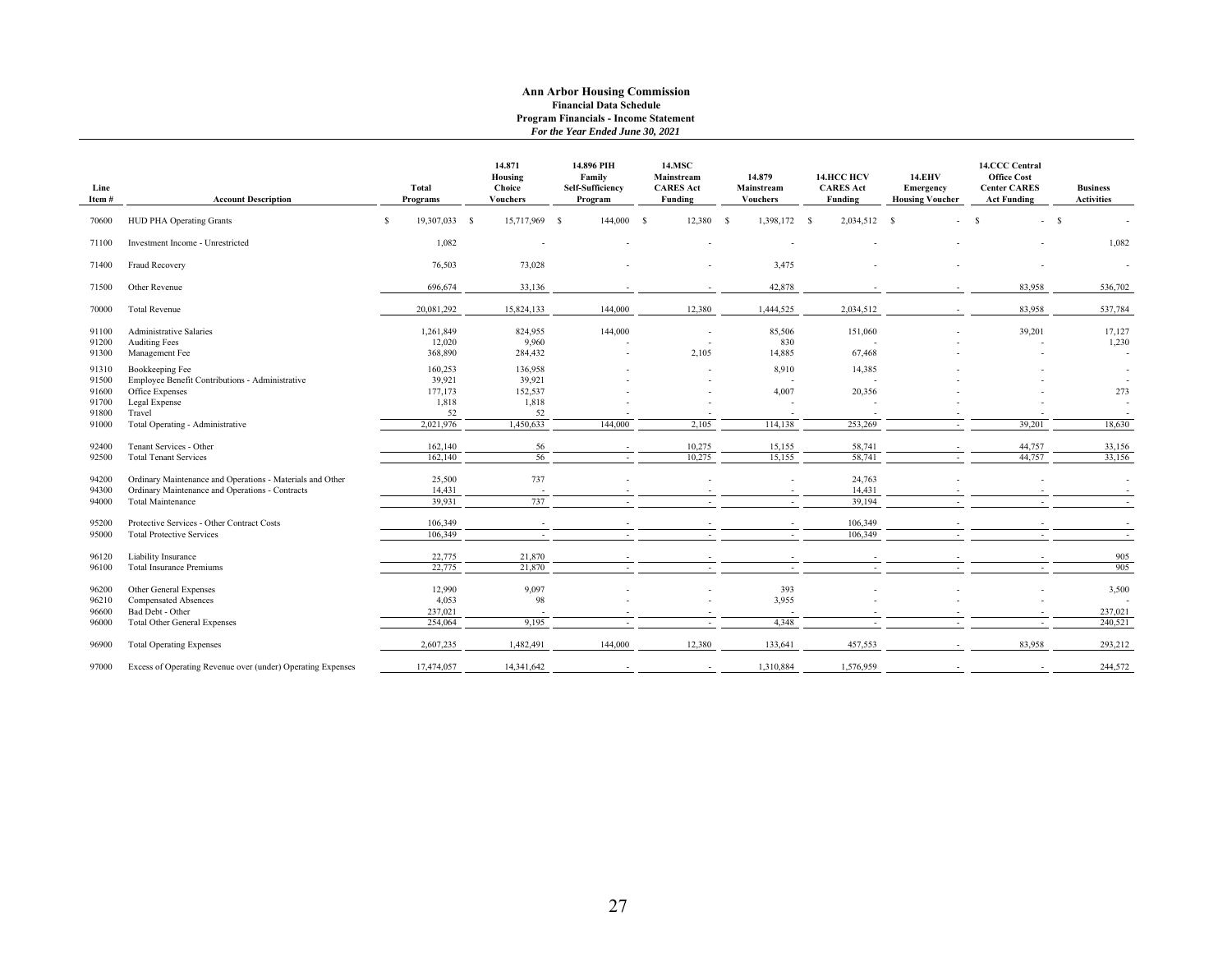#### **Ann Arbor Housing Commission Financial Data Schedule Program Financials - Income Statement** *For the Year Ended June 30, 2021*

| Line<br>Item #          | <b>Account Description</b>                                                | Total<br>Programs |                                  | 14.871<br>Housing<br>Choice<br><b>Vouchers</b> | 14.896 PIH<br>Family<br>Self-Sufficiency<br>Program  |        | <b>14.MSC</b><br>Mainstream<br><b>CARES</b> Act<br>Funding | 14.879<br>Mainstream<br>Vouchers      | <b>14.HCC HCV</b><br><b>CARES</b> Act<br>Funding | <b>14.EHV</b><br>Emergency<br><b>Housing Voucher</b> | 14.CCC Central<br><b>Office Cost</b><br><b>Center CARES</b><br><b>Act Funding</b> | <b>Business</b><br><b>Activities</b> |                                    |
|-------------------------|---------------------------------------------------------------------------|-------------------|----------------------------------|------------------------------------------------|------------------------------------------------------|--------|------------------------------------------------------------|---------------------------------------|--------------------------------------------------|------------------------------------------------------|-----------------------------------------------------------------------------------|--------------------------------------|------------------------------------|
| 97300<br>97350<br>97400 | Housing Assistance Payments<br>HAP Portability-In<br>Depreciation Expense |                   | 16,866,660 \$<br>11,988<br>9,798 | 14,332,322 \$<br>11,988<br>9,798               | $\overline{\phantom{a}}$                             | $\sim$ | - S<br>$\overline{\phantom{a}}$                            | 1,019,116<br>$\overline{\phantom{0}}$ | 1,515,222 \$<br>$\sim$                           | $\overline{\phantom{a}}$                             | $-$ \$<br>$\sim$ 100 $\pm$<br>$\overline{\phantom{a}}$                            | - \$                                 | $\overline{\phantom{0}}$<br>$\sim$ |
| 90000                   | <b>Total Expenses</b>                                                     |                   | 19,495,681                       | 15,836,599                                     | 144,000                                              |        | 12,380                                                     | 1,152,757                             | 1,972,775                                        |                                                      | 83,958                                                                            | 293,212                              |                                    |
| 10000                   | Excess (Deficiency) of Total Revenue Over (Under) Total Expenses          |                   | 585,611                          | (12, 466)                                      | $\overline{\phantom{a}}$                             |        | $\sim$                                                     | 291,768                               | 61,737                                           | $\overline{\phantom{a}}$                             | $\overline{\phantom{a}}$                                                          | 244,572                              |                                    |
| 11030                   | <b>Beginning Equity</b>                                                   |                   | 1,633,163                        | $\overline{\phantom{a}}$                       | <b>.</b>                                             |        | $\overline{\phantom{a}}$                                   | 18,660                                | $\sim$                                           | $\overline{\phantom{a}}$                             | $\sim$                                                                            | 1,614,503                            |                                    |
| 11040                   | Prior Period Adjustments, Equity Transfers and<br>Correction of Errors    |                   | $\sim$                           | 61,737                                         | $\overline{\phantom{a}}$                             |        |                                                            | $\overline{\phantom{0}}$              | (61, 737)                                        | $\overline{\phantom{a}}$                             |                                                                                   |                                      |                                    |
| 11190<br>11210          | Unit Months Available<br>Number of Unit Months Leased                     |                   | 25,470<br>21,419                 | 23,256<br>20,193                               | $\overline{\phantom{a}}$<br>$\overline{\phantom{a}}$ |        | $\overline{\phantom{a}}$<br>$\sim$                         | 2,214<br>1,226                        | $\sim$<br>$\overline{\phantom{a}}$               | $\overline{\phantom{a}}$<br>$\overline{\phantom{a}}$ | $\overline{\phantom{0}}$                                                          |                                      | $\overline{\phantom{a}}$<br>$\sim$ |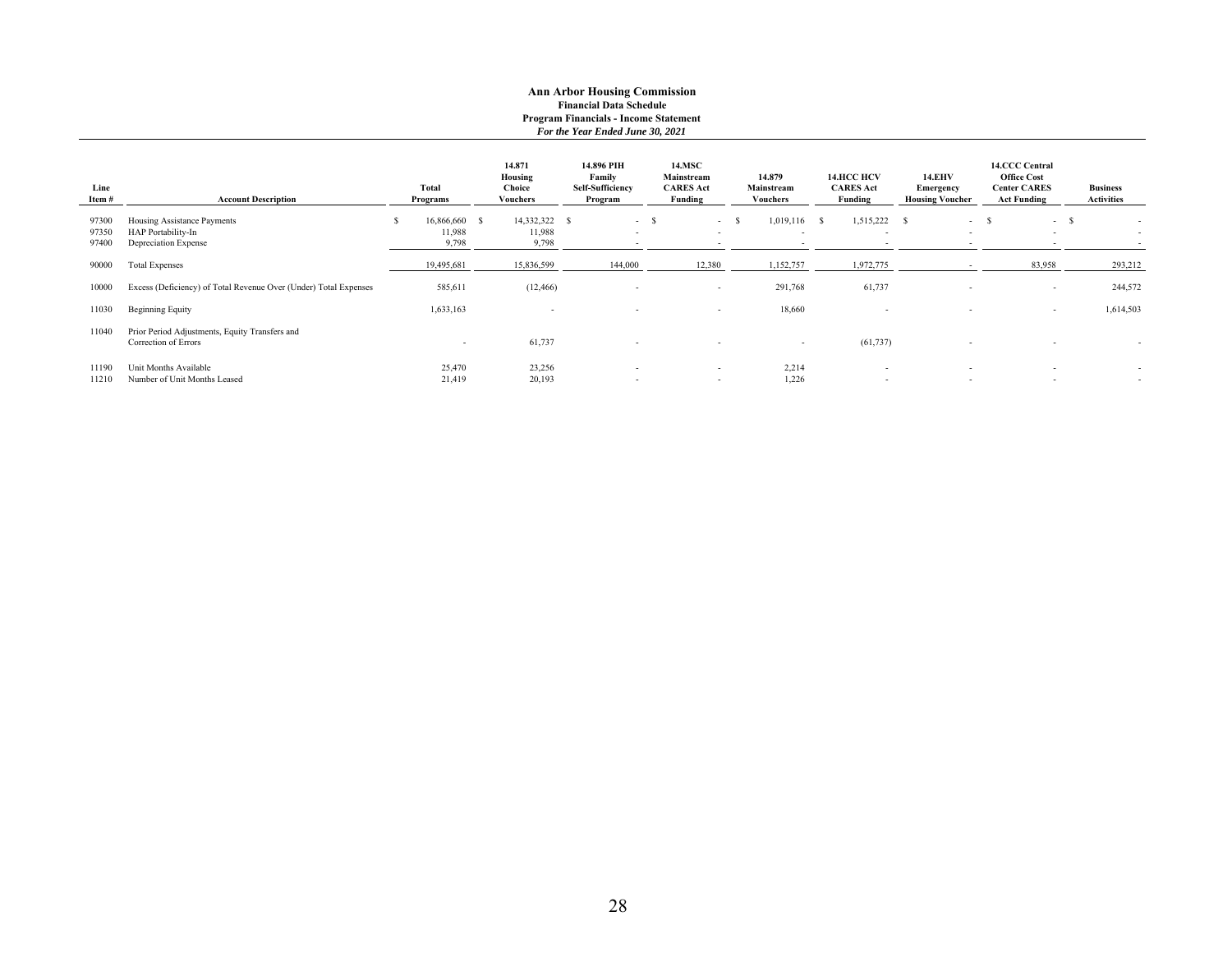#### **Ann Arbor Housing Commission Financial Data Schedule PHA Financial Data - Balance Sheet** *June 30, 2021*

| Line<br>Item# | <b>Account Description</b>                                           |   | Project<br><b>Totals</b> | Program<br><b>Totals</b> |    | Central<br>Office<br><b>Cost Center</b> | Subtotal           | Elimination                    | Total              |
|---------------|----------------------------------------------------------------------|---|--------------------------|--------------------------|----|-----------------------------------------|--------------------|--------------------------------|--------------------|
|               |                                                                      |   |                          |                          |    |                                         |                    |                                |                    |
| 111           | Cash - Unrestricted                                                  | S | 172,555                  | \$2,467,638              | \$ | 543,750                                 | \$ 3,183,943       | \$                             | \$ 3,183,943       |
| 113           | Cash - Other Restricted                                              |   |                          | 529,354                  |    |                                         | 529,354            |                                | 529,354            |
| 114<br>100    | Cash - Tenant Security Deposits                                      |   | 1,000<br>173,555         | 2.996.992                |    | 543,750                                 | 1,000<br>3,714,297 | ÷,                             | 1,000<br>3,714,297 |
|               | <b>Total Cash</b>                                                    |   |                          |                          |    |                                         |                    |                                |                    |
| 122           | Accounts Receivable - HUD Other Projects                             |   |                          | 66,074                   |    | $\overline{a}$                          | 66,074             |                                | 66,074             |
| 124           | Accounts Receivable - Other Government                               |   |                          | 12,385                   |    | 22,355                                  | 34,740             |                                | 34,740             |
| 125           | Accounts Receivable - Miscellaneous                                  |   |                          | 8,845,172                |    | 53,226                                  | 8,898,398          | ÷,                             | 8,898,398          |
| 126.2         | Allowance for Doubtful Accounts - Other                              |   |                          | (11, 128, 468)           |    |                                         | (11, 128, 468)     |                                | (11, 128, 468)     |
| 129           | <b>Accrued Interest Receivable</b>                                   |   |                          | 2,295,893                |    |                                         | 2,295,893          |                                | 2,295,893          |
| 120           | Total Receivables, Net of Allow. for Doubtful Accounts               |   | ÷.                       | 91,056                   |    | 75,581                                  | 166,637            | ä,                             | 166,637            |
| 142           | Prepaid Expenses and Other Assets                                    |   |                          | 15,794                   |    | 43,612                                  | 59,406             |                                | 59,406             |
| 144           | Inter Program - Due From                                             |   |                          |                          |    | 37,284                                  | 37,284             |                                | 37,284             |
|               |                                                                      |   |                          |                          |    |                                         |                    |                                |                    |
| 150           | <b>Total Current Assets</b>                                          |   | 173,555                  | 3,103,842                |    | 700,227                                 | 3,977,624          |                                | 3,977,624          |
| 162           | <b>Buildings</b>                                                     |   |                          | ÷,                       |    | 10,193                                  | 10,193             |                                | 10,193             |
| 164           | Furniture, Equipment & Machinery - Administration                    |   |                          | 61,737                   |    | 265,633                                 | 327,370            |                                | 327,370            |
| 165           | Leasehold Improvements                                               |   |                          |                          |    | 5,049                                   | 5,049              |                                | 5,049              |
| 166           | <b>Accumulated Depreciation</b>                                      |   |                          | (9,798)                  |    | (208, 705)                              | (218, 503)         |                                | (218, 503)         |
| 160           | Total Capital Assets, Net of Accumulated Depreciation                |   | ÷,                       | 51.939                   |    | 72,170                                  | 124,109            |                                | 124,109            |
| 180           | <b>Total Noncurrent Assets</b>                                       |   |                          | 51,939                   |    | 72,170                                  | 124,109            |                                | 124,109            |
| 200           | Deferred Outflow of Resources                                        |   |                          |                          |    | 10,177                                  | 10,177             |                                | 10,177             |
| 290           | <b>Total Assets</b>                                                  |   | 173,555                  | s<br>3,155,781           | S  | 782,574                                 | 4,111,910<br>s     | \$                             | \$<br>4,111,910    |
|               |                                                                      |   |                          |                          |    |                                         |                    |                                |                    |
| 312           | Accounts Payable $\leq$ 90 Days                                      | S | 220                      | S<br>213,626             | \$ | 334,613                                 | 548,459<br>S       | \$                             | S<br>548,459       |
| 321           | Accrued Wage/Payroll Taxes Payable                                   |   |                          | 29.123                   |    | 20,345                                  | 49,468             |                                | 49,468             |
| 322           | Accrued Compensated Absences - Current Portion                       |   |                          | 28,886                   |    | 29,912                                  | 58,798             |                                | 58,798             |
| 341           | <b>Tenant Security Deposits</b>                                      |   | 1,000                    |                          |    |                                         | 1,000              |                                | 1,000              |
| 342           | <b>Unearned Revenue</b>                                              |   |                          | 62,350                   |    | 94,576                                  | 156,926            |                                | 156,926            |
| 346           | Accrued Liabilities - Other                                          |   |                          | 10,291                   |    | 1,133                                   | 11,424             |                                | 11,424             |
| 347           | Inter Program - Due To                                               |   |                          | 37,284                   |    |                                         | 37,284             |                                | 37,284             |
| 310           | <b>Total Current Liabilities</b>                                     |   | 1,220                    | 381,560                  |    | 480,579                                 | 863,359            |                                | 863,359            |
| 353           | Noncurrent Liabilities - Other                                       |   |                          | 529,354                  |    |                                         | 529,354            | L,                             | 529,354            |
| 354           | Accrued Compensated Absences - Noncurrent                            |   |                          | 26,093                   |    | 34,518                                  | 60,611             | ä,                             | 60,611             |
| 357           | Accrued Pension and OPEB Liabilities                                 |   |                          |                          |    | 1,411                                   | 1,411              | $\overline{a}$                 | 1,411              |
| 350           | <b>Total Noncurrent Liabilities</b>                                  |   | $\blacksquare$           | 555,447                  |    | 35,929                                  | 591,376            | ÷,                             | 591,376            |
| 300           | <b>Total Liabilities</b>                                             |   | 1,220                    | 937,007                  |    | 516,508                                 | 1,454,735          |                                | 1,454,735          |
|               |                                                                      |   |                          |                          |    |                                         |                    |                                |                    |
| 400           | Deferred Inflows of Resources                                        |   |                          |                          |    | 105,404                                 | 105,404            |                                | 105,404            |
| 508.4         | Net Investment in Capital Assets                                     |   |                          | 51,939                   |    | 72,170                                  | 124,109            |                                | 124,109            |
| 512.4         | <b>Unrestricted Net Position</b>                                     |   | 172,335                  | 2,166,835                |    | 88,492                                  | 2,427,662          |                                | 2,427,662          |
| 513           | Total Equity - Net Assets / Position                                 |   | 172,335                  | 2,218,774                |    | 160,662                                 | 2,551,771          | ÷,                             | 2,551,771          |
| 600           | Total Liab., Def. Inflow of Res., and Equity - Net Assets / Position |   | 173,555                  | \$3,155,781              | S  | 782,574                                 | \$4,111,910        | \$<br>$\overline{\phantom{a}}$ | \$4,111,910        |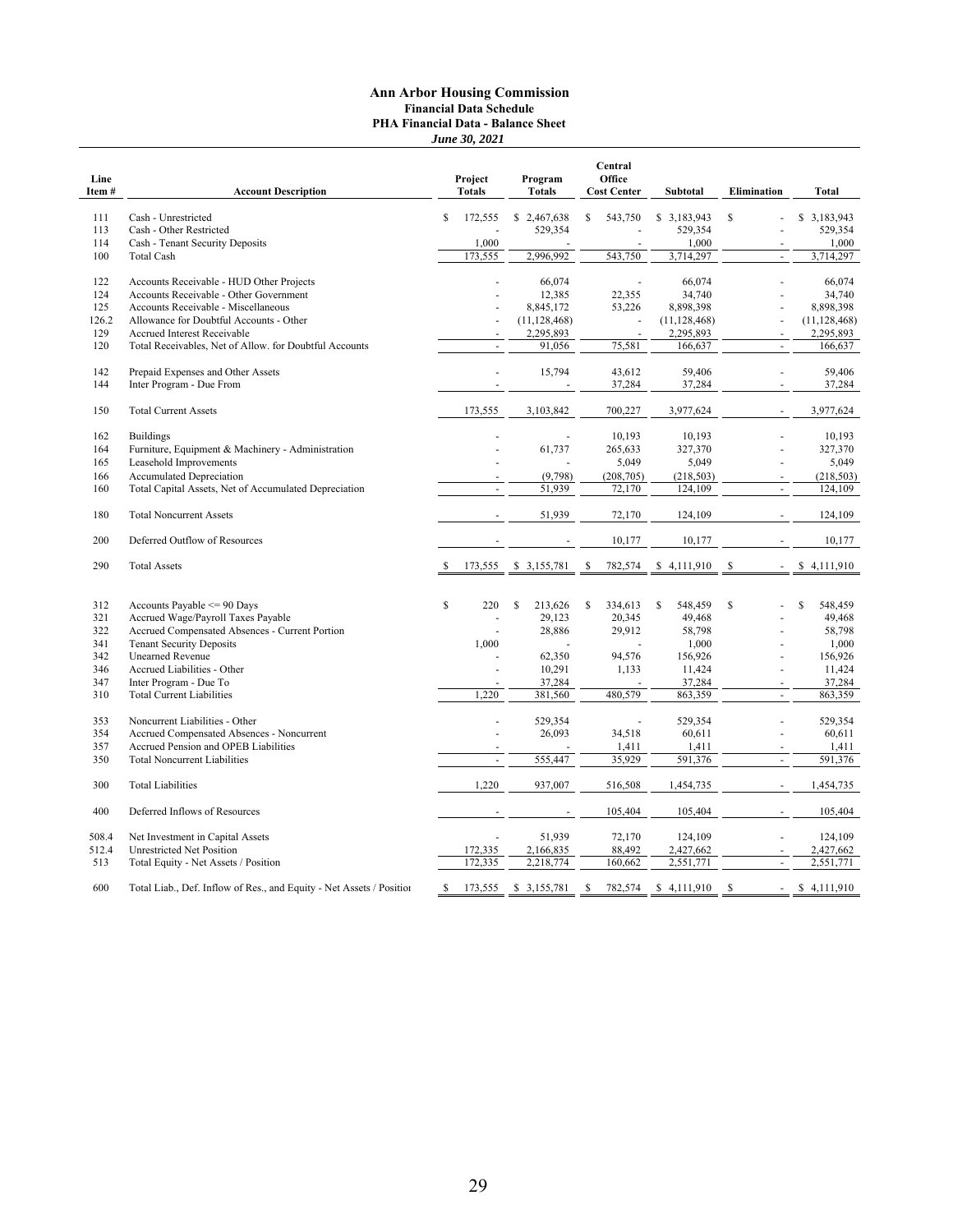#### **Ann Arbor Housing Commission Financial Data Schedule PHA Financial Data - Income Statement** *For the Year Ended June 30, 2021*

| Line<br>Item#  | <b>Account Description</b>                      |    | Project<br><b>Totals</b> | Program<br><b>Totals</b>       | Central<br>Office<br><b>Cost Center</b> | Subtotal           | Elimination              | <b>Total</b>       |  |
|----------------|-------------------------------------------------|----|--------------------------|--------------------------------|-----------------------------------------|--------------------|--------------------------|--------------------|--|
| 70300          | Net Tenant Rental Revenue                       | -S | 4,728                    | -S<br>$\overline{\phantom{a}}$ | -\$                                     | -S<br>4,728        | $\mathcal{S}$            | 4,728<br>-S        |  |
| 70500          | <b>Total Tenant Revenue</b>                     |    | 4.728                    |                                |                                         | 4.728              |                          | 4,728              |  |
| 70600          | HUD PHA Operating Grants                        |    | 2,824                    | 19,307,033                     | 72                                      | 19,309,929         |                          | 19,309,929         |  |
| 70710          | Management Fee                                  |    |                          |                                |                                         |                    |                          |                    |  |
| 70720          | Asset Management Fee                            |    |                          |                                | 299,932                                 | 299,932            | (299, 932)               |                    |  |
| 70730          | Bookkeeping Fee                                 |    |                          | $\overline{\phantom{a}}$       | 145,958                                 | 145,958            | (145,958)                |                    |  |
| 70750          | Other Fees                                      |    |                          | $\overline{\phantom{a}}$       | 299,145                                 | 299,145            | $\blacksquare$           | 299,145            |  |
| 70700          | <b>Total Fee Revenue</b>                        |    | $\overline{\phantom{a}}$ |                                | 745,035                                 | 745,035            | (445, 890)               | 299,145            |  |
| 71100          | Investment Income - Unrestricted                |    | 47                       | 1,082                          |                                         | 1,129              |                          | 1,129              |  |
| 71400          | Fraud Recovery                                  |    |                          | 76,503                         |                                         | 76,503             |                          | 76,503             |  |
| 71500          | Other Revenue                                   |    |                          | 696,674                        | 1,683,061                               | 2,379,735          | (83,958)                 | 2,295,777          |  |
| 70000          | <b>Total Revenue</b>                            |    | 7,599                    | 20,081,292                     | 2,428,168                               | 22,517,059         | (529, 848)               | 21,987,211         |  |
|                |                                                 |    |                          |                                |                                         |                    |                          |                    |  |
| 91100          | <b>Administrative Salaries</b>                  |    | $\overline{\phantom{a}}$ | 1,261,849                      | 574,274                                 | 1,836,123          |                          | 1,836,123          |  |
| 91200          | <b>Auditing Fees</b>                            |    | $\overline{a}$           | 12,020                         | 4,980                                   | 17,000             |                          | 17,000             |  |
| 91300          | Management Fee                                  |    | 615                      | 368,890                        | $\overline{\phantom{a}}$                | 369,505            | (369, 505)               |                    |  |
| 91310          | Bookkeeping Fee                                 |    | 90                       | 160,253                        |                                         | 160,343            | (160, 343)               |                    |  |
| 91500          | Employee Benefit Contributions - Administrative |    | $\overline{\phantom{a}}$ | 39,921                         | 70,039                                  | 109,960            |                          | 109,960            |  |
| 91600          | Office Expenses                                 |    | 6                        | 177,173                        | 548,930                                 | 726,109            |                          | 726,109            |  |
| 91700          | Legal Expense                                   |    |                          | 1,818                          | 8,059                                   | 9,877              |                          | 9,877              |  |
| 91800<br>91000 | Travel<br>Total Operating - Administrative      |    | 711                      | 52<br>2,021,976                | 1,655<br>1,207,937                      | 1,707<br>3,230,624 | (529, 848)               | 1,707<br>2,700,776 |  |
|                |                                                 |    |                          |                                |                                         |                    |                          |                    |  |
| 92400          | Tenant Services - Other                         |    |                          | 162,140                        | 553,321                                 | 715,461            | $\overline{\phantom{a}}$ | 715,461            |  |
| 92500          | <b>Total Tenant Services</b>                    |    | $\overline{\phantom{a}}$ | 162,140                        | 553,321                                 | 715,461            | $\overline{\phantom{a}}$ | 715,461            |  |
| 93100          | Water                                           |    | 975                      |                                | 12                                      | 987                |                          | 987                |  |
| 93000          | <b>Total Utilities</b>                          |    | 975                      |                                | 12                                      | 987                |                          | 987                |  |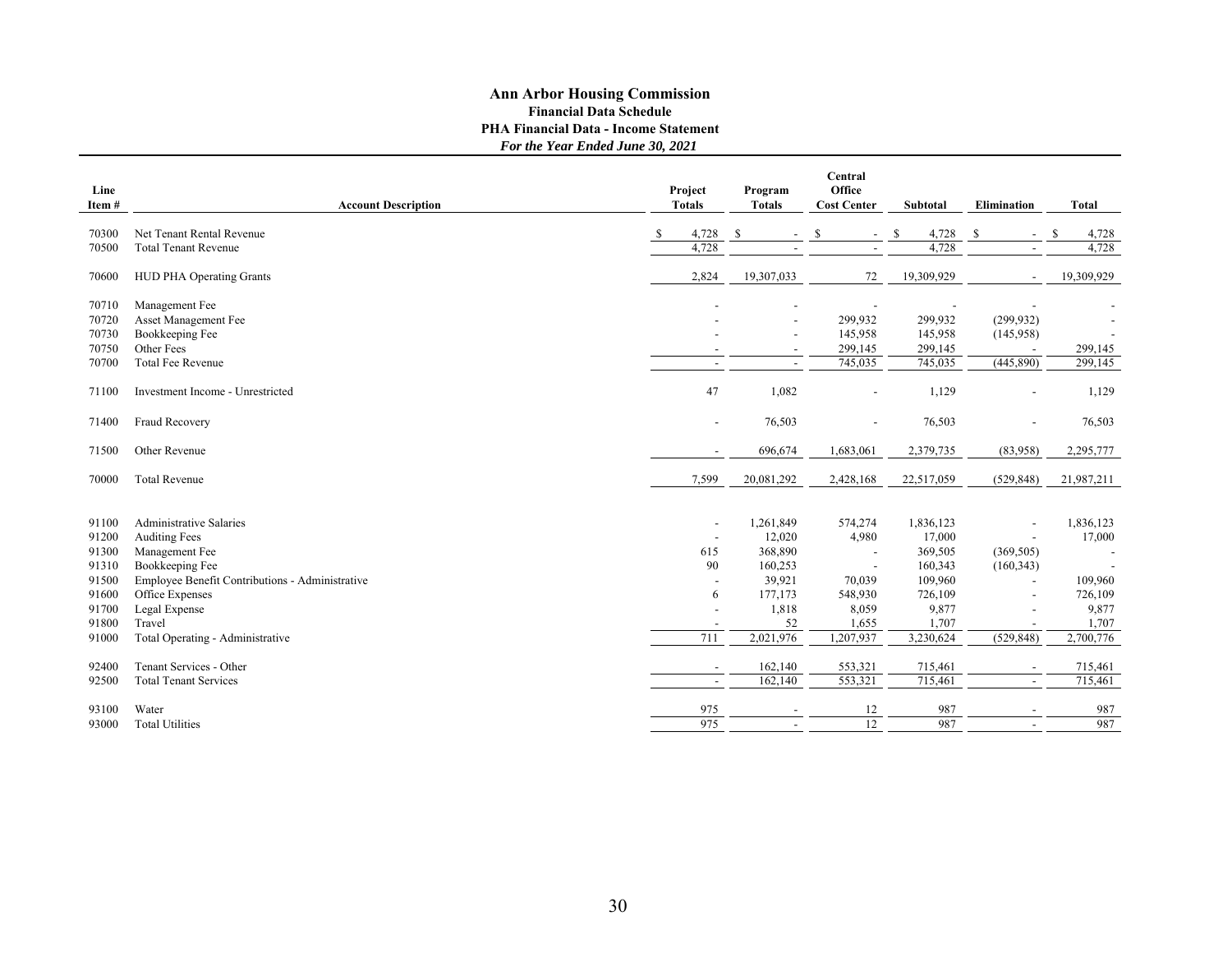#### **Ann Arbor Housing Commission Financial Data Schedule PHA Financial Data - Income Statement** *For the Year Ended June 30, 2021*

| Line  |                                                             | Project        |   | Program        | Central<br>Office    |                        |                          |              |
|-------|-------------------------------------------------------------|----------------|---|----------------|----------------------|------------------------|--------------------------|--------------|
| Item# | <b>Account Description</b>                                  | <b>Totals</b>  |   | <b>Totals</b>  | <b>Cost Center</b>   | Subtotal               | <b>Elimination</b>       | <b>Total</b> |
| 94200 | Ordinary Maintenance and Operations - Materials and Other   | \$<br>50       | S | 25,500         | <sup>\$</sup><br>761 | $\mathbb{S}$<br>26,311 | <sup>\$</sup>            | \$<br>26,311 |
| 94300 | Ordinary Maintenance and Operations - Contracts             | 4,977          |   | 14,431         |                      | 19,408                 |                          | 19,408       |
| 94000 | <b>Total Maintenance</b>                                    | 5,027          |   | 39,931         | 761                  | 45,719                 | $\overline{\phantom{a}}$ | 45,719       |
|       |                                                             |                |   |                |                      |                        |                          |              |
| 95200 | Protectives Services - Other Contract Costs                 |                |   | 106,349        |                      | 106,349                |                          | 106,349      |
| 95000 | <b>Total Protective Services</b>                            | $\blacksquare$ |   | 106,349        | $\blacksquare$       | 106,349                | $\mathbb{L}^2$           | 106,349      |
|       |                                                             |                |   |                |                      |                        |                          |              |
| 96120 | Liability Insurance                                         | 414            |   | 22,775         | 6,608                | 29,797                 |                          | 29,797       |
| 96100 | <b>Total Insurance Premiums</b>                             | 414            |   | 22,775         | 6,608                | 29,797                 |                          | 29,797       |
|       |                                                             |                |   |                |                      |                        |                          |              |
| 96200 | Other General Expenses                                      |                |   | 12,990         |                      | 12,990                 |                          | 12,990       |
| 96210 | <b>Compensated Absences</b>                                 |                |   | 4,053          | 14,686               | 18,739                 |                          | 18,739       |
| 96600 | Bad Debt - Other                                            |                |   | 237,021        |                      | 237,021                |                          | 237,021      |
| 96000 | <b>Total Other General Expenses</b>                         | $\sim$         |   | 254,064        | 14,686               | 268,750                |                          | 268,750      |
|       |                                                             |                |   |                |                      |                        |                          |              |
| 96900 | <b>Total Operating Expenses</b>                             | 7,127          |   | 2,607,235      | 1,783,325            | 4,397,687              | (529, 848)               | 3,867,839    |
|       |                                                             |                |   |                |                      |                        |                          |              |
| 97000 | Excess of Operating Revenue over (under) Operating Expenses | 472            |   | 17,474,057     | 644,843              | 18,119,372             | ٠                        | 18,119,372   |
|       |                                                             |                |   |                |                      |                        |                          |              |
| 97300 | Housing Assistance Payments                                 |                |   | 16,866,660     |                      | 16,866,660             |                          | 16,866,660   |
| 97350 | HAP Portability-In                                          |                |   | 11,988         |                      | 11,988                 |                          | 11,988       |
| 97400 | Depreciation Expense                                        |                |   | 9,798          | 13,861               | 23,659                 |                          | 23,659       |
|       |                                                             |                |   |                |                      |                        |                          |              |
| 90000 | <b>Total Expenses</b>                                       | 7,127          |   | 19,495,681     | 1,797,186            | 21,299,994             | (529, 848)               | 20,770,146   |
|       |                                                             |                |   |                |                      |                        |                          |              |
| 10030 | Operating Transfers from/to Primary Government              |                |   |                | (584, 818)           | (584, 818)             |                          | (584, 818)   |
| 10100 | Total Other Financing Sources (Uses)                        | $\sim$         |   | $\blacksquare$ | (584, 818)           | (584, 818)             | $\mathbb{L}^2$           | (584, 818)   |
|       |                                                             |                |   |                |                      |                        |                          |              |
| 10000 | Excess (Deficiency) of Total Revenue Over (Under)           |                |   |                |                      |                        |                          |              |
|       | <b>Total Expenses</b>                                       | 472            |   | 585,611        | 46,164               | 632,247                |                          | 632,247      |
|       |                                                             |                |   |                |                      |                        |                          |              |
| 11030 | <b>Beginning Equity</b>                                     | 171,863        |   | 1,633,163      | 114,498              | 1,919,524              |                          | 1,919,524    |
|       |                                                             |                |   |                |                      |                        |                          |              |
| 11190 | Unit Months Available                                       | 12             |   | 25,470         |                      | 25,482                 |                          | 25,482       |
| 11210 | Number of Unit Months Leased                                | 12             |   | 21,419         |                      | 21,431                 | ٠                        | 21,431       |
|       |                                                             |                |   |                |                      |                        |                          |              |
| 11270 | Excess Cash                                                 | 171,742        |   |                |                      | 171,742                |                          | 171,742      |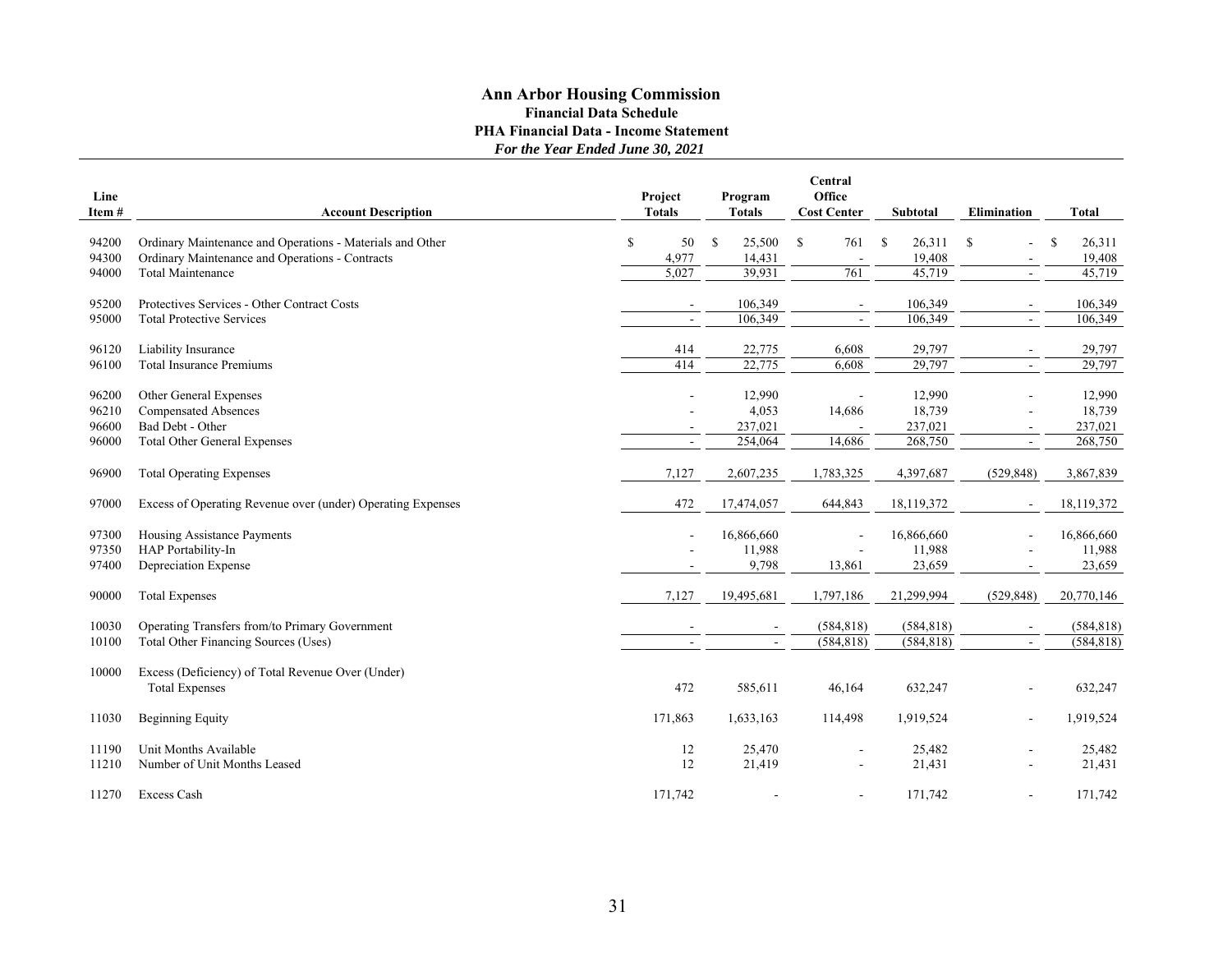

SMITH & KLACZKIEWICZ, PC Certified Public Accountants

(989) 751-1167

Thomas J. Smith, CPA Robert R. Klaczkiewicz, CPA Robert R. Klaczkiewicz, CPA Robert R. Klaczkiewicz, CPA Robert R. Klaczkiewicz, CPA (989)

A veteran owned business

## **INDEPENDENT AUDITOR'S REPORT ON INTERNAL CONTROL OVER FINANCIAL REPORTING AND ON COMPLIANCE AND OTHER MATTERS BASED ON AN AUDIT OF FINANCIAL STATEMENTS PERFORMED IN ACCORDANCE WITH** *GOVERNMENT AUDITING STANDARDS*

To the Board of Commissioners Ann Arbor Housing Commission Ann Arbor, Michigan

We have audited, in accordance with the auditing standards generally accepted in the United States of America and the standards applicable to financial audits contained in *Government Auditing Standards* issued by the Comptroller General of the United States, the financial statements of the business-type activities of the *Ann Arbor Housing Commission*, a component unit of the City of Ann Arbor, Michigan as of and for the year ended June 30, 2021, and the related notes to the financial statements, which collectively comprise the *Ann Arbor Housing Commission's* basic financial statements and have issued our report thereon dated November 15, 2021.

## **Internal Control over Financial Reporting**

In planning and performing our audit of the financial statements, we considered the *Ann Arbor Housing Commission's* internal control over financial reporting (internal control) as a basis for designing audit procedures that are appropriate in the circumstances for the purpose of expressing our opinions on the financial statements, but not for the purpose of expressing an opinion on the effectiveness of the *Ann Arbor Housing Commission's* internal control. Accordingly, we do not express an opinion on the effectiveness of the *Ann Arbor Housing Commission's* internal control.

A *deficiency in internal control* exists when the design or operation of a control does not allow management or employees, in the normal course of performing their assigned functions, to prevent, or detect and correct, misstatements on a timely basis. A *material weakness* is a deficiency, or a combination of deficiencies, in internal control, such that there is a reasonable possibility that a material misstatement of the entity's financial statements will not be prevented, or detected and corrected on a timely basis. A *significant deficiency* is a deficiency, or a combination of deficiencies, in internal control that is less severe than a material weakness, yet important enough to merit attention by those charged with governance.

Our consideration of internal control was for the limited purpose described in the first paragraph of this section and was not designed to identify all deficiencies in internal control that might be material weaknesses or, significant deficiencies. Given these limitations, during our audit we did not identify any deficiencies in internal control that we consider to be material weaknesses. However, material weaknesses may exist that have not been identified.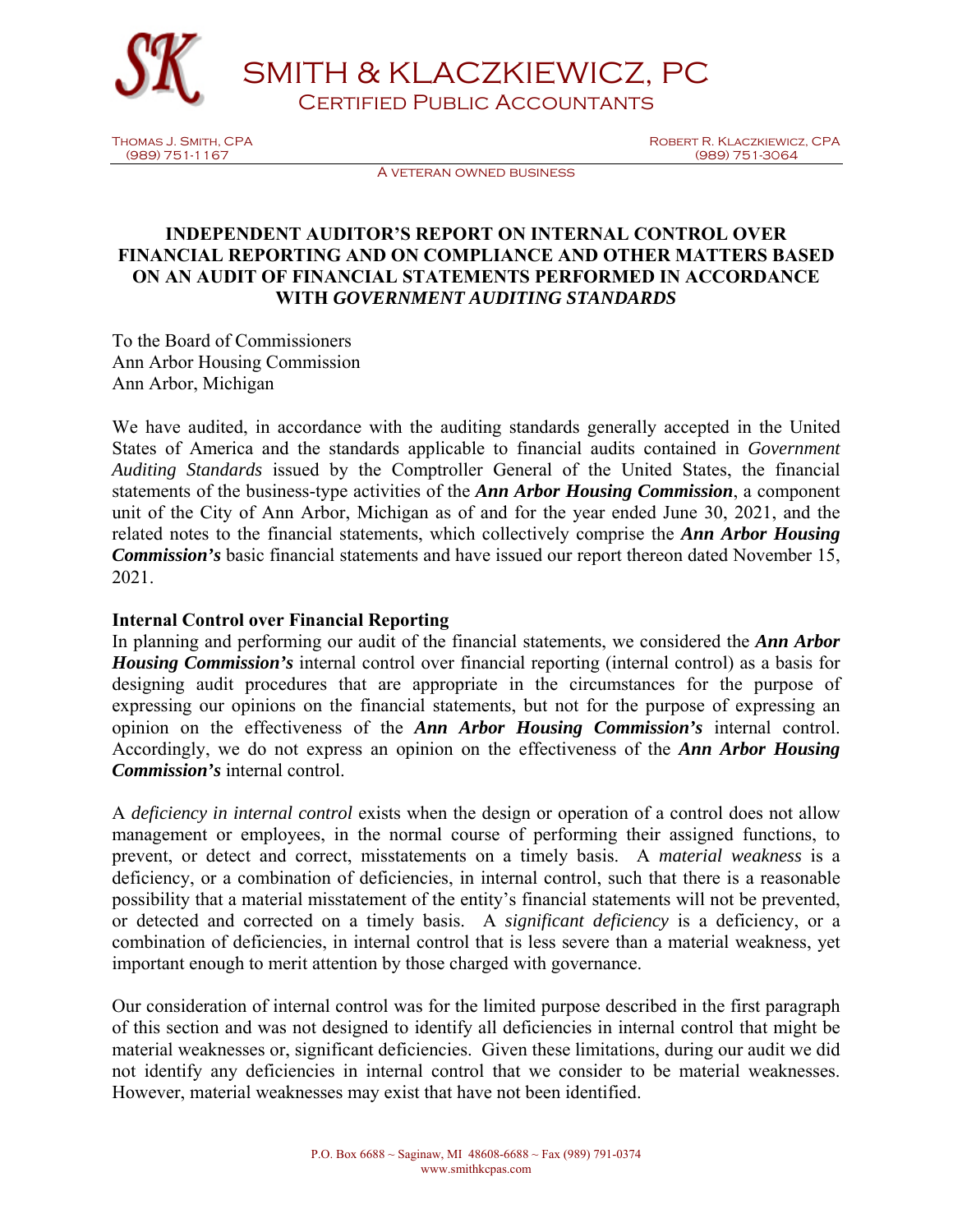#### **Compliance and Other Matters**

As part of obtaining reasonable assurance about whether the *Ann Arbor Housing Commission's* financial statements are free from material misstatement, we performed tests of its compliance with certain provisions of laws, regulations, contracts, and grant agreements, noncompliance with which could have a direct and material effect on the determination of financial statement amounts. However, providing an opinion on compliance with those provisions was not an objective of our audit, and accordingly, we do not express such an opinion. The results of our tests disclosed no instances of noncompliance or other matters that are required to be reported under *Government Auditing Standards*.

#### **Purpose of this Report**

The purpose of this report is solely to describe the scope of our testing of internal control and compliance and the results of that testing, and not to provide an opinion on the effectiveness of the entity's internal control or on compliance. This report is an integral part of an audit performed in accordance with *Government Auditing Standards* in considering the entity's internal control and compliance. Accordingly, this communication is not suitable for any other purpose.

Smith + Klacyhiavie PC

*Saginaw, Michigan*  November 15, 2021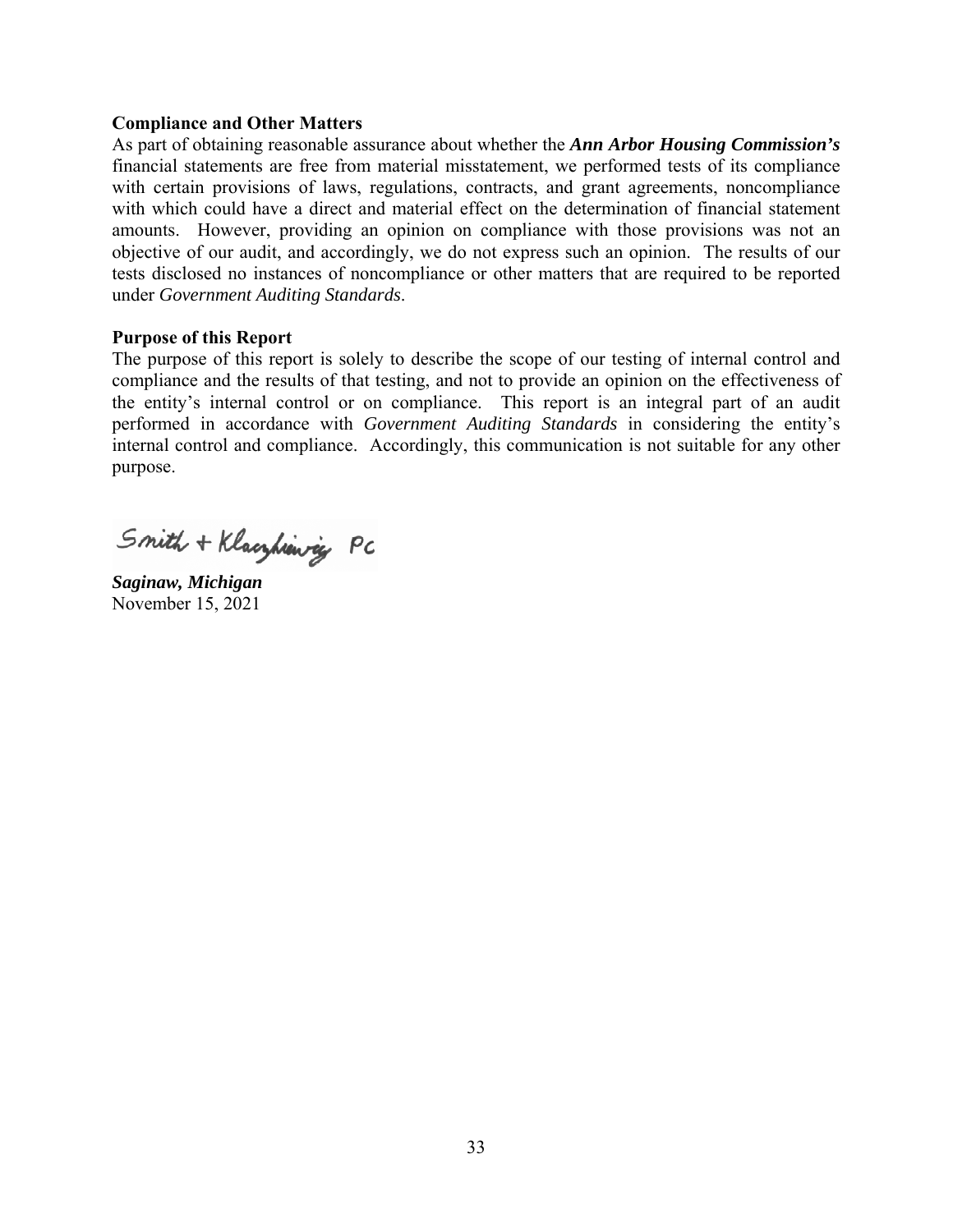

SMITH & KLACZKIEWICZ, PC Certified Public Accountants

Thomas J. Smith, CPA Robert R. Klaczkiewicz, CPA Robert R. Klaczkiewicz, CPA Robert R. Klaczkiewicz, CPA (989)<br>1989) 751-3064 (989) 751-3064 (989) 751-3064

A veteran owned business

## **INDEPENDENT AUDITOR'S REPORT ON COMPLIANCE FOR EACH MAJOR PROGRAM AND ON INTERNAL CONTROL OVER COMPLIANCE REQUIRED BY THE UNIFORM GUIDANCE**

To the Board of Commissioners Ann Arbor Housing Commission Ann Arbor, Michigan

## **Report on Compliance for Each Major Federal Program**

We have audited the *Ann Arbor Housing Commission's* compliance with the types of compliance requirements described in the *OMB Compliance Supplement* that could have a direct and material effect on each of the *Ann Arbor Housing Commission's* major federal programs for the year ended June 30, 2021. The *Ann Arbor Housing Commission's* major federal programs are identified in the summary of auditor's results section of the accompanying schedule of findings and questioned costs.

## *Management's Responsibility*

Management is responsible for compliance with federal statutes, regulations, and the terms and conditions of its federal awards applicable to its federal programs.

## *Auditor's Responsibility*

Our responsibility is to express an opinion on compliance for each of the *Ann Arbor Housing Commission's* major federal programs based on our audit of the types of compliance requirements referred to above. We conducted our audit of compliance in accordance with auditing standards generally accepted in the United States of America; the standards applicable to financial audits contained in *Government Auditing Standards*, issued by the Comptroller General of the United States; and the audit requirements of Title 2 U.S. *Code of Federal Regulations* Part 200, *Uniform Administrative Requirements, Cost Principles, and Audit Requirements for Federal Awards* (Uniform Guidance). Those standards and the Uniform Guidance require that we plan and perform the audit to obtain reasonable assurance about whether noncompliance with the types of compliance requirements referred to above that could have a direct and material effect on a major federal program occurred. An audit includes examining, on a test basis, evidence about the *Ann Arbor Housing Commission's* compliance with those requirements and performing such other procedures as we considered necessary in the circumstances.

We believe that our audit provides a reasonable basis for our opinion on compliance for each major federal program. However, our audit does not provide a legal determination of the *Ann Arbor Housing Commission's* compliance.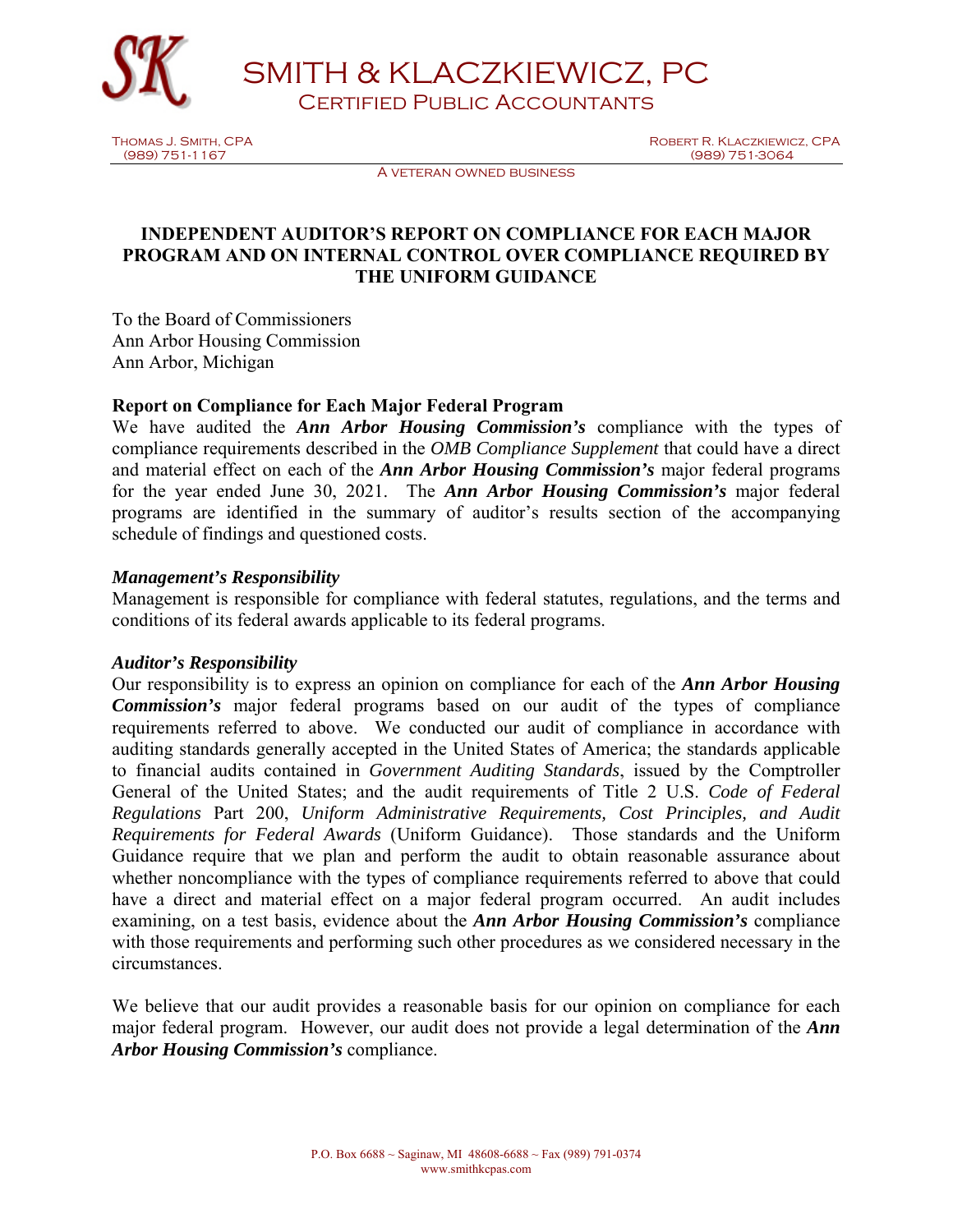#### *Opinion on Each Major Federal Program*

In our opinion, the *Ann Arbor Housing Commission* complied, in all material respects, with the types of compliance requirements referred to above that could have a direct and material effect on each of its major federal programs for the year ended June 30, 2021.

#### **Report on Internal Control over Compliance**

Management of the *Ann Arbor Housing Commission* is responsible for establishing and maintaining effective internal control over compliance with the types of compliance requirements referred to above. In planning and performing our audit of compliance, we considered the *Ann Arbor Housing Commission's* internal control over compliance with the types of requirements that could have a direct and material effect on each major federal program to determine the auditing procedures that are appropriate in the circumstances for the purpose of expressing an opinion on compliance for each major federal program and to test and report on internal control over compliance in accordance with the Uniform Guidance, but not for the purpose of expressing an opinion on the effectiveness of internal control over compliance. Accordingly, we do not express an opinion on the effectiveness of the *Ann Arbor Housing Commission's* internal control over compliance.

A *deficiency in internal control over compliance* exists when the design or operation of a control over compliance does not allow management or employees, in the normal course of performing their assigned functions, to prevent, or detect and correct, noncompliance with a type of compliance requirement of a federal program on a timely basis. A *material weakness in internal control over compliance* is a deficiency, or combination of deficiencies, in internal control over compliance, such that there is a reasonable possibility that material noncompliance with a type of compliance requirement of a federal program will not be prevented, or detected and corrected, on a timely basis. A *significant deficiency in internal control over compliance* is a deficiency, or a combination of deficiencies, in internal control over compliance with a type of compliance requirement of a federal program that is less severe than a material weakness in internal control over compliance, yet important enough to merit attention by those charged with governance.

Our consideration of internal control over compliance was for the limited purpose described in the first paragraph of this section and was not designed to identify all deficiencies in internal control over compliance that might be material weaknesses or significant deficiencies. We did not identify any deficiencies in internal control over compliance that we consider to be material weaknesses. However, material weaknesses may exist that have not been identified.

The purpose of this report on internal control over compliance is solely to describe the scope of our testing of internal control over compliance and the results of that testing based on the requirements of the Uniform Guidance. Accordingly, this report is not suitable for any other purpose.

Smith + Klacyhiavie PC

*Saginaw, Michigan*  November 15, 2021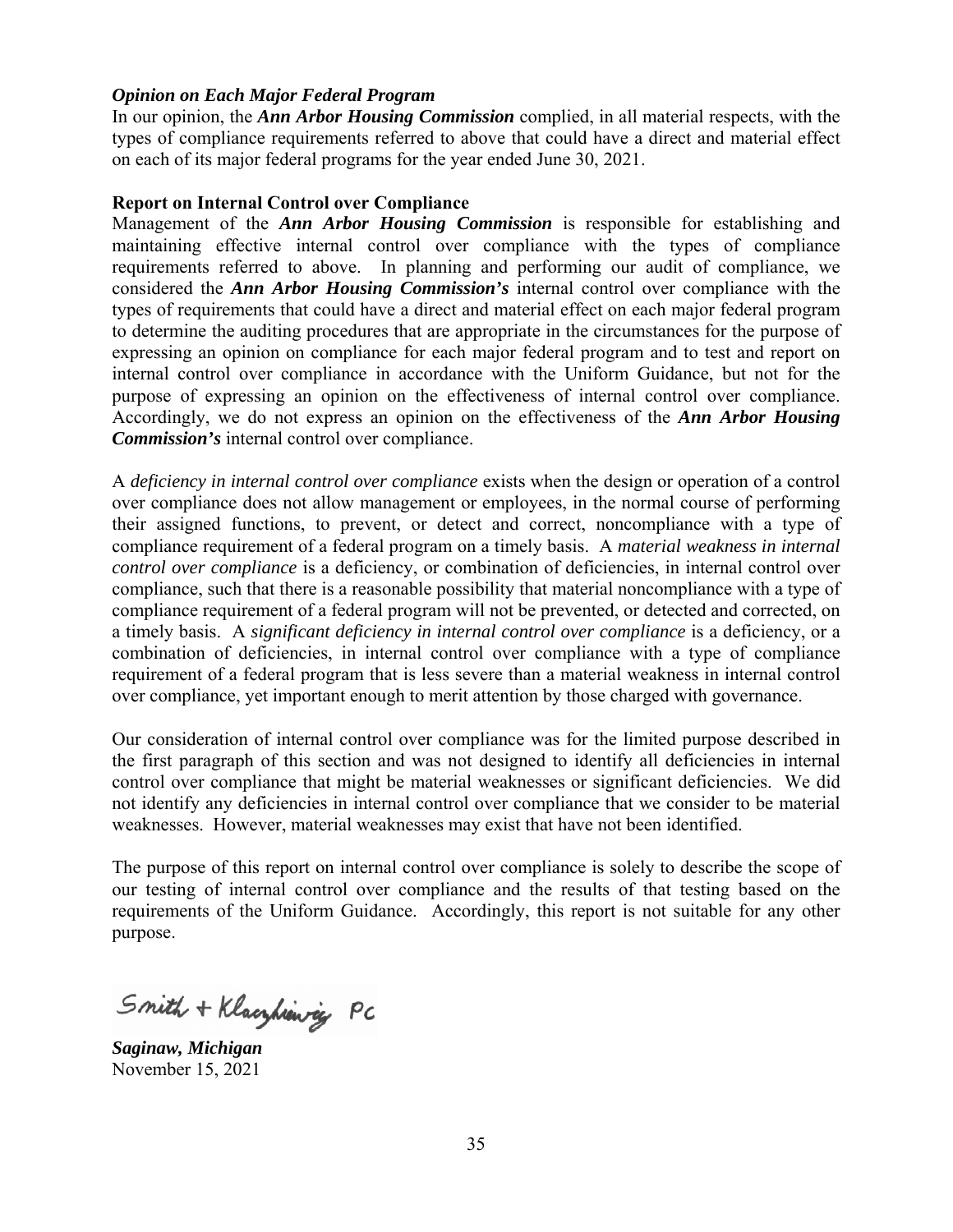## **Ann Arbor Housing Commission Schedule of Expenditures of Federal Awards** *For the Year Ended June 30, 2021*

| <b>Federal Agency / Pass Through</b><br><b>Agency / Program Title</b>                                                                                                                                                                                                                                     | Federal<br><b>CFDA</b><br><b>Number</b> | Amount<br><b>Expended</b> |                                    |
|-----------------------------------------------------------------------------------------------------------------------------------------------------------------------------------------------------------------------------------------------------------------------------------------------------------|-----------------------------------------|---------------------------|------------------------------------|
| Department of Housing and Urban Development                                                                                                                                                                                                                                                               |                                         |                           |                                    |
| Direct programs:<br>Public and Indian Housing                                                                                                                                                                                                                                                             | 14.850                                  | $\mathcal{S}$             | 2,896                              |
| Section 8 Housing Choice Vouchers                                                                                                                                                                                                                                                                         | 14.871                                  |                           | 15,888,538                         |
| COVID-19 Section 8 Housing Choice Vouchers                                                                                                                                                                                                                                                                | 14.871                                  |                           | 2,034,512                          |
| <b>Mainstream Vouchers</b>                                                                                                                                                                                                                                                                                | 14.879                                  |                           | 1,152,757                          |
| COVID-19 Mainstream Vouchers                                                                                                                                                                                                                                                                              | 14.879                                  |                           | 12,380                             |
| <b>Total Section 8 Housing Choice Vouchers</b>                                                                                                                                                                                                                                                            |                                         |                           | 19,088,187                         |
| Family Self-Sufficiency                                                                                                                                                                                                                                                                                   | 14.896                                  |                           | 144,000                            |
| Total Department of Housing and Urban Development                                                                                                                                                                                                                                                         |                                         |                           | 19,235,083                         |
| <b>Reconciliation to Statement of Revenues, Expenses and Changes in Fund Net Position</b><br>Federal revenue reported on the Statement of Revenues, Expenses and<br>Changes in Fund Net Position:<br>Program grants - subsidies<br>Purchase of capital assets<br>Change in net position pertaining to HAP |                                         | \$                        | 19,309,929<br>61,737<br>(136, 583) |
|                                                                                                                                                                                                                                                                                                           |                                         |                           |                                    |
| Total expenditures per Schedule of Expenditures of Federal Awards                                                                                                                                                                                                                                         |                                         |                           | 19,235,083                         |

See accompanying notes to schedule of expenditures of federal awards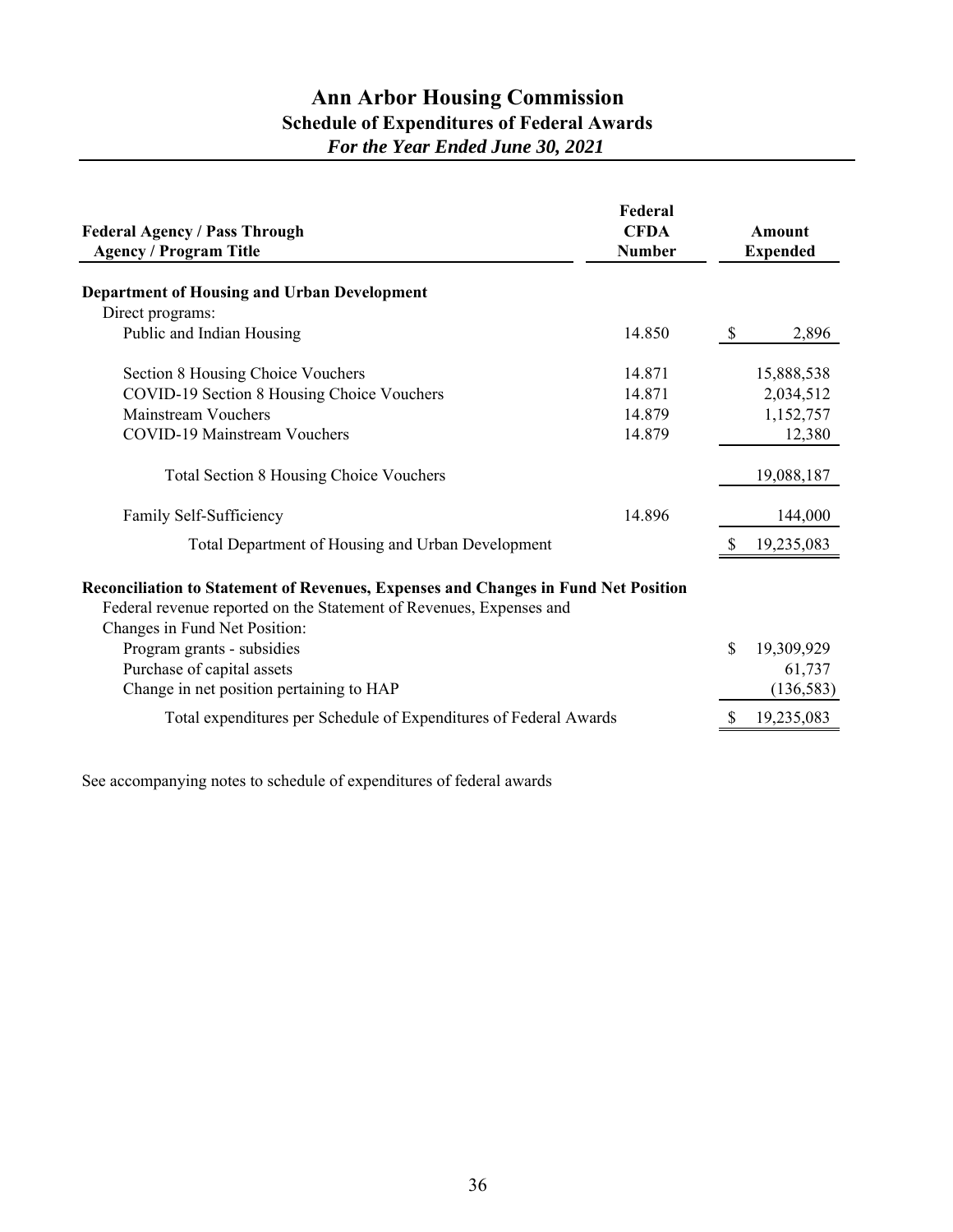## *Note 1 - Basis of Presentation*

The accompanying Schedule of Expenditures of Federal Awards (the "Schedule") includes the federal award activity of the *Ann Arbor Housing Commission* under programs of the federal government for the year ended June 30, 2021. The information in this schedule is presented in accordance with the requirements of Title 2 *U.S. Code of Federal Regulations* Part 200, *Uniform Administrative Requirements, Cost Principles and Audit Requirements for Federal Awards* (Uniform Guidance). Because the schedule presents only a selected portion of the operations of the *Ann Arbor Housing Commission* , it is not intended to and does not present the financial position, changes in net position or cash flows of the *Ann Arbor Housing Commission* .

## *Note 2 - Summary of Significant Accounting Policies*

Expenditures reported on the Schedule are reported on the accrual basis of accounting. Such expenditures are recognized following cost principles contained in Uniform Guidance, wherein certain types of expenditures are not allowable or are limited as to reimbursement.

For purposes of charging indirect costs to federal awards, the *Ann Arbor Housing Commission* has elected not to use the 10 percent de minimis cost rate as permitted by 2 CFR section 200.414 of the Uniform Guidance.

## *Note 3 - Subrecipients*

None of the federal expenditures presented in the Schedule were provided to subrecipients.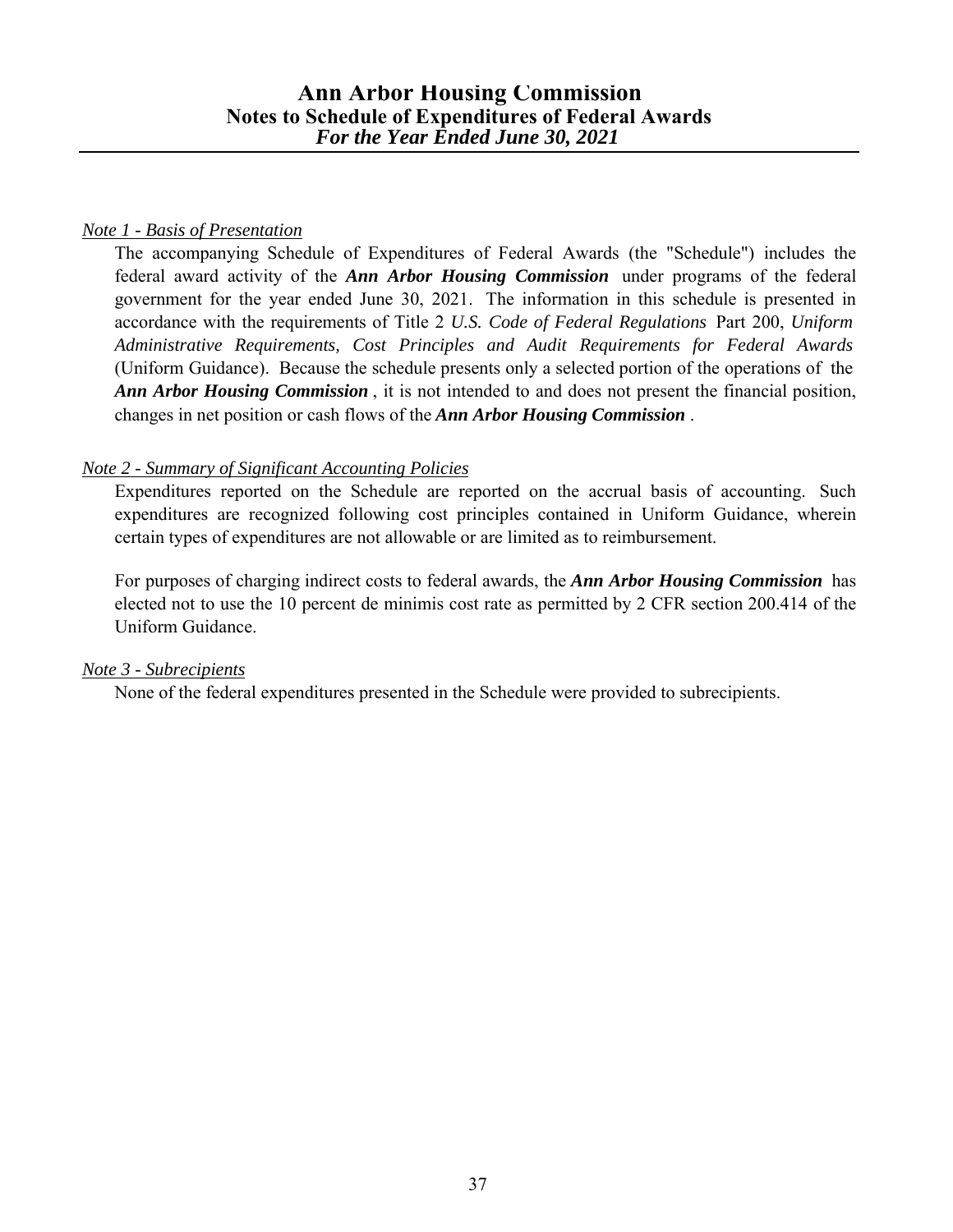## **Section I - Summary of Auditor's Results**

## **Financial Statements** Type of auditor's report issued: Unmodified Internal control over financial reporting • Material weakness(es) identified? Yes No • Significant deficiency(ies) identified that are not considered to be material weaknesses? Yes **X** None reported Noncompliance material to financial statements noted? **Yes X** No **Federal Awards** Type of auditor's report issued on compliance for major program(s): Unmodified Internal control over major program(s) • Material weakness(es) identified? Yes No • Significant deficiency(ies) identified that are not considered to be material weaknesses? Yes **X** None reported Any audit findings disclosed that are required to be reported in accordance with 2 CFR Section 200.516.(a)? Yes **X** No

#### **Identification of major program(s):**

| CFDA Number                                                              | Name of Federal Program(s) or Cluster(s)                 |  |  |         |
|--------------------------------------------------------------------------|----------------------------------------------------------|--|--|---------|
| 14.871<br>14.879                                                         | Section 8 Housing Choice Vouchers<br>Mainstream Vouchers |  |  |         |
| Dollar threshold used to distinguish between type A and type B programs: |                                                          |  |  | 750,000 |
| Auditee qualify as a low-risk auditee?                                   | <b>Yes</b><br>No                                         |  |  |         |